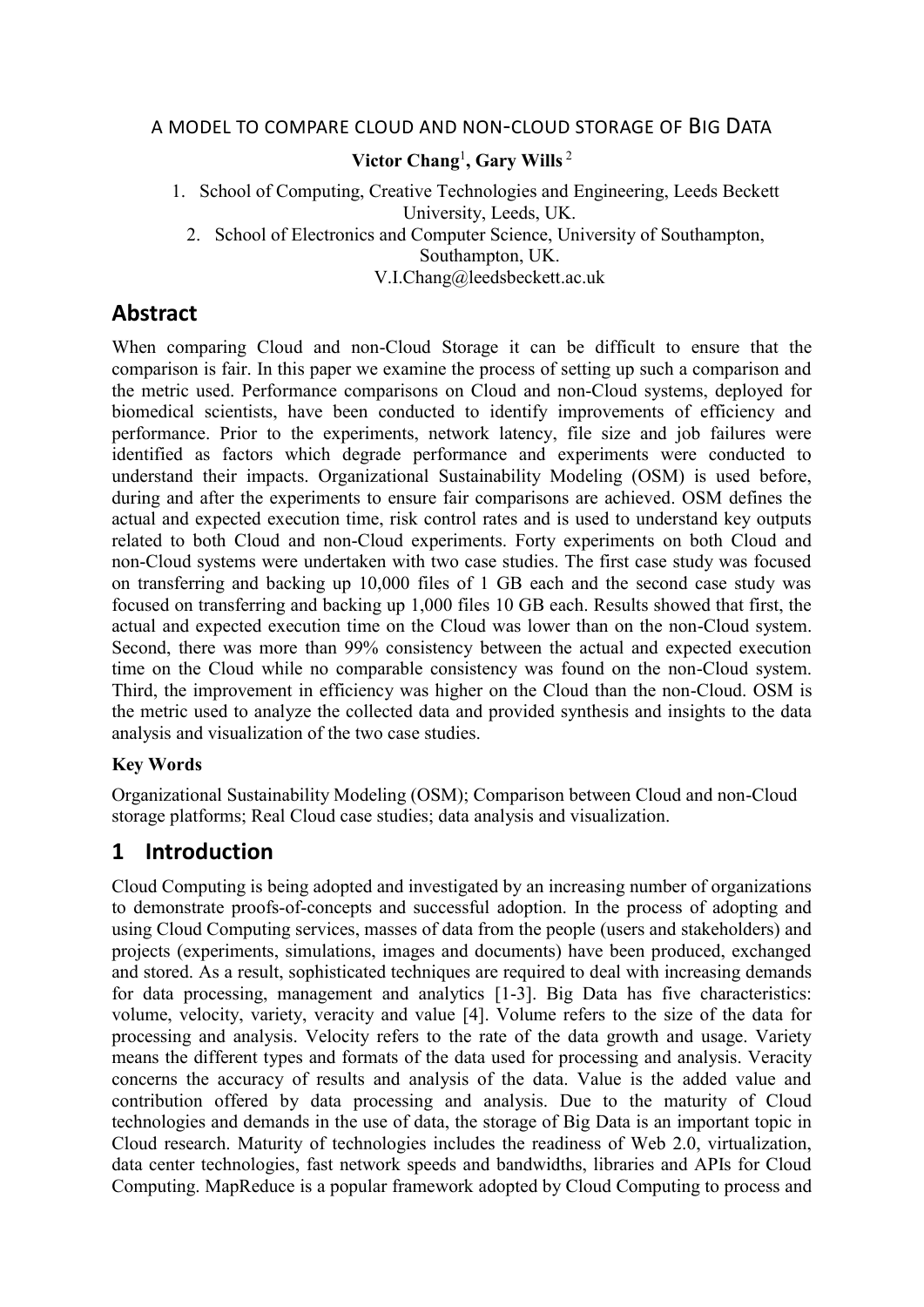analyze data. It splits into map and reduce functions, whereby "maps" categorizes the same types of data together and "reduces" then performs the processing of the data to generate the outputs. Often additional algorithms have to be written to ensure smooth processing and transition in the data processing. For example, an optimize function can be written to accelerate the processing time and a visualize function can transform numerical outputs so that users without much technical knowledge can understand the outputs more easily [5].

Big Data in the Cloud offers opportunities for scientists in providing a faster and more accurate technique to analyze their experimental data. At the end of each experiment, terabytes of data can be generated ranging from numerical outputs, the scientific calculations, documentation, images of all kinds (DNAs, tumor and proteins) to datasets, both raw and processed. This will require excellent data processing and management strategies and policies in place, with both automated and manual processing as well as monitoring systems to ensure Big Data services in the Cloud can run smoothly and minimize discrepancies such as fluctuation in network performance, execution time, and termination of services due to job failures. The literature suggests that scientists have used public Clouds to process large scale experiments [4, 6-7]. However, sensitive data such as patients' records and body images such as tumor and surgery related information, should not be in public domains. All these data should only be within the hospital and not in any public clouds. Hence, the design and implementation of private clouds is essential for biomedical scientists to generate, process, update, archive and store their data. This paper will describe private cloud development for biomedical scientists, whereby high-performance Cloud storage and Big Data processing can be achieved. Our research contributions include:

- Direct comparisons between Cloud and non-Cloud platforms about their backup performance.
- A model to calculate improvement in efficiency of Cloud systems over non-Cloud systems for biomedical data backup.
- Data analysis and visualization.

The breakdown of this paper is as follows. Section 2 describes the related literature. Section 3 explains the system design and implementation. Section 4 presents the OSM model as the metrics for these experiments. Section 5 examines what control measures were in place to ensure an equitable comparison of the non-Cloud and Cloud based back-up systems. Section 6 presents the results of the experiments. Section 7 presents a brief discussion and Section 8 sums up the paper with the conclusion and future work.

# **2 Related Work**

The list of selected literature starts with backgrounds, the process of getting popularity and explanations about the problems associated with the models proposed by the following authors.

Calero and Aguado [8] propose architectures for monitoring Cloud Computing infrastructures and explain their internal and external approaches for monitoring physical and virtual machines. They present monitoring VMs from Cloud consumers point of view and architectures for monitoring in the Cloud. Their approaches are on the full management and monitoring of VMs and performance but do not provide remedies when network outage or latency causes performance downgrade.

Calheiros et al [9] develop their ARIMA-based predictor for provisioning of virtual instances and only focus on the short term predictions and short-term impact in their QoS and SaaS application. Additionally, their evaluation is based on four-weeks of a single web workload trace.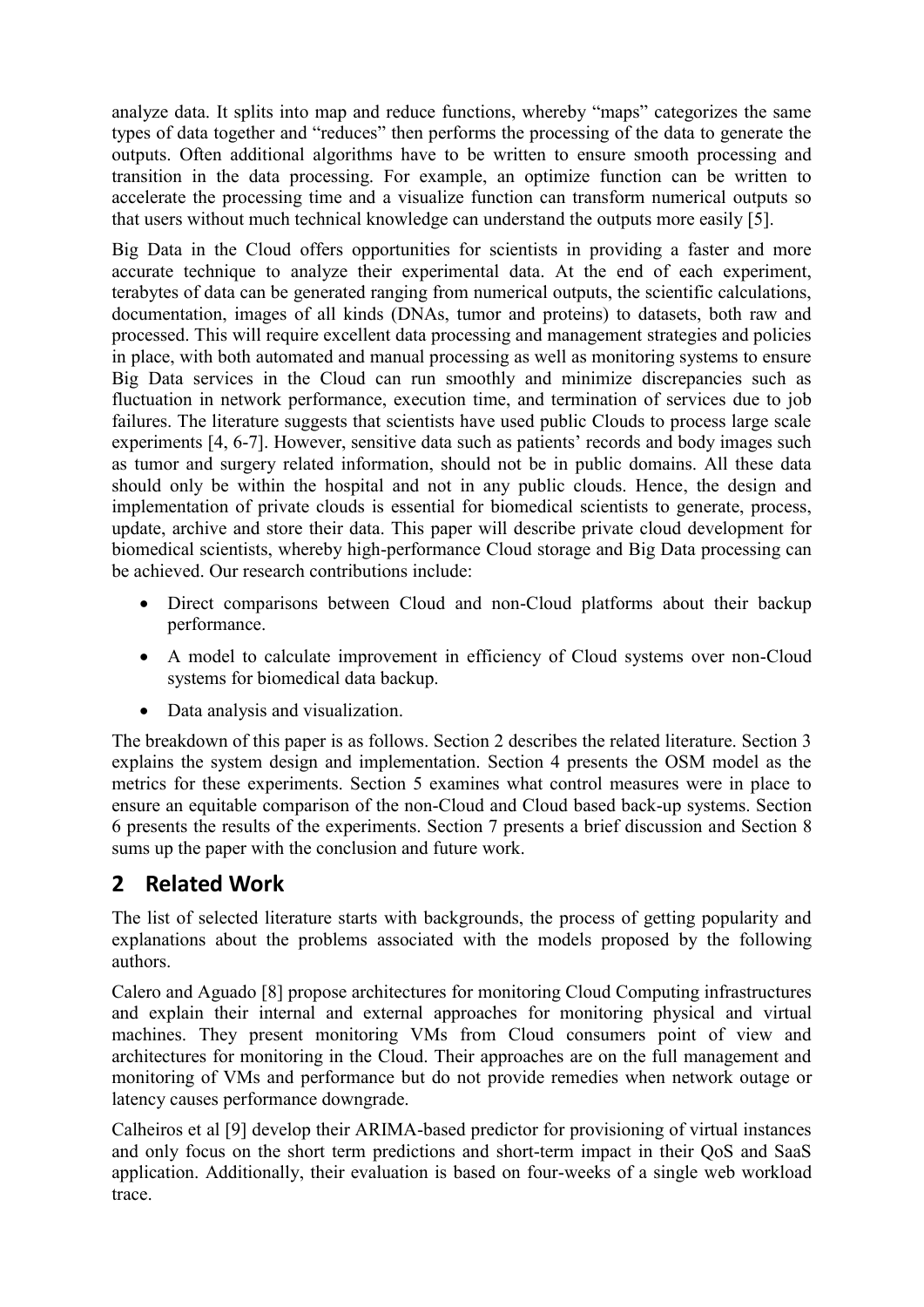Bossche et al [10] focus on IaaS optimization with load prediction. They develop their algorithms based on ARIMA, Holt-Winters and exponential smoothing techniques to achieve renewal contract policies and load prediction. Instead of doing one web log experiment like [9], they adopt 51 real world web application load traces to evaluate their performance although their approaches are not monitoring live systems or applications in real time.

Bower et al [11] propose their high-availability and integrity layer (HAIL) for Cloud Storage. They use mathematical proof and experiments to validate HAIL. In the domain of Big Data in the Cloud, experiments should focus on transferring data across different Clouds. Their results on availability are insightful but they don't have results for the total time taken, failure rate and performance downgrade caused by latency and large size of files.

Wang et al [12] propose a framework of workload balancing and resource management for Cloud Storage known as "Swift". They use Swift to discover overloaded nodes and underloaded nodes in the cluster and then try to make a good balance in all the nodes. A better alternative would be to balance the workload distribution before starting the experiments.

Rahman and Rahman [13] propose a Capital Asset Pricing Model (CAPM) for Grid Computing for e-negotiation and resource allocation. However, they do not have continuous monitoring systems or detailed experimental results on data transfer, failure rates and issues caused by latency.

Latch et al. [14] also use relative performance to present their Bayesian clustering software and their key performance indicators are presented as the percentages of improvement. Their work on relative performance needs to be leveraged and adopted by real case studies. Relative performance is defined as the improvement in performance between the old and new service and often the expected outcome is that there is an improvement after adopting new services such as a Cloud Computing service.

The selected literature represents idea and systems that have areas of merits, however, their insufficiencies help focus our research. In as much as; none of the proposed models have investigated performance between a Cloud and non-Cloud system, or how to analyze the data from the Cloud and non-Cloud system. This system should demonstrate Big Data in the Cloud, having experiments on transferring data from one place to another and have the Cloud Storage capacity to offer such a set of services. Our metric (the OSM model) can be instrumental to analyze data, represent the outputs so that the meanings can easily be understood by the stakeholders and system managers, something that is often implicit in the data and difficult for not experts to understand.

# **3 System Design**

This paper describes a real case study in which a new Cloud was designed for biomedical scientists who were required to back up large amounts of data. The new Cloud based back-up service is fast and reliable. We will firstly present the old system (non-Cloud) and new Cloud, based service for a National Health Service (NHS) Trust in the UK. The NHS Trust has invested in the Cloud based service to ensure that all data can be backed-up safely on their systems. The Cloud based service was required to undertake the back-ups, while allowing scientists to carry on with their research and development that produces data that was to be stored safely.

The NHS Trust involved include Guy's and St Thomas' NHS Trust (GSTT) and King's College London (KCL). A Storage Area Network (SAN) was set up in an IT hub located at St Thomas' Hospital in 2007 for scientists based at Guy's Hospital. The scientists were involved in cancer research (specifically breast cancer) and they produced hundreds of images and data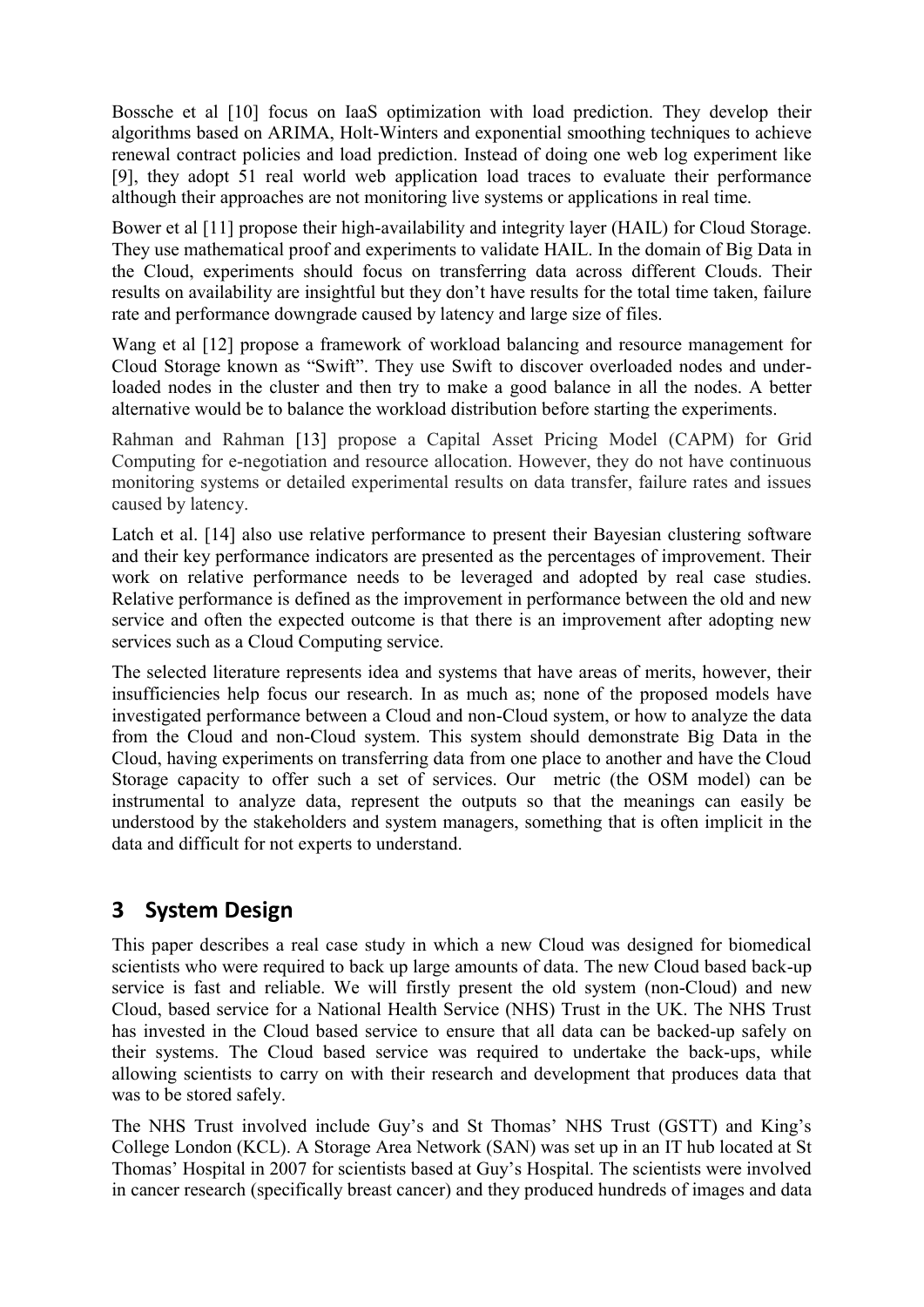records after each surgery, experiment or simulation. Backup files included data records about patients such as medical records and tumors, detailed descriptions, images and their relationship for each patient. Rapid data growth was observed. New additions of between a few hundred and a few thousand files each week were noted. Hence, a more reliable method to backup all data was necessary. To demonstrate the suitability of the new Cloud based service to effectively back-up the very large datasets (Terabytes of data), large scale experiments were required.

The motivation for the NHS moving to private cloud for big data processing is as follows:

First, the stage in implementing the new Cloud based service was to improve the general infrastructure, the University of London Computing Centre (ULCC) decided to carry out a system upgrade which meant their outdated infrastructure and supporting tools would be replaced by new approaches such as cloud storage. Upgrades included fiber optics and highspeed switch network infrastructure to allow advanced experiments to get network speeds of up to 10 gigabits per second (GBps). Both the management and scientists would like to use a facility located at the GSTT and ULCC to demonstrate a real collaboration, before the establishment of a new organization, King's Health Partners. The facilities at ULCC could offer better IT and staff support which could improve the response time and solve the technical problems quicker.

Second, a funding opportunity from the Department of Health, UK was available in 2008. The objective was to design and build a system for providing day-to-day services and improvement of efficiency, including the Cloud Storage solution to process a large amount of data processing daily.

This large scale experiments demonstrates the improvement of efficiency of adopting Cloud over non-Cloud approach and uses a model known as Organizational Sustainability Modeling (OSM) for quantitative analysis. Improvement in efficiency is defined as the difference in the execution time of backup completion between Cloud and non-Cloud services while both services process the same amount of big data job requests. The term 'jobs' is used to describe the computer command to backup data from the source to the destination, such as from Guy's Hospital to St Thomas' Hospital. Each computer command sends one set of data across two sites, which means that each set of data requires one job to complete backup.

## <span id="page-3-0"></span>**3.1 The non-Cloud Solution**

The non-Cloud Storage Area Network (SAN) at St Thomas' Hospital served the entire GSTT including medical researchers based at Guy's Hospital. The non-Cloud SAN is formed of four HP storage systems containing a total of 32 terabytes (TB) of storage. Four additional storage servers were added and the total disk storage was expanded to serve up to 64 TB after 2011. This is not classified as a Cloud system, for the following reason: It does not use any virtualization technologies.

The deployment is not entirely delivered by distributed technologies. Users based at Guy's Hospital need to get access to a local virtual private network (VPN) server, which then authenticates and connects users to the SAN at St Thomas' Hospital. The distance between Guy's and St Thomas' is 2 miles for network cabling, which has an impact on the network performance. The network speed is 1 GBps (1 GB per second).

#### **3.1.1 The deployment and architecture of the non-Cloud system**

There is a control center at the SAN to execute commands for backup services in the non-Cloud system. Backup files take a large amount of disk space, up to 10 TB, but only the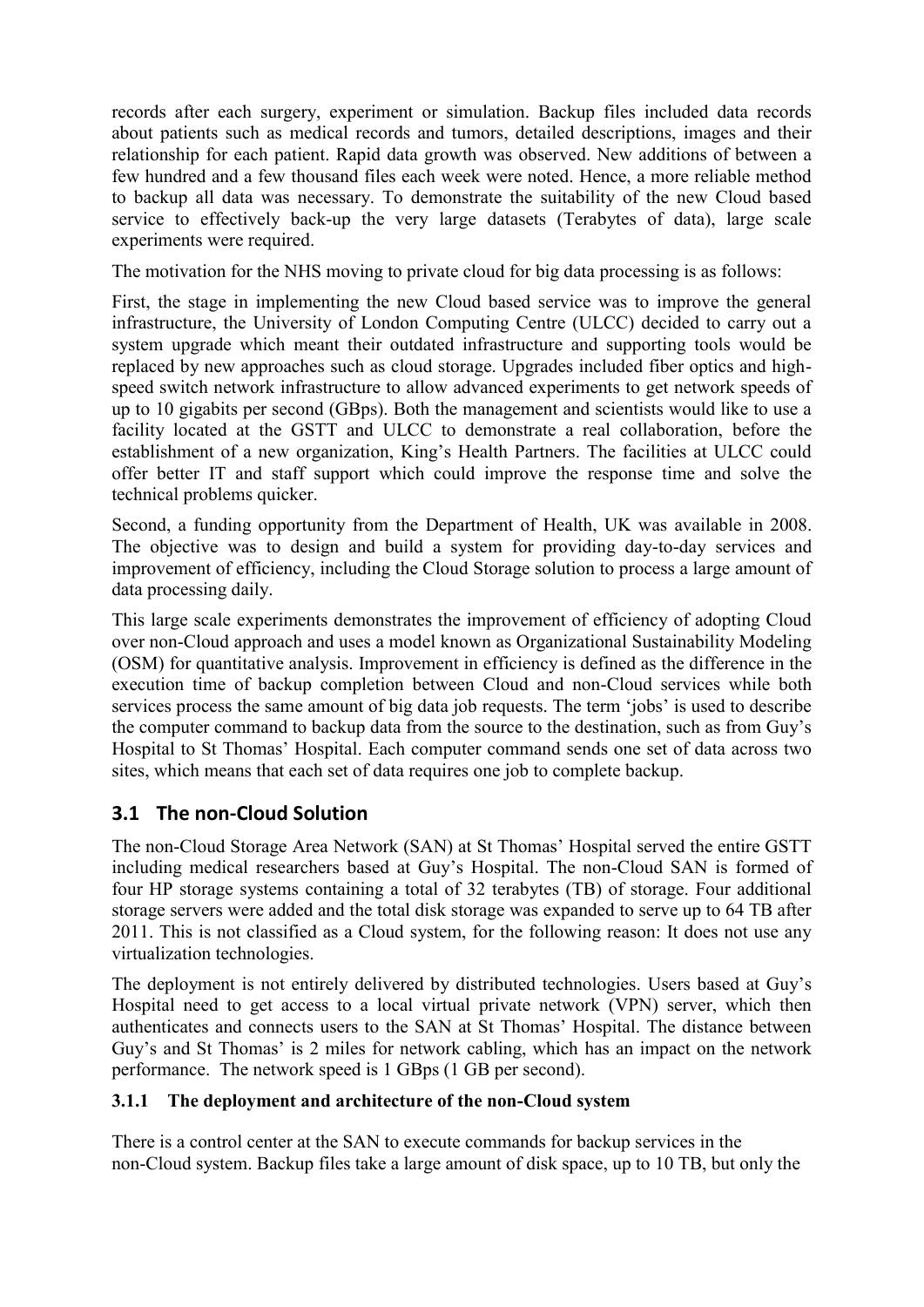most recent two backup versions are kept. Dependent on the user requests, data backup took place at least once a week. [Figure 1](#page-4-0) shows the architecture for backup deployment via VPN.



Figure 1: The architecture for backup deployment via VPN

<span id="page-4-0"></span>Each job is required to complete the backup process for each dataset. Before beginning to run a batch of jobs, the control centre of the SAN calculates the expected time of completion. A simulation is performed in which all jobs are completed without any failures or incomplete jobs to calculate the expected time of completion. A failed or incomplete job means that the command to send data across the network was unsuccessful and requires another command (job) to send the data again. In other words, it is a simulation to calculate the ideal expected completion time when there are no failed jobs.

When dealing with comparisons of systems involving a large number of jobs, using a simulation method to estimate the incomplete or failed jobs is a common approach [17-18]. A robust backup process should continue without interruptions while keeping the risks (failed or incomplete jobs) to an acceptable rate [17, 19-20]. The backup process in this case study allows thousands of jobs to be completed at once while keeping the number of failed jobs (risk-control rate) under 5% at all times. After authentication, the backup process runs until the completion of the jobs. This backup is a single-direction data transfer, moving data from Guy's to St Thomas' Hospital creating an archive of backed up files.

### **3.1.2 Issues about network performance**

Network performance can be subject to the way that the network infrastructure has been set up. Hence, speed of the network, bandwidth and any factors that affect the backup speed should be considered prior comparisons between performance of Cloud and non-Cloud deployment.. The network is expected to lose some speed during the transmission, resulting in lower than 1 GBps transmission rate.

Each Storage Area Network (SAN) has network analytics tools to determine the average actual network speed. There are two types of network speeds: the download and upload speeds. The backup process is dependent on the upload speed, since it sends all the files to the secure SAN storage, to the right storage space, and then archives all the files. Network speed was measured over a period of one year prior to the experiments. The average actual download speed was reduced to 750 MBps during an off-peak period and 550 MBps during a peak period (9-10am, 11am-1pm and between 4-6pm). The average actual upload time is 400 MBps in the off-peak period and 200 MBps in the peak period.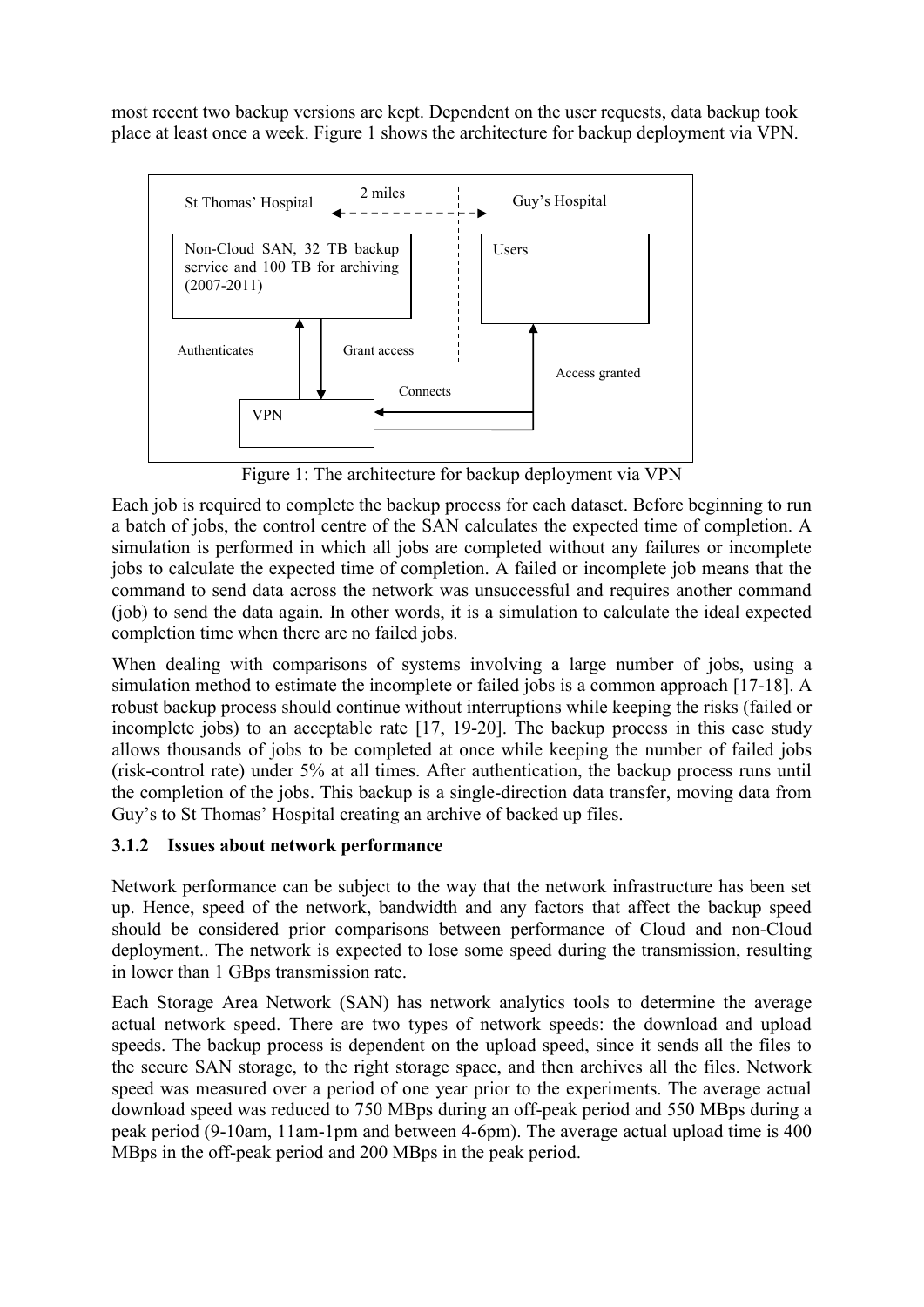All the backup processes are performed automatically in the off-peak period such as 7 am. During the backup process, occasionally some users required more network bandwidth, which may have caused the lower upload speed being experienced. When such situations happen, the upload network speed, expected execution time and actual execution time for backup completion are recorded.

## <span id="page-5-0"></span>**3.2 The Cloud Solution**

From the perspective of healthcare executives, for a Cloud Storage service to be a success and demonstrate better performance than a non-cloud storage service, it must deliver improved efficiency, that is an increase in the time saved by the use of Cloud over non-Cloud services. In the process of doing so, the risk-control should be the same with the improvement of efficiency, so that it can serve as a fair comparison. Additionally, the new Health Cloud platform also provided Bioinformatics services, which offer scientific visualization and modeling of genes, proteins, DNA, tumor and brain images.

### **3.2.1 System Design stage for Cloud Storage system**

The new NHS platform is a Cloud Storage system designed to provide functionality and services for archiving, data storage, data management, automated backup, data recovery and emergency recovery, which are considered as PaaS. The NHS platform was implemented in two phases: (i) design and implementation of Cloud infrastructure and (ii) upgrade from IaaS to PaaS.

The Cloud Architecture design chosen uses two concurrent platforms. The first is based on Network Attached Storage (NAS), and the second is based on the Storage Area Network (SAN). Each NAS device was allocated to a research group to operate independently. All the NAS devices can be joined up to establish a SAN. Each NAS supports individual backups with manual and automated options.

The SAN is a dedicated and extremely reliable backup solution offering a highly robust and stable platform. SAN ensures data is kept safe and archived for a long period of time, and thus is a preferred technology. A SAN can be made up of multiple different NAS systems, so that each NAS can focus on a particular function. Small Computer System Interface (SCSI), an interface and technique used in Storage, is used by SAN to offer dual controllers and dual networking gigabit channels. Each SAN server is built on a RAID system, particularly RAID 10, since it offers good performance like RAID 0, but also has the mirroring capability like RAID1.

A SAN can be built to have 60 TB of disk space, and a group of SAN systems can form a solid cluster, or a dedicated Wide Area Network. Each SAN can feature written and upgraded applications to achieve the following functions:

- Performance improvement and monitoring: This allows tracking the overall and specific performance of the SAN cluster, and also enhances group or individual performance if necessary.
- Disk management: When SAN system pool is established, it is important to know which hard disks in the SAN support which servers or which user groups.
- Advanced features: Advanced features including real-time data recovery and network performance optimization are used.

The SAN servers can be hosted at the University of London Computing Center's (ULCC) Data Center. ULCC offers 24/7 services with around 600 servers in place, and is an ideal for the hosting solution.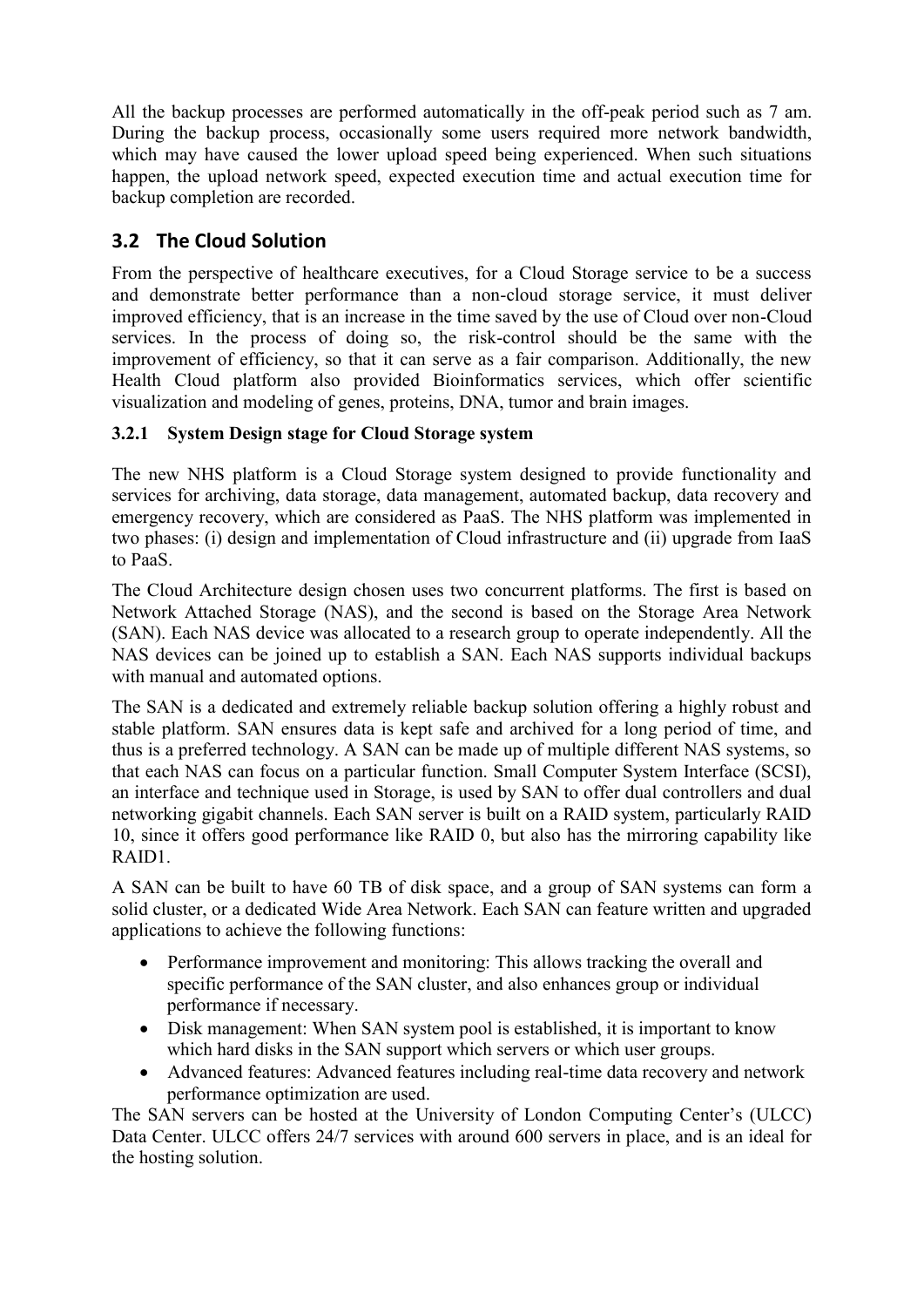### **3.2.2 Deployment Architecture**

There were two sites for hosting data: one is at Guy's Hospital the other is at the University of London Computing Centre (ULCC) to store and backup the most important data. The majority of scientists requiring the backup services are based at Guy's Hospital and the geographical distance between Guy's Hospital and ULCC requires two miles of network cabling.

[Figure 16](#page-37-0) in Appendix shows the Deployment Architecture, and this Cloud-based SAN is made up of several NAS servers. There are five NAS at the GSTT and KCL premises and each NAS is provided for a specific function as follows.

- NAS 1 is used for their secure backup for Bioinformatics Group which has the highest storage demands.
- NAS 2 provides computational backup for The Bioinformatics Group.
- NAS 3 is used as a gateway for backup and archiving and is an active service connecting with the rest. NAS 3 is shared and used by Cancer Epidemiology and Breast Cancer Biology Group (BCBG).
- NAS 4 provides mirror services for different locations and offers an alternative in case of data loss.
- NAS 5 is primarily used by the Digital Cancer cluster, and helps to backup important files in NAS 3.

There are three NAS systems at the ULCC that offer Cloud and HPC services as follows:

- NAS 6 is used as a central backup database to store and archive experimental data and images.
- Two further advanced servers are customized to work as NAS 7 and 8 to store and archive valuable data.

NAS 3 and 5 host two digital cancer clusters to backup between each other. Important data can be backed up to both NAS 5 for a local storage version and NAS 8 is provided as added redundancy to deal with disaster recovery. Multiple backups ensure that if one dataset is lost, it can be replaced with the most recent archive (updated daily) quickly and easily. By having a consolidated Cloud solution made up of NAS systems and multiple network routes, performance for backup and archiving services is reliable and has lower rates of risk due to failed jobs.

The four backup servers (NAS 3, NAS  $6$ , 7 and  $8 + 1$  bioinformatics SAN) implemented in the ULCC offer 160 TB of backup services in [Figure 16](#page-37-0) in Appendix and they are directly connected (via optical fibers and direct connections) to the 500 TB archiving server where the latest two versions of data records are kept. The entire Cloud Storage Service has automated capability and is easy to use. This service has been in use without the presence of the chief architect (the lead author) for four years without major problems reported. The secondary level of user support at GSTT and KCL (including login, networking and power restoration services) has been available.

The network cabling between Hospitals is 2 miles, for both solutions. This makes a fair comparison as a result of network latency issue over the distance. System measurement over one year was recorded. Similar to the results for non-Cloud, the maximum actual upload time is 400 MBps in off-peak periods and 200 MBps in the peak period. The backup process is always completed in off-peak periods.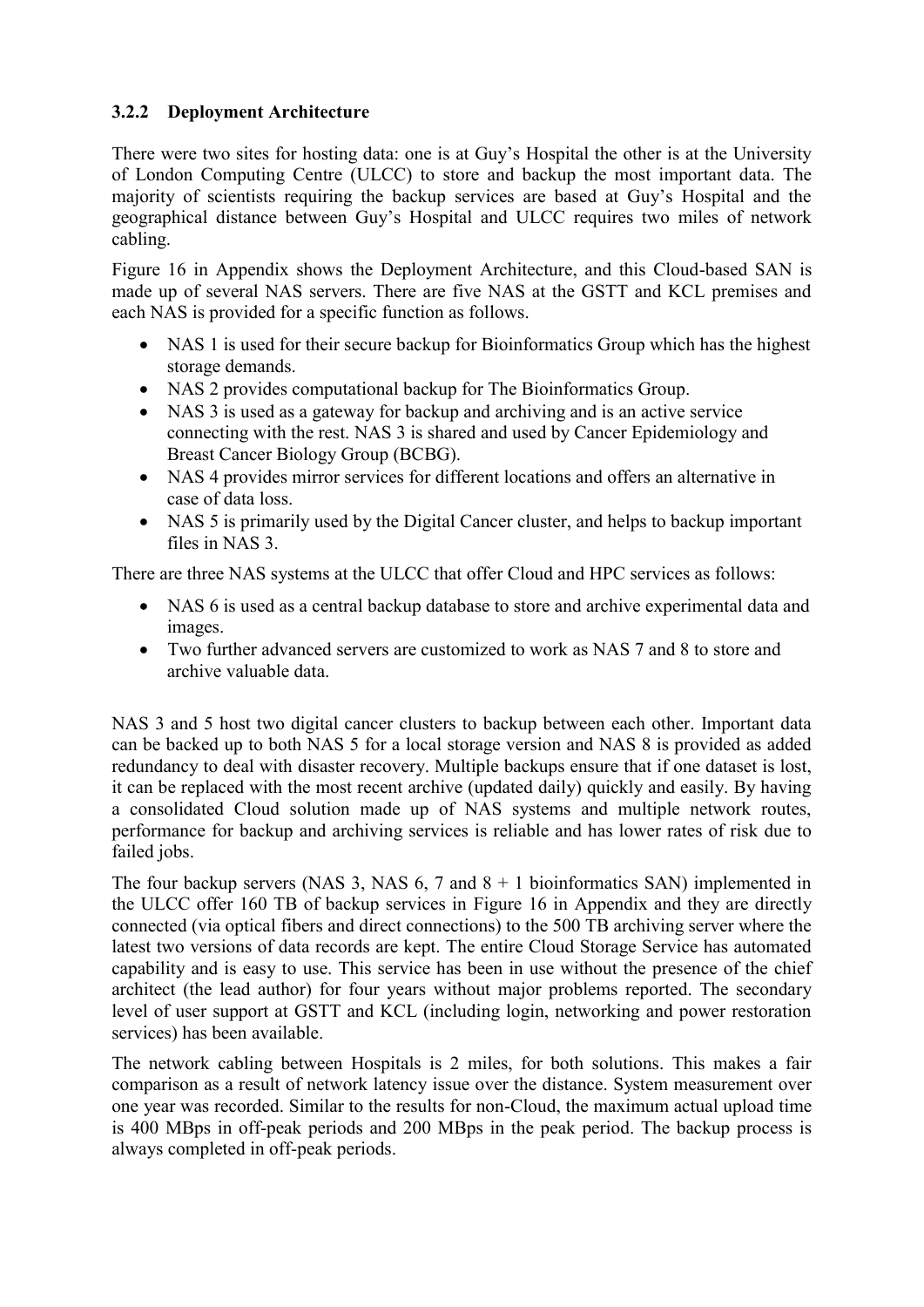### **3.2.3 The architecture for backup process in the Cloud Storage system**



<span id="page-7-0"></span>Figure 2: Five routes for the backup process of the Cloud Storage system

[Figure 2](#page-7-0) shows the entire architecture of the Cloud Storage system and research groups involved in the backup process. A "five-route approach" is adopted for the architecture, where two routes of backup process are dedicated for bioinformatics and three routes of backup process are available for general use for scientists. A simplified representation of the backup process of the NAS systems is provided to help stakeholders understand the processes involved. The Cloud Storage ensures there are five routes for sending large quantities of data records and images over the network to ensure network traffic has no congestion at all times. Each route corresponds to a NAS system at Guy's Hospital as shown in [Figure 2](#page-7-0) and handles backup operations in a sequential way. When jobs for the five routes are finished, the backup process is completed.

Each failed job requires an additional three seconds for a system update; which includes displaying an error message to the SAN control center, moving the failed job to the SAN control center and continuing the backup process for subsequent jobs. The main advantage of using multiple network routes relates to the management of failed jobs, which need not use additional time per failed job for status updates. This ensures the backup process is not interrupted by re-handling of failed jobs. The code, *status(job)*, reports the status of the job back to the SAN and *status(traffic)* reports the status of the network traffic. In the event that any of the five network routes have been congested, the job submissions or requests can choose the next available network route on offer. Each network route is represented as C1, C2, C3, C4 and C5 respectively in [Figure 2.](#page-7-0) To explain the syntax of the algorithm:

- continue(status(job)): This means that failed jobs have been detected and the system would like the backup process to go ahead.
- stop(status(job)): the job submission or requests are terminated with immediate effect.
- report(status(job)): the system reports back the job status as a result of completion or termination.
- complete(status(job): the system reporting that the all job requests have been completed without rerunning the failed jobs.
- record(status(job): the system reporting completion of job requests to the system manager.
- rerun(status(job): the system carries on another process to rerun failed jobs independently. However, the execution time is added to the entire job completion.
- Cx.status(traffic)): the network status of the network route x. Available for C1, C2, C3, C4 and C5.
- check( $Cx$ .status(traffic)): the system checks the network status of  $Cx$  to know whether network traffic is normal without congestion or interruptions by failed jobs.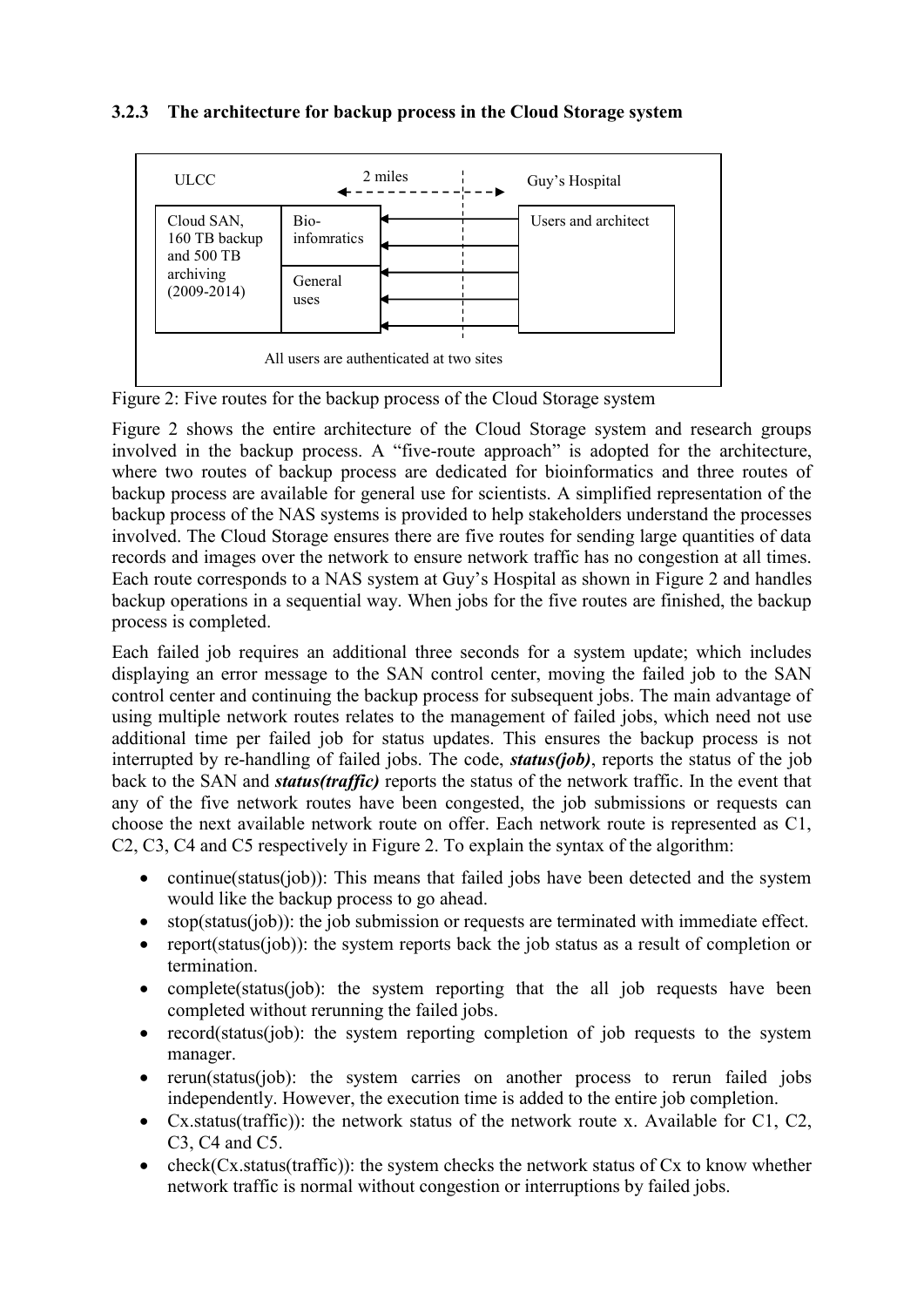The main code to manage the backup is presented in [Table 10](#page-35-0) and [Table 11](#page-36-0) of the Appendix, whereby the case statements have been used. The algorithm explains that the system checks all the network traffic status of the five routes. All jobs are equally distributed to the five network routes, to reduce the execution time for job completion. If the one in use is congested or interrupted by failed jobs, failed jobs are moved to the next available network route. Additionally, status(job) can be returned as a numerical value, either 0 or 1. When status(job) is returned as 1, it means the job requests have been completed. When it is returned as 0, it means job requests are not yet complete.

To aid the explanation of how the backup process works, here is an example. If there are 10,000 jobs to be carried out, the backup process divides 10,000 into 5, and each route (per NAS system at Guy's Hospital) can take 2,000 jobs. For example, the first route of the backup sends data records and images to the ULCC Data Center, and there is a 1% riskcontrol rate, meaning that out of 2,000 jobs, 20 jobs have to be rerun. Instead of spending another 60 seconds (20 x  $3 = 60$ ) for the status update, the status reporting can continue while running the second route of the backup process. The backup program continues in this manner for the other four routes, until the completion of the entire process. Hence the time overhead for status updates can be minimized. However, the time overhead to rerun failed jobs remains the same.

### **3.2.4 Additional advantages of Cloud Storage system**

The possibility of network latency can be reduced by taking the "five-route approach" since each route shares the workloads and avoids possible network traffic congestion. With 10,000 jobs (each job contains a data record/image) to manage, network traffic jams network interruptions (such as other non-research departments requiring more network resources, which can interfere with the network backup processes) can be perhaps expected. The code can choose any system to start the backup process in any particular order. This allows the backup process to avoid using a system in high demand as the first starting point. In addition, a Wide Area Network (WAN) optimization service is used in the Cloud Storage. This service reduces network latency, helps avoid blockages in network traffic and keeps the network speed at the optimum level.

#### 3.2.5 **A visit to actual versus expected execution time**

The use of the Cloud-based system offers a shorter execution time than using the non-Cloud system due to the improved design used to deal with network latency and system reporting. The difference in execution time (both of the actual and expected) between the Cloud and non-Cloud system represents a difference in efficiency however this can be effected by the latency in the network and file sizes used in the back-up process.

# <span id="page-8-0"></span>**4 Organizational Sustainability Modeling: the metric**

Non-Cloud and Cloud systems were built serving the backup process for scientific data. Making fair comparisons between the two systems, requires a model that takes the expected outputs, actual outputs and risk-control rates into consideration. The risk-control rate is defined as the rate of job failures which is kept under an acceptable rate and so does not prevent the backup system from terminating or downgrading as a result of job failure. To ensure a fair comparison, it is important to ensure risk-control rate is the same to within 0.1% between Cloud and non-Cloud while making a performance comparison between two systems.

Organizational Sustainability Modelling (OSM) has been used to measure the improvement in efficiency in Cloud and non-Cloud systems [15]. In these previous experiments the backup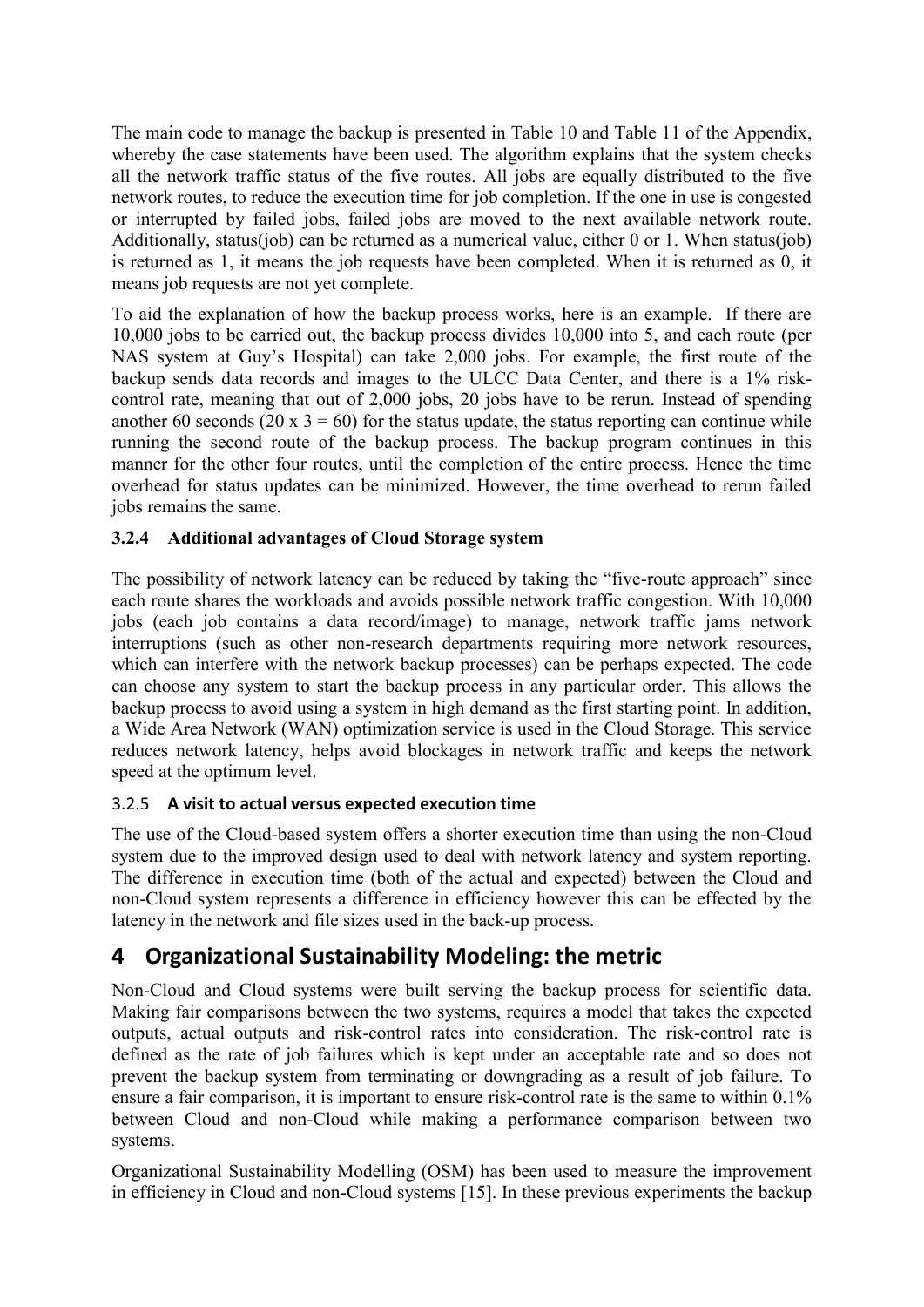comparisons were performed on each system to record actual execution time. Each experiment corresponded to real usage by end users undertaking backup of their research experiments from 2009-2011. There are other supporting case studies and quantitative analysis conducted by OSM to present the added value offered by Cloud Computing adoption [15-16].

The OSM formula is as follows:

$$
\beta = \frac{e - r_c}{a - r_c} \tag{1}
$$

where

β is the risk measure (gradient of regression),

*rc* is the risk-control rate,

*a* is the difference in actual execution time in both systems and

*e* is the difference in expected execution time in both systems.

Interpreting the Beta value, which representing the uncontrolled risk:

If the actual values are higher than the expected values, the beta is less than 1. This can be interpreted as showing that the uncontrolled risk is low and that the Cloud project is not exposed to a high level of volatility.

On the other hand, if the expected values are higher than the actual values, the beta value is higher than 1, meaning that the uncontrolled risk is high. Hence, the project may be exposed to a high level of volatility. Therefore service and technical improvements must be made as soon as possible to justify the benefits of using Cloud. The impacts of inaction may include an under-rating of services, sharp decline in the user community and a discontinuation of services due to unsatisfactory performance.

Three types of metrics are collected for OSM:

- The actual return value is the difference between Cloud and non-Cloud systems in the actual total time taken. It can be presented as a percentage.
- The expected return value is the difference between Cloud and non-Cloud systems in the expected total time taken. It can be presented as a percentage.
- The risk-control rate is the percentage of failed (or incomplete) jobs.

Efficiency can be presented as a percentage. Improvement in efficiency is equal to the difference of execution time divided by the execution time of a non-Cloud, which normally takes a longer time than Cloud systems. See [Table 1](#page-9-0) for explanations.

|                            | Non-Cloud | Cloud | Efficiency<br>(Difference)                           | Efficiency (percentage)                                                 |
|----------------------------|-----------|-------|------------------------------------------------------|-------------------------------------------------------------------------|
| Expected<br>execution time | $e_n$     | $e_c$ | $e = e_n - e_c$                                      | $e = (e_n - e_c) / e_n$<br>that normally $e_n$ takes the<br>longer time |
| Actual execution<br>time   | $a_n$     | $a_c$ | $a = a_n - a_c$                                      | $a = (a_n - a_c) / a_n$<br>that normally $a_n$ takes the<br>longer time |
| Risk-control rate          | $r_c$     | $r_c$ | $r_c$ : Both must be<br>equal or within<br>$0.1\%$ . | $r_c$ : already in percentage                                           |

<span id="page-9-0"></span>Table 1: Key inputs for non-Cloud and Cloud systems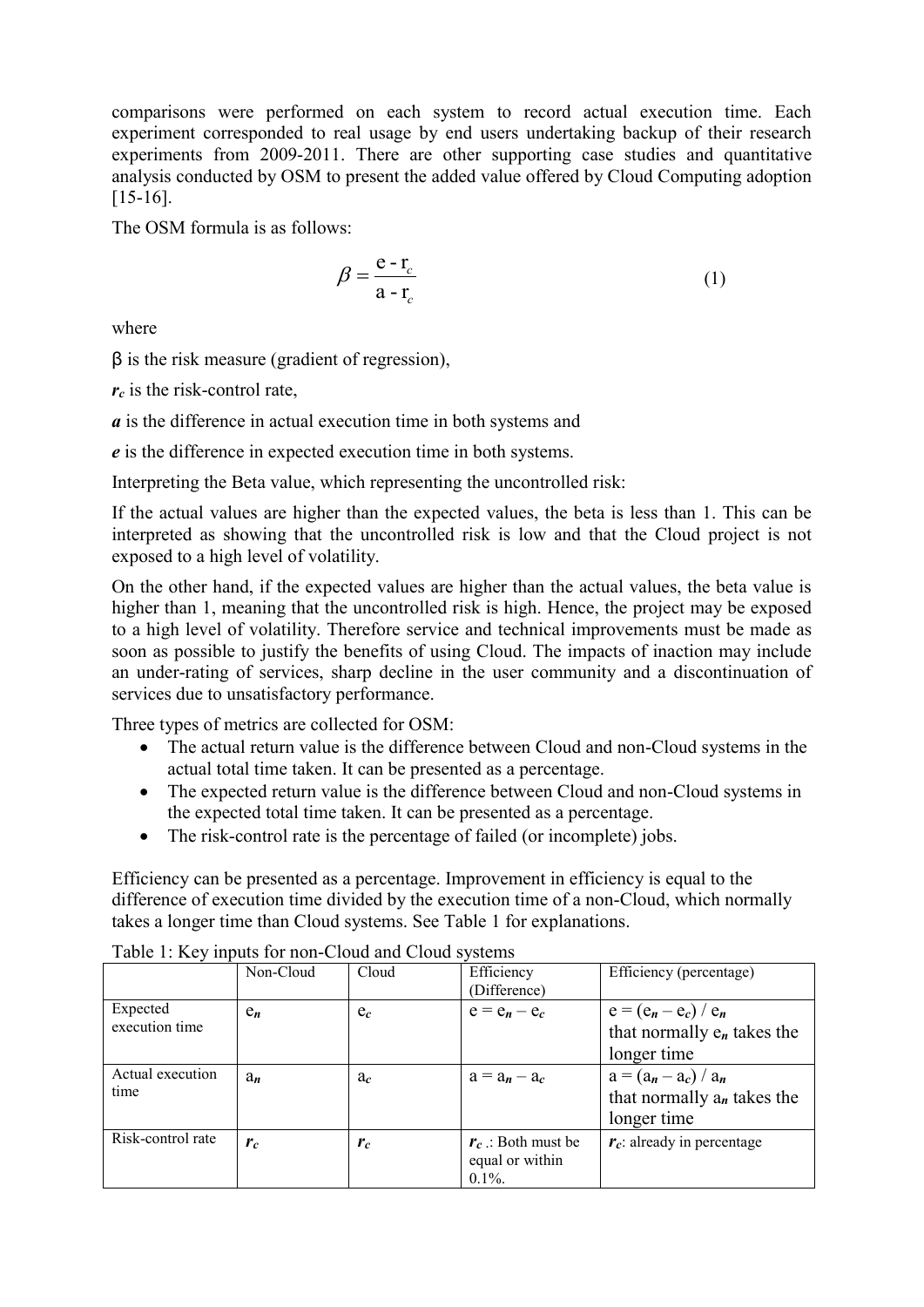### **4.1.1 OSM Metrics for the non-Cloud and Cloud system**

This section aims to explain how the parameters used by non-Cloud Storage and also Cloud Storage systems are relevant to OSM metrics. At the end of the backup process, the system administrator is notified of the result of the jobs, including statistics such as the execution time, number of files backed up and the number of files for which the backup process failed, and the percentage of successful and failed jobs. All these parameters are used in the OSM model and are explained as follows:

- **Actual execution time:** This is the actual time taken to complete the backup process while keeping the rate of failed/incomplete jobs under 5% to ensure controlled risks can be fully managed. Another round of re-running failed/incomplete jobs will be carried out. The actual execution time is the sum of the first round of the backup process and the completion of re-running the backup jobs and includes network latency.
- **Expected execution time:** This is calculated by the network simulator. This is the execution time under ideal conditions where there will be no failed jobs. It can be calculated prior to using the subsystem.
- **Risk-control rate:** This is the controlled risk of running comparisons. The rate of failed or incomplete jobs should be kept under 5%. If the rate is less than 5% then job failures will be reported but will not interrupt the backup process [15]. However, when the rate rises above 5% the entire backup process is terminated and will be restarted on both systems.

A list of data variables, their definitions and explanations is presented in [Table 2.](#page-10-0)

<span id="page-10-0"></span>Table 2: Overview of OSM Case Study, NHS: Metrics 1

| Type of data      | Metrics 1: Technical Improvement in efficiency                                    |
|-------------------|-----------------------------------------------------------------------------------|
| Data in detail    | Improvement in efficiency (Cloud versus non-Cloud systems).                       |
| Risk-control rate | Risk-control rate calculates the percentage of failed or incomplete jobs and is   |
| $(r_c)$           | always kept under 5% as a recommended rate                                        |
| Measurement       | Daily/weekly measurement for 3 years dependant on user requests. Measures 'a'     |
|                   | for actual return value and ' $e$ ' for expected return values in the OSM formula |
|                   | (Section 4). Altogether 1000 valid datasets are used for processing.              |
| Methodology       | Use system to record the number of jobs completed and volume of requests          |
|                   | completed at the same time comparing non-Cloud and Cloud Storage systems.         |
| Size of data      | The first set of comparisons contains 10,000 data with 1 GB of file size. Results |
| record / data     | of 200 valid comparisons were recorded, corresponding to 200 datasets for         |
|                   | OSM analysis.                                                                     |
|                   |                                                                                   |
|                   | The second set of comparisons has 1,000 data with 10 GB each. Results of 100      |
|                   | valid comparisons were recorded, corresponding to 100 datasets for OSM.           |
|                   | Altogether 300 datasets are suitably used for OSM methodology.                    |
| OSM data          | Ratio of 1:5 is used for datasets representing the first and second set of        |
| processing        | comparisons respectively. A lower ratio is chosen because there are not many      |
|                   | discrepancies between datasets. Calculate average values and sum up as 40 and     |
|                   | 20 valid datasets.                                                                |

## **4.2 Comparison with similar methods**

This section describes comparison with similar methods. First, Calheiros et al [9] develop their ARIMA-based predictor for provisioning of virtual instances and only focus on the short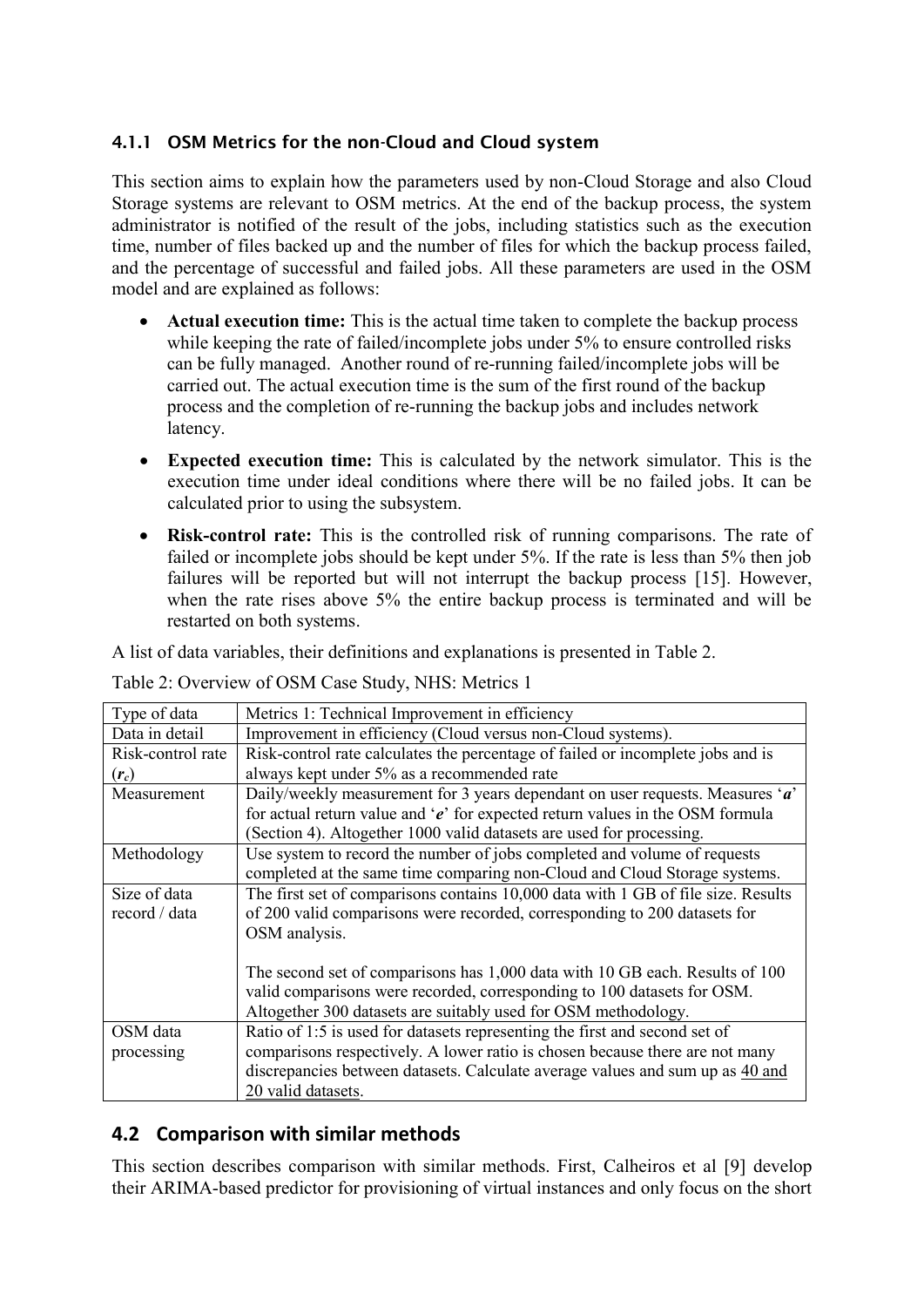term predictions and short-term impact on their QoS and SaaS application. They only use one set of metrics and have experiments conducted over a four-week period rather than the three year period in our approach. Second, Bossche et al [10] develop their algorithms based on ARIMA, Holt-Winters and exponential smoothing techniques to achieve renewal contract policies and load prediction. Their method is an improvement over Calheiros et al [9] and they use 51 different datasets to validate their results. These datasets are not primary datasets like our approach, and they are involved with monitoring the systems in real-time to get their input data. Bower et al [11] propose their high-availability and integrity layer (HAIL) for Cloud Storage. Their results are focused on availability but there are other factors for experiments such as the total execution time, failure rates and performance downgrade caused by latency and large size of files. Wang et al [12] propose a "Swift" framework to discover overloaded nodes and under-loaded nodes in the cluster and then try to make a good balance in all the nodes. OSM makes a good balance of workload distribution before beginning of the experiments and need not worry about this aspect. Rahman and Rahman [13] proposed a Capital Asset Pricing Model (CAPM) for Grid Computing for e-negotiation and resource allocation. They do not have continuous monitoring systems or detailed experimental results on data transfer, failure rates and issues caused latency. OSM can be used before, during and after the experiments for performance comparison, data analysis and visualization.

# **5 Equitable comparisons**

Before comparing Cloud and non-Cloud solution on performance, risk-control rates for both systems must be managed and maintained the same before the comparisons are undertaken. Three factors that can cause failed jobs are identified and solutions for improvement are described. By having better management of these three factors, the number of failed jobs associated with risk-control rates can be reduced. In addition, there are two types of investigations required to identify the impact on the backup process due to network latency and file size. The first investigation aims to understand the relationship between the network latency and risk-control rate. The second investigation aims to understand the relationship between file size and risk-control rate.

As presented previously, each failed job takes an additional three seconds for status update. The backup process still continues and will rerun failed jobs at the end of the first round of the backup process. Information for the failed job system report includes the type of data, the location of the data and the potential reason for failure. For example, if a job to send tumor images across the network for backup fails, then the system can move the failed job to the control center and continue to the next job, and requires three seconds to report the location and information about the tumor images.

The relationship between the number of failed jobs and the risk-control rate is explained as follows. If there are 10,000 jobs for the backup process to complete and 100 of them fail at the first attempt and need to rerun, then the rate of failed jobs is equal to  $100/10,000 = 1\%$ . This corresponds to a 1% risk-control rate of sending the 10,000 files for backup.

After the backup process is completed, the backup execution time is displayed. The backup program will run failed jobs one more time, either by automation or manual processes. After the process of rerunning the failed jobs is completed, the total execution time can be calculated by adding this execution time to the backup execution time of the successfully completed jobs. Rerunning failed jobs was successful in all the comparisons.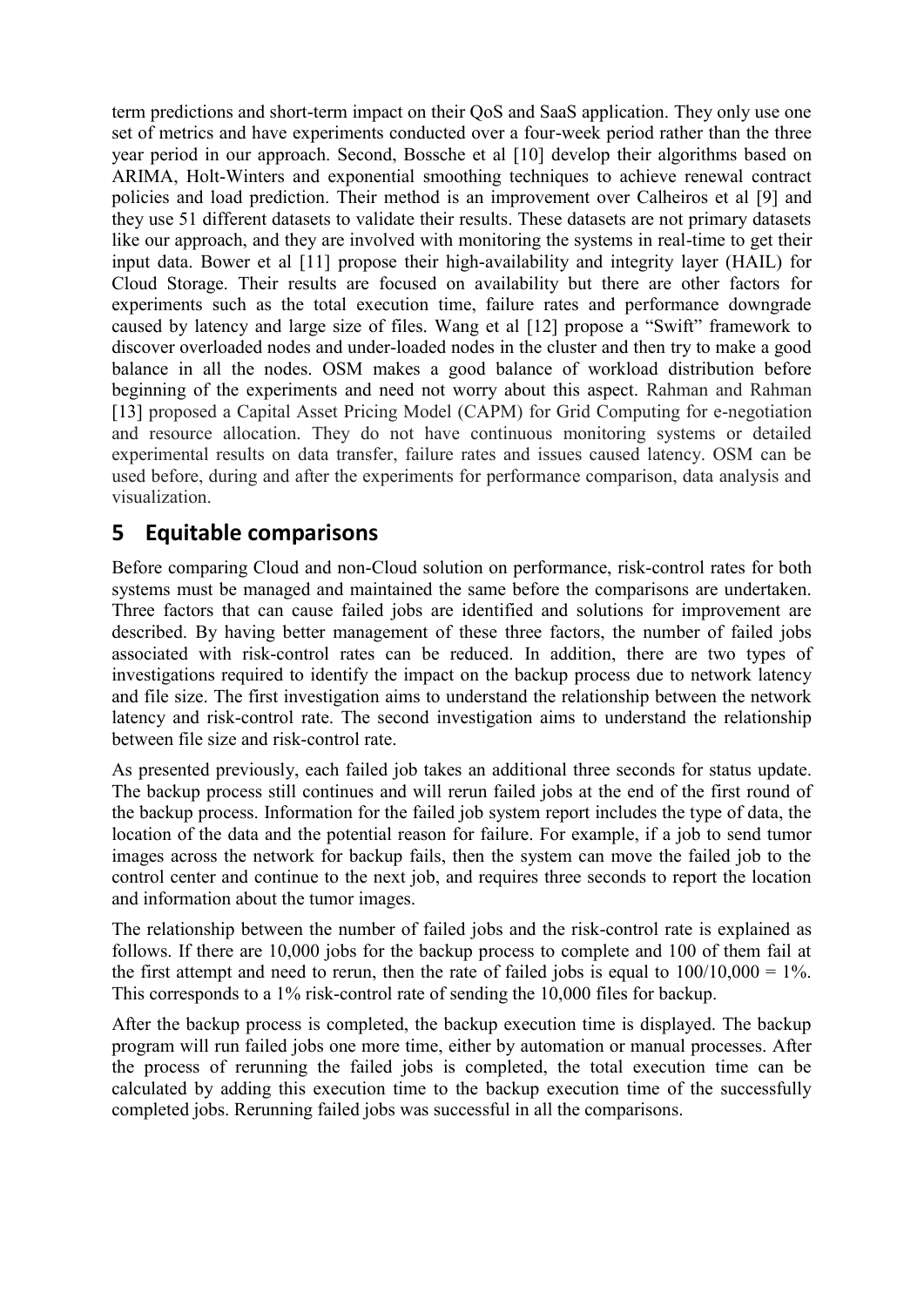## **5.1 Maintaining network speed difference between Cloud and non-Cloud systems**

Network latency, file size and file dependency are three factors that result in failed jobs and downgrade technical performance. Hence a discussion on the effect of variations in network latency and file size, could affect the comparison off the systems.

Both network speed difference should be small (maximum is 10 MBps) to minimize impacts due to network latency and also maintain good quality of data analysis as a result of backup process completion on both Cloud and non-Cloud systems. The term N1 is the only network route used by the non-Cloud system. The process "C1.status(speed)" checks the network speed of the Cloud Storage system taking the first network route as default. Matrix X is created to receive all inputs from Cloud Storage network speeds. The process "N1.status(speed)" checks the network speed of the non-Cloud Storage system. Matrix Y is created to receive all inputs from non-Cloud Storage network speeds. Maxtrix Z is the difference between Matrices X and Y. The process "check(difference)" compares the differences to check if the value is 10 or higher, the backup process will be terminated until the difference becomes smaller. The backup code checks the network traffic condition.

### **5.1.1 Risk controlled rate: Failed jobs**

Based on a whole year of system records, the cause of failed jobs are likely due to the following factors:

- 1. *Network latency*: There is inherent network latency in sending a large number of files. Up to 10,000 files are sent to the SAN across the network, for example. This results in delay or interruptions in sending some jobs over the network successfully.
- 2. *The short period of lower upload bandwidth*: Some scientists require intense network resources for their work despite being given forewarning about the 'at-risk' periods. The short period of lower upload bandwidth and less capacity for network resources may interrupt backup processes. As a result, some jobs fail.
- 3. *Dependency between files*: Although scientists are asked to check before the start of the backup process, some file dependencies are not easily spotted. If File B is dependent on File A, and File A is not yet backed up, the backup job for File B will fail if it is queued in front of File A during the backup process. Users are asked to check for file dependency issues between hundreds and thousands of medical records and images. An inspection by the Chief Architect took place prior to the comparisons commencing. File dependency was one of the most common factors affecting riskcontrol rate in the past few years. If failed jobs happened due to file dependency, failed jobs can run again later. In all the comparisons, failed jobs caused by file dependency were completed successfully after re-running them one more time.

Additional time is required when failed jobs occur, including the following overheads:

- Rerunning failed jobs: The backup system will run each failed job again at the end of the process.
- System status updates: Each failed job takes an additional three seconds to report to the central SAN system for the non-Cloud system. There is only one route and the system cannot go on to backup process without receiving the status update first.
- Additional delayed time due to network latency when failed jobs occur, more network bandwidth is required to ensure network traffic travelling over long distances is transmitted with good quality [21-22]. However, the network already runs at its optimum speed of 400 MBps and no additional network bandwidth can be given: this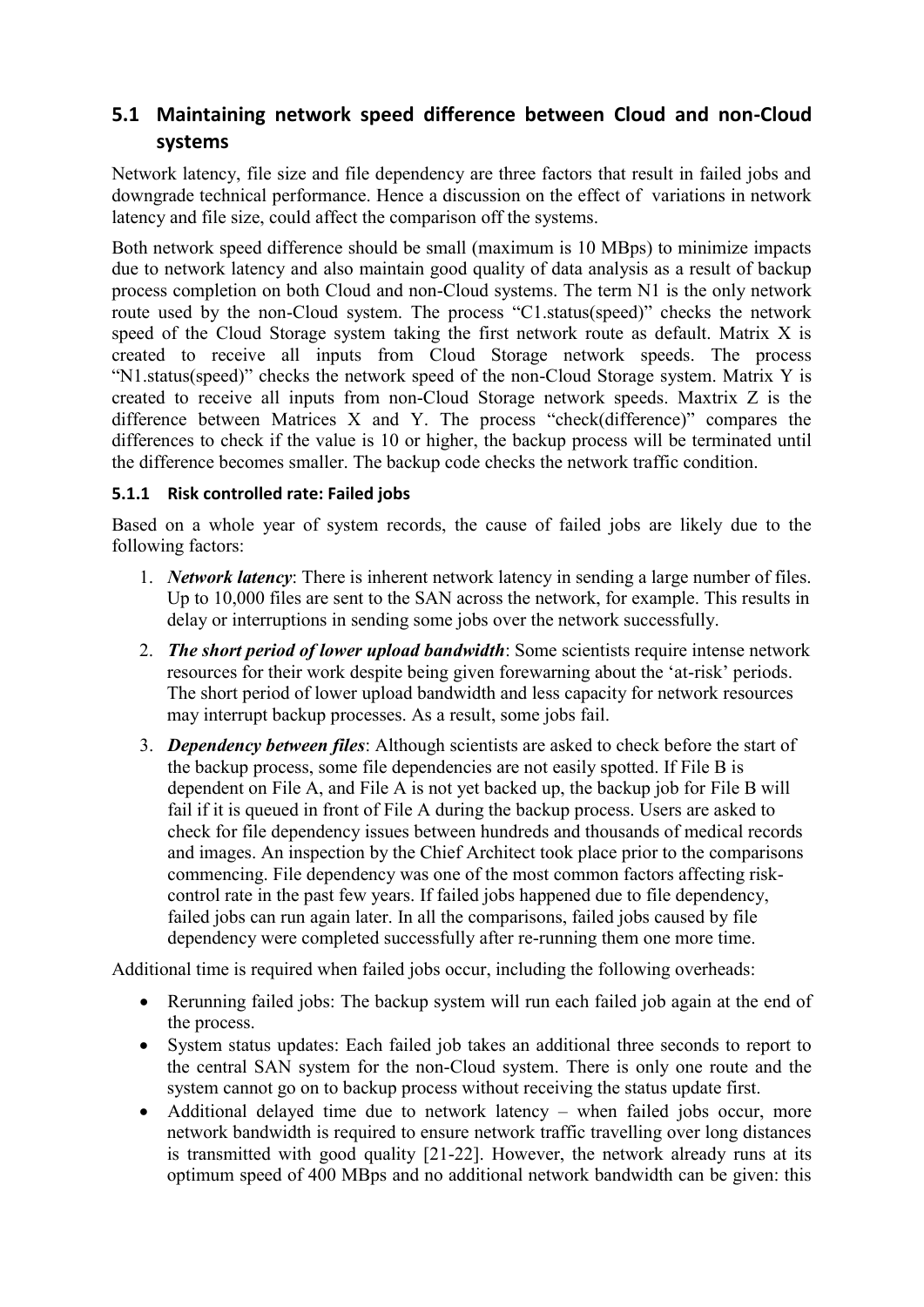can result in further network latency [21-22], thereby increasing the actual time to complete the job.

Since risk-control rate is a controlled risk, it is possible to minimize the risks by the following:

- *Warning for 'at-risk' periods*: Sending out emails one week and one day before each experiment helps reduce the number of scientists trying to work on the Storage system during the at the 'at-risk' period. Always performing the comparisons in out-of-office hours to ensure the benefits of the higher upload network bandwidth.
- *File size*: 1 GB, 10 GB and 100 GB cover the most common range of file sizes for all user requests. Although the backup on both systems can handle most file sizes, the risk-control rate can vary if the size of each file is different and the total amount of backup files varies. For example, there were 10 x 100 GB files, and 1,000 x 10 GB files and 5,000 x 1 GB files in a particular user request in 2009; all of the backup jobs failed for 100 GB files. The entire backup process was terminated and rerun since the large file size reduced the network performance and prevented other files from being backed up. A lesson learned from this case is to allow one particular file size at a time, such as all files of size around 1 GB, or 10 GB, or 100 GB.
- *Check dependency between data*: Double check with users about data dependency before each experiment. However, if there are 10,000 or more data records and images each time, it is difficult to prevent dependency issues which can either slow down the network or create failed jobs.

#### **5.1.2 Actual execution time**

Before the actual running of jobs on both Cloud and non-Cloud systems, the expected execution time is calculated prior to undertaking the actual backup comparisons for Cloud and non-Cloud systems.

Although the ideal network upload speed is 400 MBps, three unexpected events (system updates, users demands, and file size/dependencies) may take the network speed down to 200 MBps, and/or create failed jobs as recorded as the risk-control rate. This explains why upload network speed does not always stay at 400 MBps. Both SAN control centers for non-Cloud and Cloud systems can display the actual execution time of the completion. Synchronizing the comparison of both non-Cloud and Cloud systems is useful, as this makes it easier to work out the difference in execution time for both systems, which corresponds to the improvement in efficiency.

#### **5.1.3 Maintaining network speed during the comparison**

Data recovery enabled by snapshots of virtualization technology is not used for comparison. The comparison is based on backup completion across the network. The network speed performance, as well as the need to maintain similar network speed performance to two destinations, becomes the main factor in the backup process.

Network speed differences at the different sites is not a controlled factor due to the number of people using the network, the amount of data sent to other networks and other user behaviors. When the upload network speed is reduced, checks will be carried out to see whether network speed is consistently slow at all of the locations (Guy's Hospital, St Thomas' Hospital and ULCC). If all three locations are experiencing slower network speeds and are within 10 MBps difference relative to each other, the comparisons can continue. But if there is only one location with a slower network, then the entire experiment will halt until the network upload time is back to normal and within the 10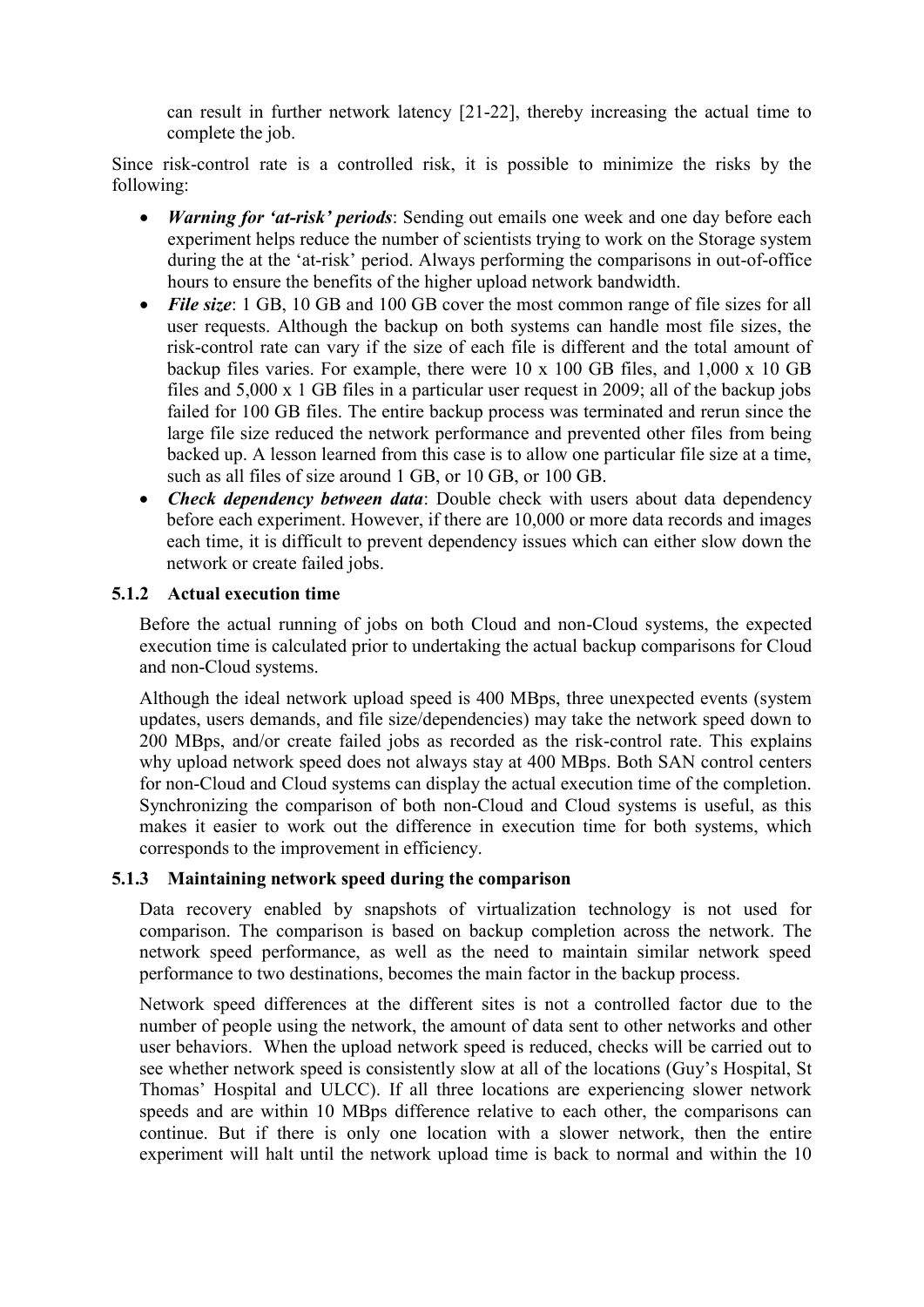MBps difference limit. The following is an example to explain how to maintain similar network speeds for both Cloud and non-Cloud services.

The expected upload network speed is around 400 MBps off-peak and 200 MBps on-peak for both systems. A total difference of around 10 MBps means the network speed is operating within 95% of the confidence interval. If there is a difference of more than 10 MBps, the entire backup process to both destinations will halt, freezing execution time. The backup process can resume when there is a speed difference of less than 10 MBps.

In all backup experiments for comparisons, network speed difference is checked and maintained within 10 MBps differences to ensure a fair comparison. This is achieved by the process *check(difference)*, which checks network speed differences between Cloud and non-Cloud and the backup process on both Cloud and non-Cloud systems will be suspended until the difference becomes 10 MBps or smaller. The risk-control rate for both systems must be managed carefully and set as close to each other as possible. This can be achieved by:

- *Synchronizing the comparisons*: This can ensure both back-ups start at the same time, and means the management of risk-control rate is handled once rather than twice per experiment.
- *Network traffic and speed monitoring*: The use of tools can measure the network traffic and upload speed time, which can be tracked and presented as graphs. The network monitoring tools can report the upload network speed to two destinations (Guy's to St Thomas' Hospital and Guy's Hospital to ULCC).

#### **5.1.4 Variations of risk-control rate versus network latency (one network route in each system)**

There is a direct relation between the failed jobs (represented by the risk-control rate) and network latency. Both Cloud and non-Cloud systems only use one network route for backup in the test. For the purpose of this set of comparisons, 1,000 files each of 1 GB of data in size, to be presented as 1,000 jobs, are used to investigate the difference between risk-control rate and network latency for both Cloud and non-Cloud systems. The network speed is the same between Guy's Hospital and St Thomas' Hospital, and between Guy's Hospital and ULCC, in both cases it is at 400 MBps. Failed jobs can be managed by ensuring a selected percentage of 1 GB data is unable to be sent across the network. See [Table 3](#page-14-0) for variation in risk-control rate versus network speed.

For example, a 1% risk-control rate means that 10 files in every 1GB of data will fail to be sent over the network. Risk-control rates can be varied. Each experiment in riskcontrol rate variation was performed five times to give an average result of network speed and was performed at 7am (off-peak period) to minimize any interference caused by network users. See [Table 3](#page-14-0) for results, which show that for every increase of 1% in riskcontrol rate, the network speed drops by approximately 1% due to network latency.

<span id="page-14-0"></span>Table 3: Variations in risk-control rate versus network speed due to latency (one network route for Cloud and non-Cloud system)

| Risk-control<br>rate $\left(\frac{0}{0}\right)$ | Network<br>speed<br>Cloud system (MBps) | on   Network<br>speed<br>on<br>non-Cloud<br>systems<br>(MBps) | deviation<br><b>Standard</b><br>(MBps) |
|-------------------------------------------------|-----------------------------------------|---------------------------------------------------------------|----------------------------------------|
| $\overline{0}$                                  | 400.0                                   | 400.0                                                         | $0.0$ (both)                           |
| $\overline{0.5}$                                | 398.1                                   | 398.0                                                         | $0.1$ (both)                           |
| 1.0                                             | 396.2                                   | 396.0                                                         | $0.1$ (both)                           |
| $\overline{1.5}$                                | 394.2                                   | 393.8                                                         | $0.1$ (Cloud)                          |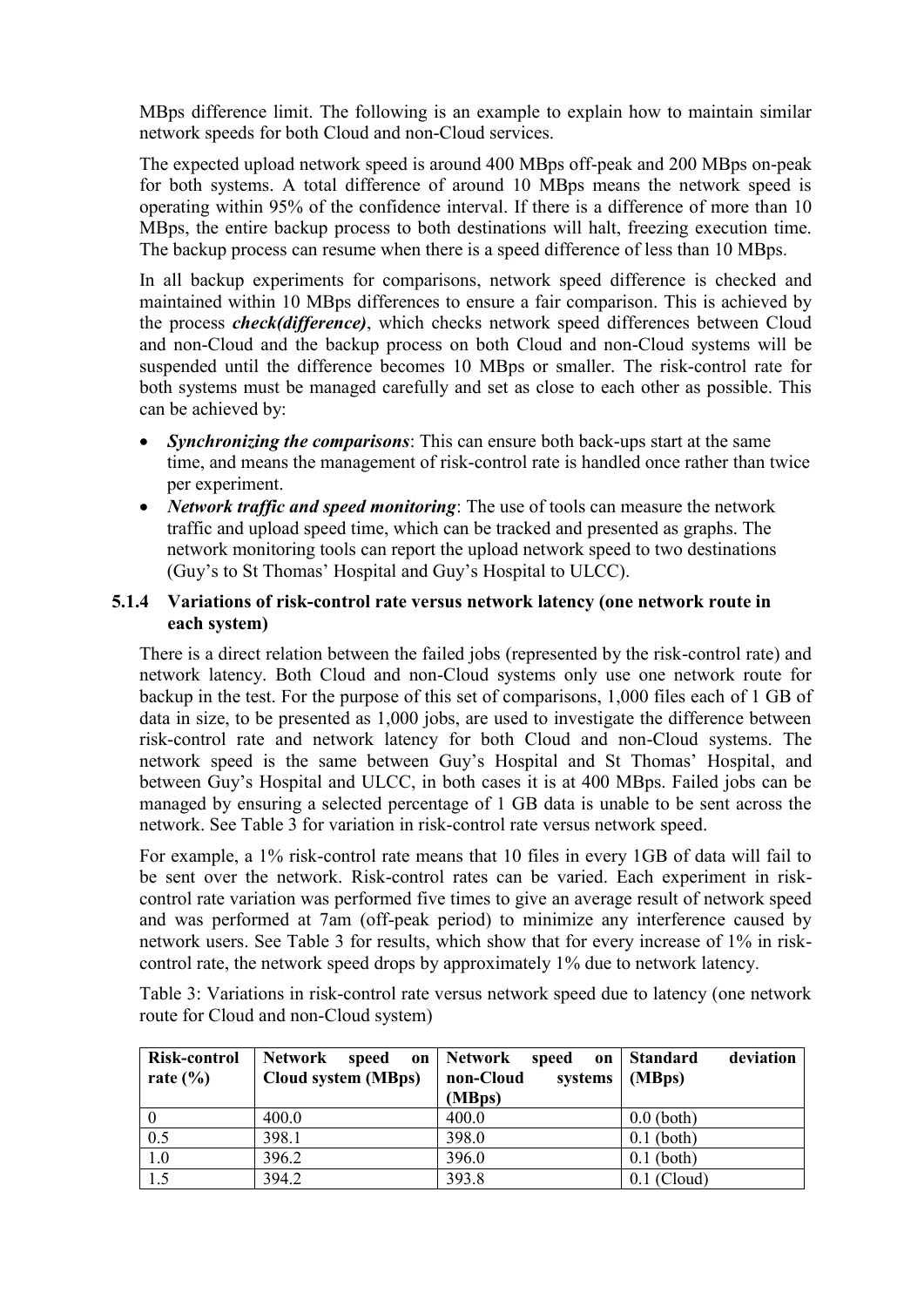|     |       |       | $0.2$ (non-Cloud) |
|-----|-------|-------|-------------------|
| 2.0 | 392.2 | 391.7 | $0.2$ (both)      |
| 2.5 | 390.1 | 389.5 | $0.2$ (Cloud)     |
|     |       |       | $0.3$ (non-Cloud) |
| 3.0 | 388.0 | 387.3 | $0.2$ (Cloud)     |
|     |       |       | $0.3$ (non-Cloud) |
| 3.5 | 386.0 | 385.1 | $0.3$ (both)      |
| 4.0 | 383.9 | 382.9 | $0.3$ (Cloud)     |
|     |       |       | 0.4 (non-Cloud)   |
| 4.5 | 381.8 | 380.6 | $0.4$ (both)      |
| 5.0 | 379.7 | 378.3 | $0.4$ (Cloud)     |
|     |       |       | $0.5$ (non-Cloud) |

#### **5.1.5 Variations of risk-control rate versus network latency (five network routes in Cloud versus one network route in non-Cloud)**

This section describes the outcome when five network routes are used for the Cloud system, to determine how network latency affects Cloud systems. The setup is the same as the previous section except all five network routes are available for the backup process.

<span id="page-15-0"></span>Table 4: Variations in risk-control rate versus network speed due to latency (five network routes on the Cloud systems)

| Risk-control | Network speed<br>$\mathbf{on}$ | Network speed on non-       | <b>Standard</b>   |
|--------------|--------------------------------|-----------------------------|-------------------|
| rate $(\% )$ | <b>Cloud system (MBps)</b>     | <b>Cloud systems (MBps)</b> | deviation (MBps)  |
| $\theta$     | 400.0                          | 400.0                       | $0.0$ (both)      |
| 0.5          | 400.0                          | 398.0                       | $0.1$ (both)      |
| 1.0          | 400.0                          | 396.0                       | $0.1$ (both)      |
| 1.5          | 400.0                          | 393.8                       | $0.1$ (Cloud)     |
|              |                                |                             | $0.2$ (non-Cloud) |
| 2.0          | 400.0                          | 391.7                       | $0.2$ (both)      |
| 2.5          | 400.0                          | 389.5                       | $0.2$ (Cloud)     |
|              |                                |                             | $0.3$ (non-Cloud) |
| 3.0          | 400.0                          | 387.3                       | $0.2$ (Cloud)     |
|              |                                |                             | $0.3$ (non-Cloud) |
| 3.5          | 400.0                          | 385.1                       | $0.3$ (both)      |
| 4.0          | 400.0                          | 382.9                       | $0.3$ (Cloud)     |
|              |                                |                             | $0.4$ (non-Cloud) |
| 4.5          | 399.8                          | 380.6                       | $0.4$ (both)      |
| 5.0          | 399.6                          | 378.3                       | $0.4$ (Cloud)     |
|              |                                |                             | $0.5$ (non-Cloud) |

Results in [Table 4](#page-15-0) show that the network speed on the Cloud system stayed at 400 MBps when risk-control rate was 4% and below. Network speed only dropped slightly (to 399.6 MBps) when the risk-control rate was at 5%. Results from this experiment confirm that the Cloud system with five network routes is not affected by network latency when riskcontrol rates stay around 5% and below.

#### **5.1.6 Variations of risk-control rate versus file size**

Since the risk-control rate is represented by the percentage of failed jobs in the backup process, the investigation requires setting different risk-control rates; the aim is to test the network performance when part of the backup process fails [23]. A good option to artificially produce different risk-control rates is to introduce file dependency in controlled test backup files. For example, if a risk-control rate is targeted at 2% for 1,000 test files, 20 files should fail. This can be achieved by having 20 files that are dependent on each other for successful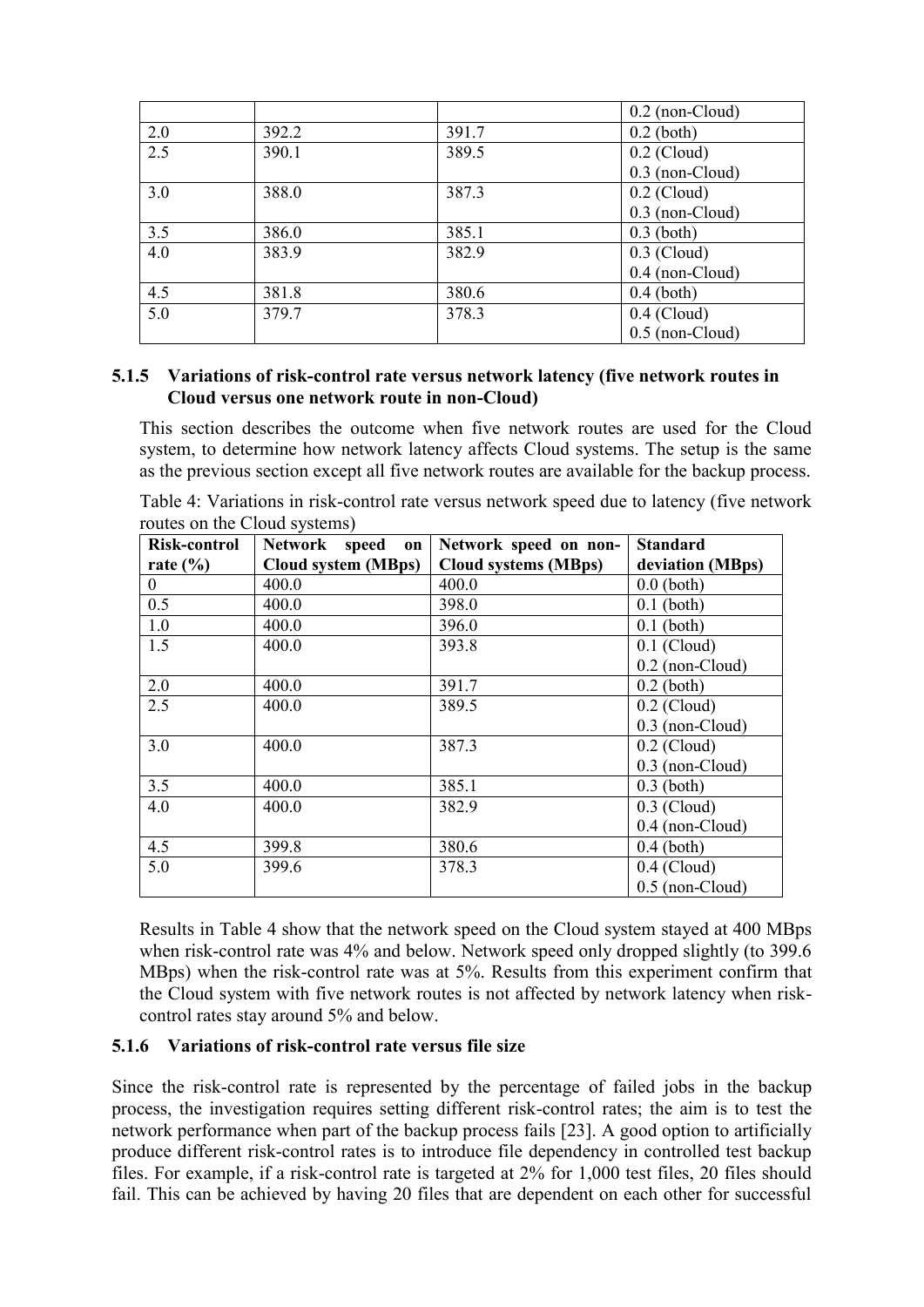backup, and submitting them in the reverse order in the backup process. The file dependency in the test files had been checked consistently to provide different controlled variations in the risk-control rate.

For the purpose of this demonstration, three sets of investigations were used:

- Set 1: 1,000 files each containing 1 GB of data;
- Set 2: 100 files each containing 10 GB of data;
- Set 3: 10 files each containing 100 GB of data.

These were sent across both Cloud and non-Cloud systems. These three sets of investigations have an equal total of 1TB (1,000 GB) for backup. Each set of investigations is performed five times to get the average results presented in [Table 5.](#page-16-0)

The aim of these experiments was to identify the appropriate file size for backup. The 1 GB, 10 GB and 100 GB sets were chosen, since they represent the most commonly occurring file sizes in the user requests between 2007 and 2008. Results will be presented in [Table 5.](#page-16-0)

| Set of investigations               | Average risk-control rate % Standard deviation |      |
|-------------------------------------|------------------------------------------------|------|
|                                     | (failed jobs divided<br>$-$ by                 |      |
|                                     | number of jobs)                                |      |
| Set 1: 1,000 files of 1 GB data     | 1.32                                           | 0.21 |
| Set 2: 100 files of 10 GB data      | 2.40                                           | 0.40 |
| Set 3: 10 files of 100 GB data      | 20.0                                           | 10.0 |
| Additional: 50 files of 100 GB data | 14.0                                           | 5.0  |

<span id="page-16-0"></span>Table 5: Variations of risk-control rate versus file size

Results in [Table 5](#page-16-0) show that the risk-control rates are lower than 5% for set 1 and set 2. Therefore file sizes of 1GB and 10 GB can be used for backup comparison. The third set has a 20.0% of failure rate (and a standard deviation of 10%). Since the sample size was small, an additional set of experiments with a larger sample size is carried out- 50 files each with 100 GB of data were used. Again the experiment was run five times and the average results taken. Results show that risk-control rate was 14% with a standard deviation of 5.0. This means backup experiments with 100 GB data are not suitable for OSM methodology due to the higher risk rate of failures.

### **5.2 Implementation Architecture for the experiments**

Both non-Cloud and Cloud solutions have been presented in Sections [3.1](#page-3-0) and [3.2,](#page-5-0) which also described how to manage risks before and during the comparison of backup completion on both systems. [Figure 3](#page-17-0) is the deployment diagram to illustrate the setup at the start of the comparison. After authentication is approved, all the data records and images are ready to send to both the Cloud and non-Cloud sites for backup, which has an equal distance and an equal expected network upload speed (maximum of 400 MBps). For each data request the same quantity of data records and images were used in all experiments. Both the Cloud and non-Cloud SAN systems have their own control center to record any results and total time taken for all experiments. Scripts and tools are used to minimize controlled risk and keep risk-control rates as closely matched as possible.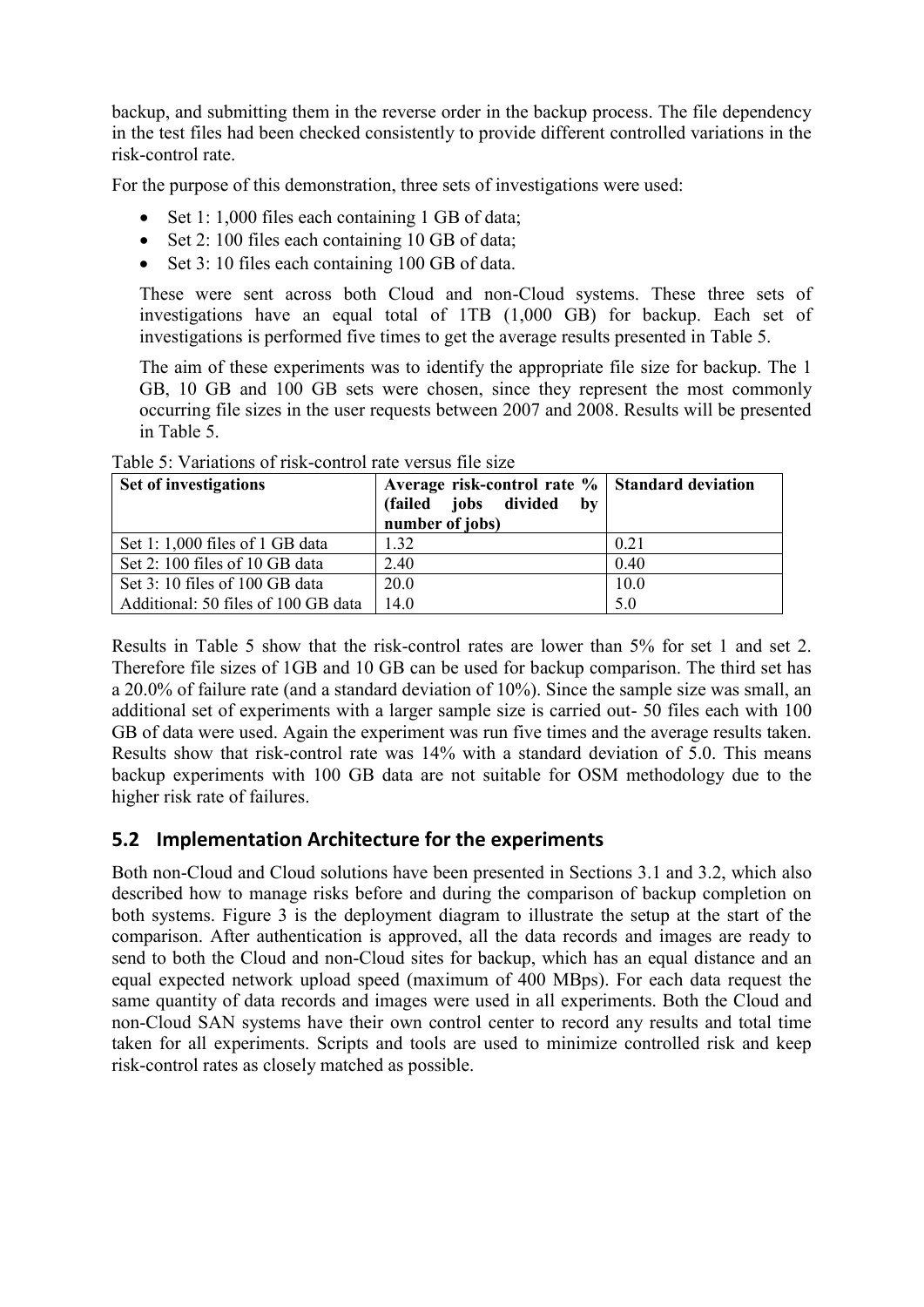

<span id="page-17-0"></span>Figure 3: The simplified deployment diagram before each experiment

As a precaution the results from the SAN interface were checked with the log files of the backup process. The aim was to confirm that the execution time and risk-control rates displayed on the third party interface were always consistent with the results on the log files. No discrepancies were found and records of the execution time and risk-control rates were accurate.

### **5.3 Process for the backup comparisons on Cloud and non-Cloud systems**

This section focuses on the steps involved with the backup process. The same process is used in both the Cloud and non-Cloud systems. The backup operation performs four tasks. [Figure](#page-18-0)  [4](#page-18-0) shows the process flow diagram. The backup process is as follows:

- 1. It checks that the destination has sufficient disk space.
- 2. It begins to move data across the network. This is the point where each experiment has to ensure upload network speed and risk-control rate are consistent at all sites.
- 3. It backs up all data. Any failed or incomplete jobs are reported. If risk-control rate is kept under 5% as a recommendation, the entire backup process can continue without interruptions. The SAN control centers can display other information such as the execution time, network speed and number of jobs completed.
- 4. It archives and encrypts all backed up data. Failed or incomplete jobs will be rerun after the completion of the backup process. If all operations work, the results are saved and actual completion time is recorded.

A script has been written to calculate the improvement in efficiency by comparing the results of the two systems and updating the final values. The following steps correspond to the actions directed from the backup algorithm.

- 1. Collect results in an old system, put them in Matrix A
- 2. Collect results in a new system, put them in Matrix B
- 3. Create a third Matrix (of the same size)
- 4. Find the difference in each value and store this value in the third Matrix
- 5. Check values in the third array again
- 6. Divide each value by 100 (to express as the percentage) and update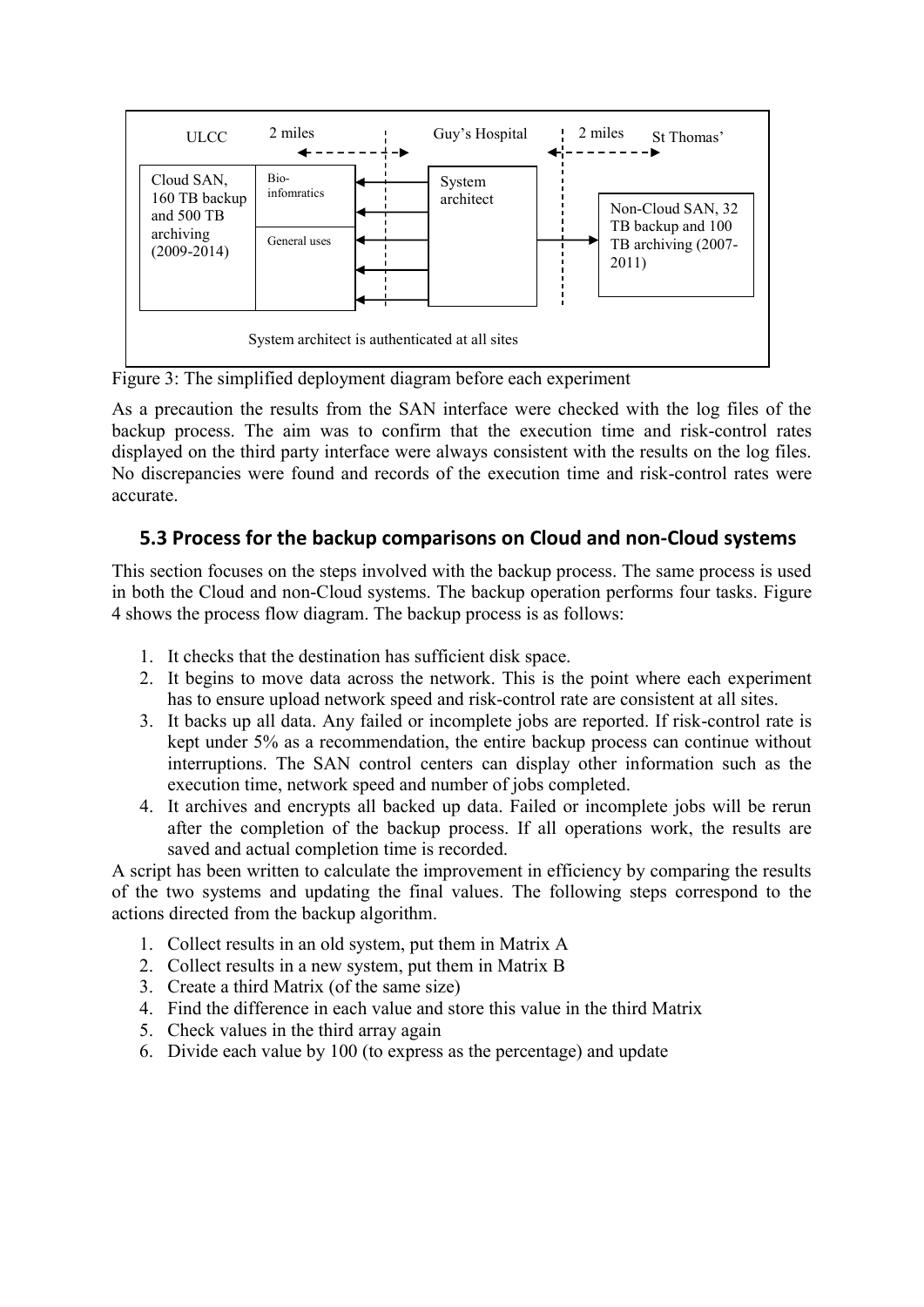

<span id="page-18-0"></span>Figure 4: Process flow diagram to show the backup process

The six steps involved help collaborators if they do not perform a weekly backup of experiments, but would like to find out the improvement in efficiency when they have sufficient data. An alternative, not using a script, is to collect data weekly, calculate the difference and present the difference as the percentage of the improvement in efficiency.

#### **5.3.1 Collected datasets for OSM processing**

For the purpose of obtaining a meaningful result to investigate the impact of Cloud adoption, three years' worth of datasets were collected from 2009 to 2011. Each time an approved data request from users was issued, it required a new comparison between a Cloud and non-Cloud systems. In the three years, there were 1,090 approved data requests, which resulted in 1,090 comparisons. The quantity of the datasets for each comparison, ranged from 500 to 2,000 based on the user's request.

Examinations of the data records showed that not all datasets are entirely suitable for OSM computation due to the file size. Only datasets with file sizes around 1 GB and 10 GB were selected and they are divided as follows.

• 200 'small file' datasets: 203 data sets each of 1GB in file-size from actual usage data were chosen for the experiment. One dataset represents results of a successful backup of 10,000 files of 1 GB in size on both systems. However, three datasets are out of the range of 95% confidence interval (CI) in the first round of regression, and were therefore dropped. The remaining 200 datasets were used by OSM for the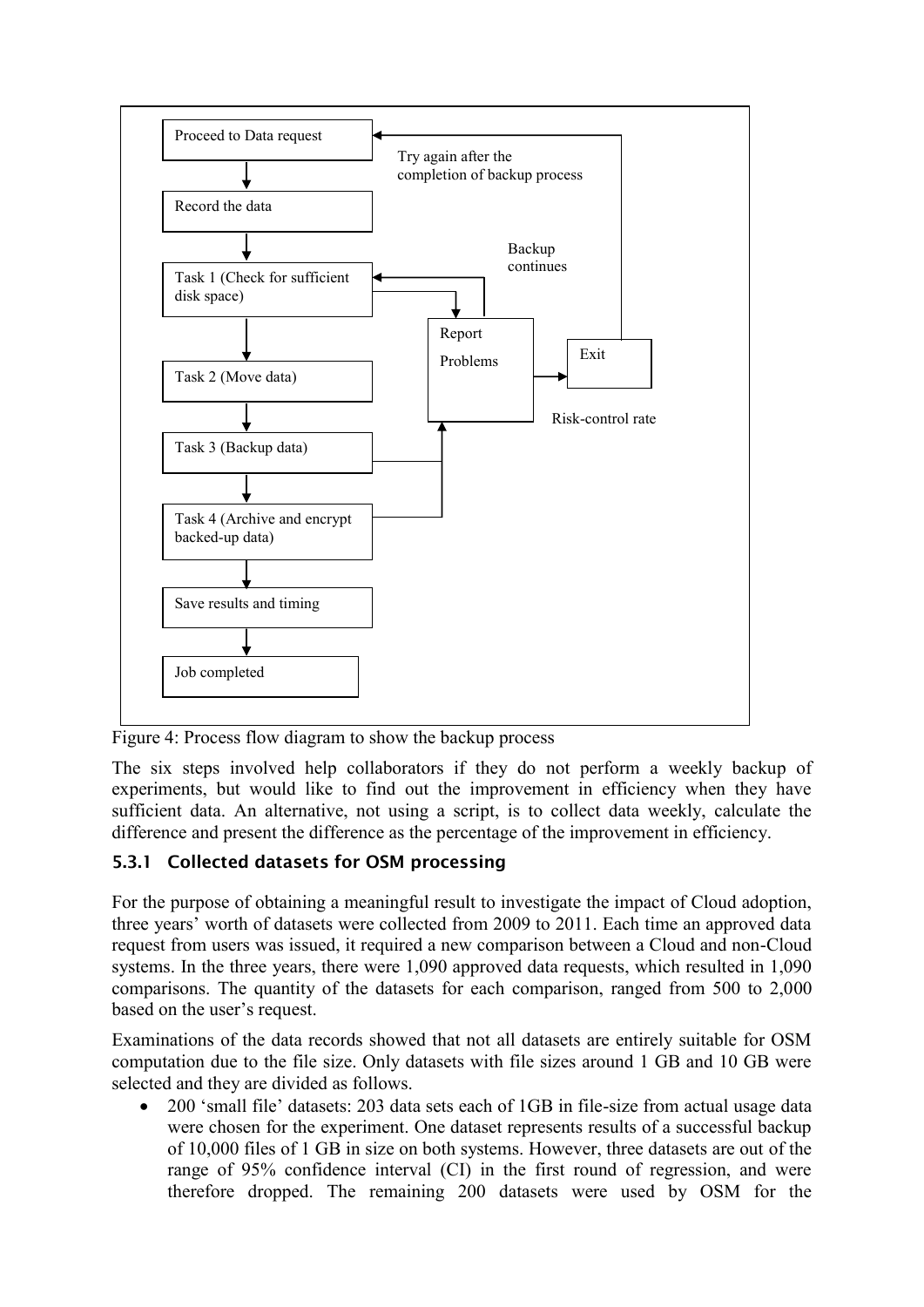comparison. This means there are 10,000 observations performed 200 times for statistical analysis.

 100 'large file' datasets: 102 data requests were approved. However, two datasets are out of the range of 95% CI in the first round of regression and only 100 datasets are selected for OSM analysis. In other words, 100 valid experiments (1,000 files of 10 GB data) were performed to support OSM methodology. It also means there are 1,000 observations performed 200 times for statistical analysis.

#### <span id="page-19-0"></span>**5.3.2 Calculations of the expected execution time for the non-Cloud system**

To demonstrate a case for the expected execution time calculations, there are 10,000 files each of 1 GB in size (or as close to 1 GB as possible), and there is a total of 10,000 x  $1 =$ 10,000 GB of data to be backed up. The upload speed is 400 MBps, or 400 MB (or 0.4 GB) of data is moved across the network every second during the off-peak hours.

The total time for the backup is equal to the total amount of data divided by the upload speed. In the best-case backup completion scenario where risk-control rate is set at 0% (the ideal situation), the calculations are as follows.

#### **Expected execution time to complete backup of user's experiments**

- $=$  total size / upload speed
- $= 10000 / 0.4 = 25{,}000$  seconds
- = 6 hours, 56 minutes and 40 seconds

The occurrence of failed jobs adds to the risk-control rate and the additional time allocated for it. If the risk-control rate is 1%, it means  $10,000 \times 1\% = 100$  files that need to be backed up again (or 100 new jobs for full completion, where each data file has 1 GB in size).

Additional system reporting time = Number of failed jobs x additional backup time

 $= 100 \times 3$  (each failed job needs 3 seconds for status update)

 $= 300$  seconds

Job completion time to rerun failed jobs =  $100 / 0.4 = 250$ 

Additional time due to network quality: 1% risk-control rate can result in 1% drop in the network quality of service (QoS). This means that an additional time will be taken for backing up of 25,000 x  $1\% = 250$  seconds.

Total additional expected time =  $300 + 250 + 250 = 800$  seconds = 13 minutes and 20 seconds

Expected execution time to complete back up of user's experiments with 1% risk-control rate  $= 6$  hours, 56 minutes and 40 seconds  $+ 13$  minutes and 20 seconds  $= 7$  hours and 10 minutes. Expected execution time in regard to risk-control rate can be calculated in this way and is all recorded in seconds.

#### <span id="page-19-1"></span>**5.3.3 Calculations of the expected execution time for backup completion**

This section describes how to calculate expected execution time for Cloud Storage. The same parameters are used: 10,000 jobs (transferring 10,000 files of 1 GB) are measured and 400 MBps is the upload network speed for the experiments. Although the Cloud Storage system has five routes for the backup, each route is taken one at a time, and it makes no difference for expected execution time if there are any failed jobs.

#### **Expected execution time to complete backup of user's experiments**

= total size / upload speed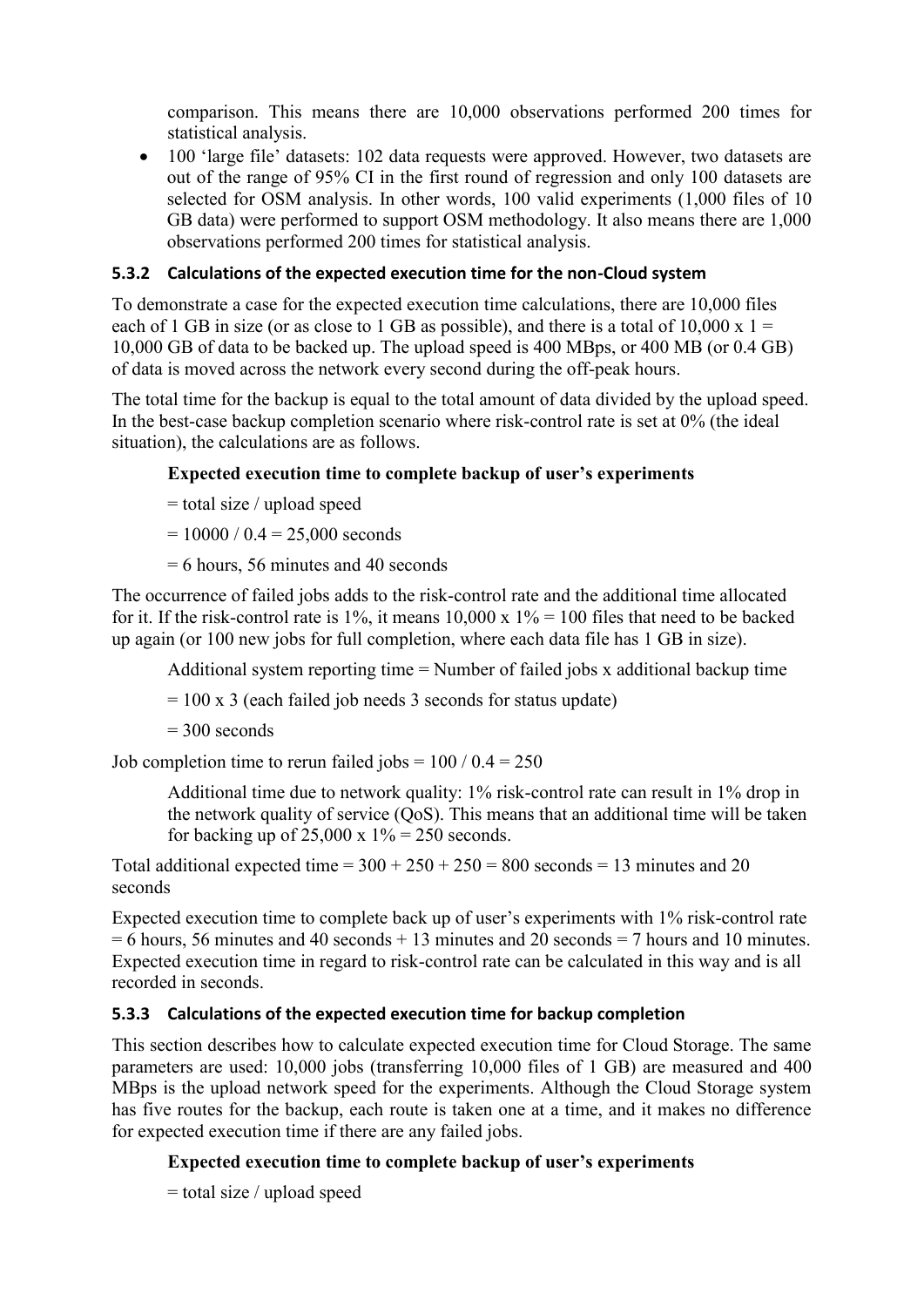$= 10000 / 0.4$ 

- $= 25,000$  seconds
- = 6 hours, 56 minutes and 40 seconds

This is the same as non-Cloud SAN time

Additional time due to risk-control rate: The Cloud storage system can save time compared to the non-Cloud system when dealing with failed jobs. If the risk-control rate is 1%, the additional time for system status reporting is not required, since failed job status can be reported while running jobs on another network route. This then saves  $100 \times 3 = 300$  seconds. Additional time due to network quality: There are five route approaches. This means that when there are failed jobs, the network quality of service is unaffected. It does not take the overhead of an additional 1% of lower quality of service time, which is  $25,000 \times 1\% = 250$ seconds.

#### **Job completion:**

100 failed jobs need to be rerun and the expected time to rerun failed jobs =  $100 / 0.4 = 250$ seconds

**Expected execution time to complete experiments with 1% risk-control rate =** 6 hours, 56 minutes and 40 seconds  $+250$  seconds  $= 7$  hours and 50 seconds

The Cloud Storage system is  $300 + 250 = 550$  seconds faster than the non-Cloud system in terms of expected execution time.

The expected return value can be presented as a percentage. This is simply the time difference of 550 seconds divided by the total execution time of the non-Cloud system of 7 hours and 10 minutes in Section [5.3.2.](#page-19-0)

Expected return value =  $550 / 25,800 = 2.132\%$ 

The improvement in efficiency for the expected return value is 2.132% for the 1% riskcontrol rate case.

## **6 Experiments and results**

Mortier [24] examined network traffic engineering and how it could affect network performance. Experiments on two large cluster systems were performed sending data across a single network. He demonstrated that a bottleneck could occur leading to delays if there was only one network route. He proposed multiple network routes. In his experiments with multiple network routes, there was very little delay since network routes were always available to complete jobs.

In these experiments, the Cloud system has five network routes to ensure backing up data across the network can be successful with good network traffic flows. To demonstrate the impacts of network traffic routes in regard to risk-control rates, two sets of experiments were conducted. The purpose of the first set was to compare backup completion on non-Cloud and Cloud systems, where both use only a single network route for backup. The second set compared both systems, where the non-Cloud system uses one network route and the Cloud system uses five network routes.

#### **6.1 Between Cloud and non-Cloud systems**

This section presents the expected and actual execution time between Cloud and non-Cloud systems. As discussed earlier, factors such as network latency, size of files and job failures can affect the job completion and prolong the total execution time. The advantage of using the Cloud system is that the impacts of undesirable factors can be minimized, particularly for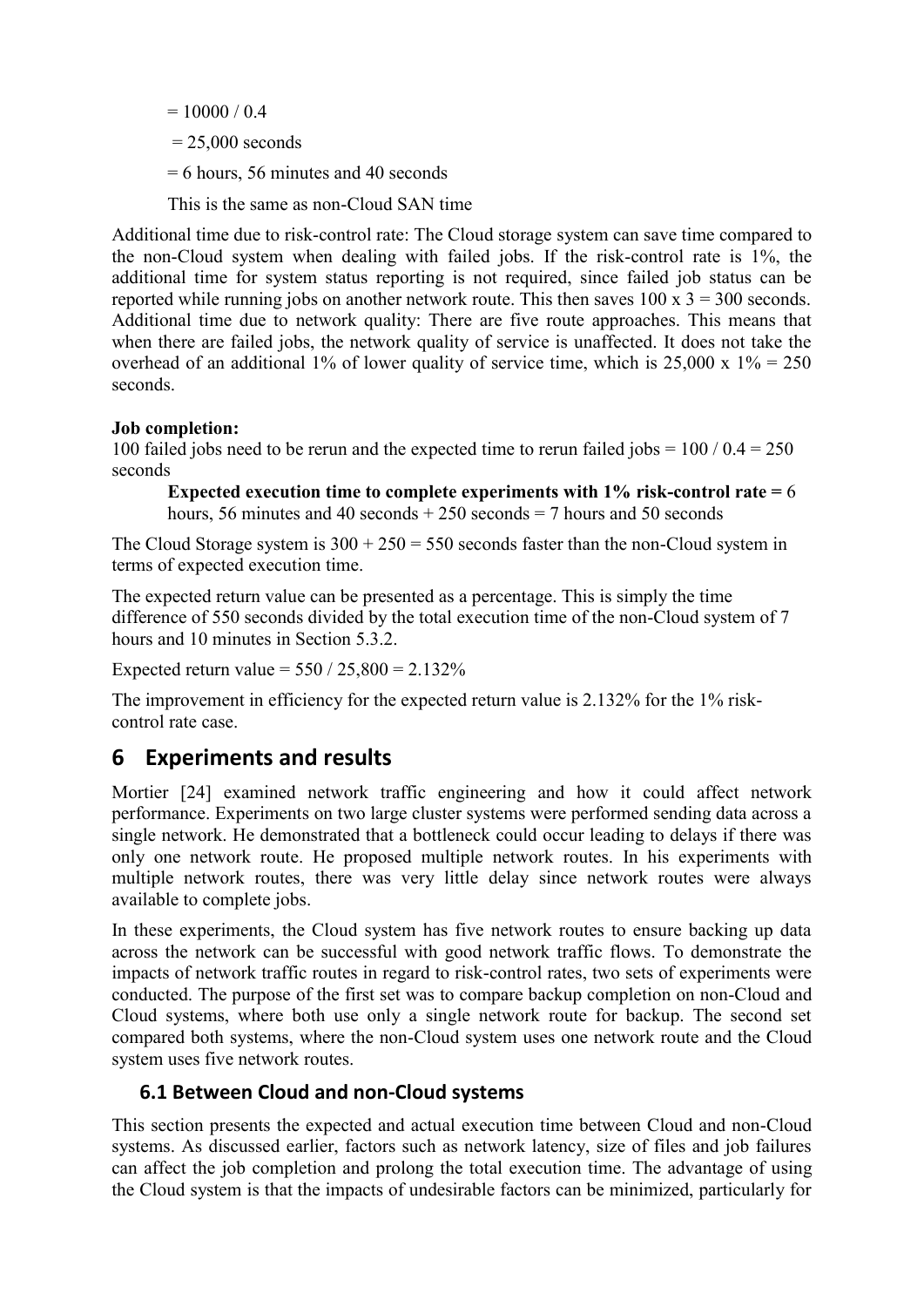the job failures and the system can proceed onto the incomplete job handling with errors reported. This means the backup process can be interrupted the least. [Figure 5](#page-21-0) shows that the expected execution time between Cloud and non-Cloud and how the non-Cloud always has longer execution times than the Cloud due to additional time needed for dealing with job failures, network latency and system reporting. The y-axis represents the execution time for job completion (of migrating 1,000 of files of 1 GB data) in seconds and x-axis represents the number of experiments performed. Amongst all 40 experiments performed, there is a good match of the difference between Cloud and non-Cloud systems.



<span id="page-21-0"></span>Figure 5: Expected execution time between Cloud and non-Cloud

[Figure 6](#page-21-1) shows the actual execution time of Cloud and non-Cloud system where the actual execution time for the Cloud is shorter than the non-Cloud in 40 experiments. The overall trend is fairly consistent with an average of 1,550 seconds less than the non-Cloud systems.



<span id="page-21-1"></span>Figure 6: Actual execution time between Cloud and non-Cloud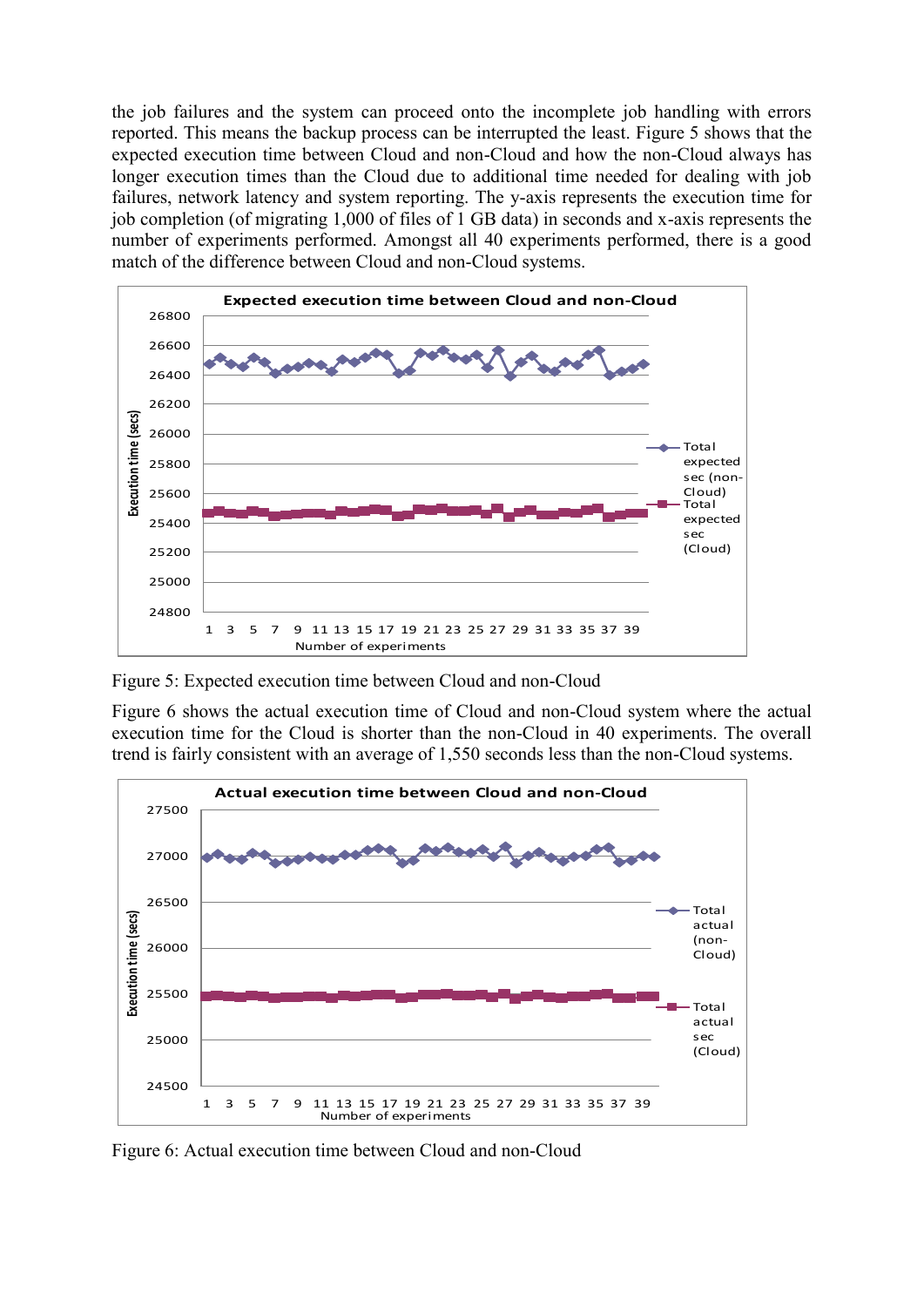## **6.2 Expected and actual execution time for the Cloud system**

[Figure 7](#page-22-0) shows the expected and actual execution time for the Cloud, where there is more than 99% consistency between all the execution times in 40 experiments. This set of results also validates the system strategies to migrate to Cloud Computing since there is a high consistency in the performance between the predicted and actual performance. The use of OSM helped to achieve high consistency since impacts such as network latency and job failures can be minimized.



<span id="page-22-0"></span>Figure 7: Expected and actual execution time for the Cloud

## **6.3 Expected and actual execution time for the non-Cloud system**

[Figure 8](#page-22-1) shows the expected and actual execution time for the non-Cloud. There is a huge discrepancy between both sets of values. Results are more similar to [Figure 5](#page-21-0) and [Figure 6](#page-21-1) rather than [Figure 7.](#page-22-0) The main reason is the job failures which mean more time is needed to clear the incomplete tasks, rerun failed jobs and waits due to network latency caused by job failures.



<span id="page-22-1"></span>Figure 8: Expected and actual execution time for the non-Cloud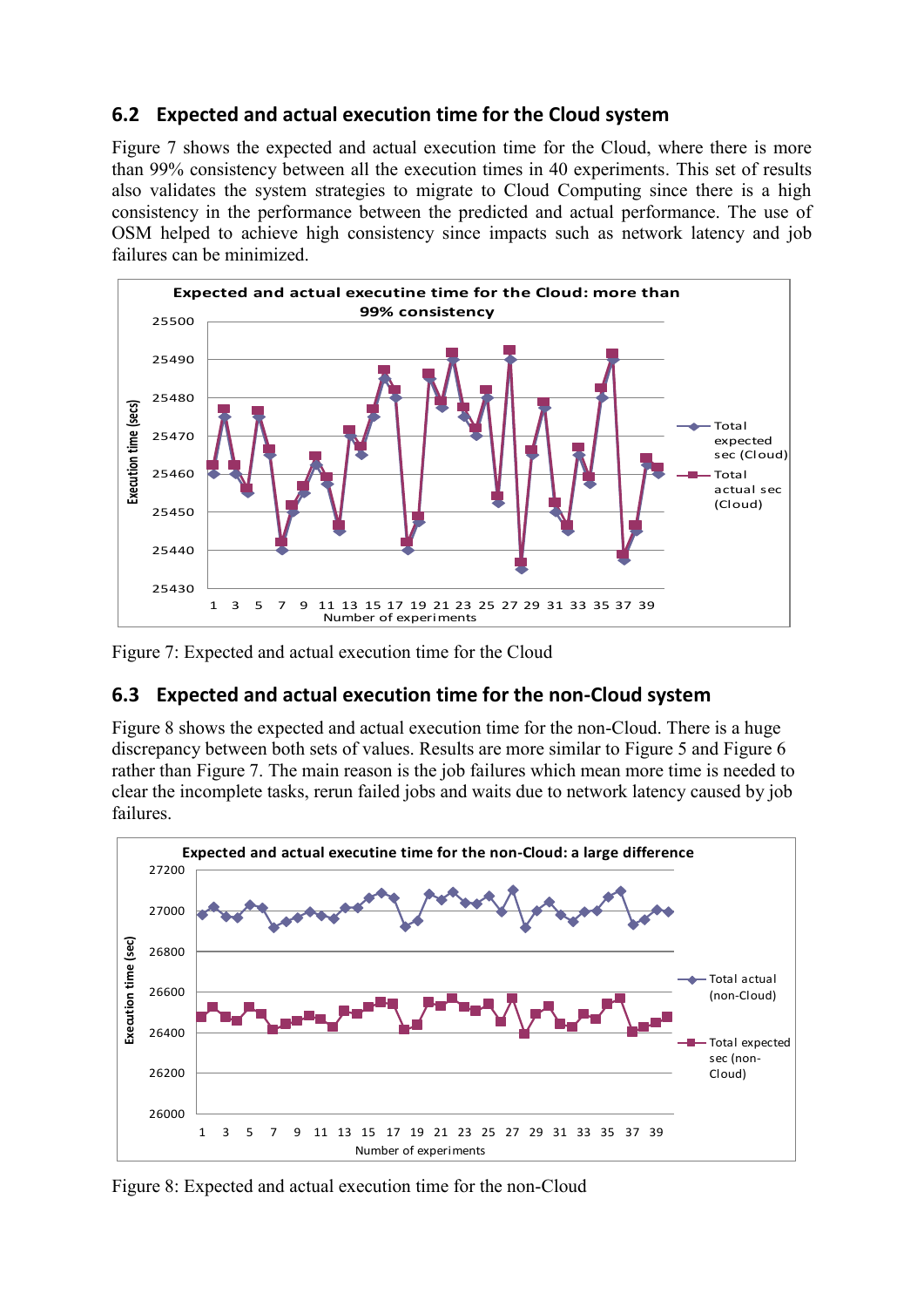## **6.4 The comparisons between risk-control rate, expected and actual rate of return by using OSM**

OSM is the model used to measure the effect of the risk-control rates, which is represented by the difference in actual execution time of job completion between the Cloud and non-Cloud systems. Expected execution time can be calculated by using formulas and descriptions above. All the 40 experiments for both Cloud and non-Cloud systems have their respective 40 sets of values for risk-control rate, expected and actual execution time. [Figure 9](#page-23-0) shows that the actual rate of return has a highest percentage between 5% and 6%, and the expected rate of return has between 3.5% and 4.2% of improvement. The risk-control rates in all the experiments were kept 2% and below for all 40 experiments. Using the Cloud solution, there are higher rates of efficiency improvement.



<span id="page-23-0"></span>Figure 9: Process flow diagram to show the backup process

## <span id="page-23-1"></span>**6.5 Experiment 1: OSM analysis and discussions using files 1 GB in size for data backup**

This section presents results of the first set of comparisons that send 10,000 files with each file containing 1 GB of data to both Cloud and non-Cloud systems. Risk-control rate is assessed in each comparison and the actual execution time for both systems is recorded.

The expected execution time to complete all backup in Cloud systems is 99.99% close to the actual execution time while maintaining risk-control rate below 5% and constant for all comparisons. This is likely due to the improved management of the system reporting and network latency in regard to risk-control rate. This is supported by the fact that there is a shorter actual and expected execution time in the Cloud system than the non-Cloud system. 10,000 observations are performed 200 times for statistical analysis. While using OSM for processing data, it processes and summarizes 1,000 datasets into 40 representative datasets achieved by a technique known 'averaging ratio'[15], in the ratio of 1:25. This means all values in 25 datasets are summed up, averaged out and presented as one final dataset. In this context, the emphasis of our work has been to analyse and interpret data. Key outputs including beta, standard error and Durbin-Watson test have been analysed, with results and interpretations as follows.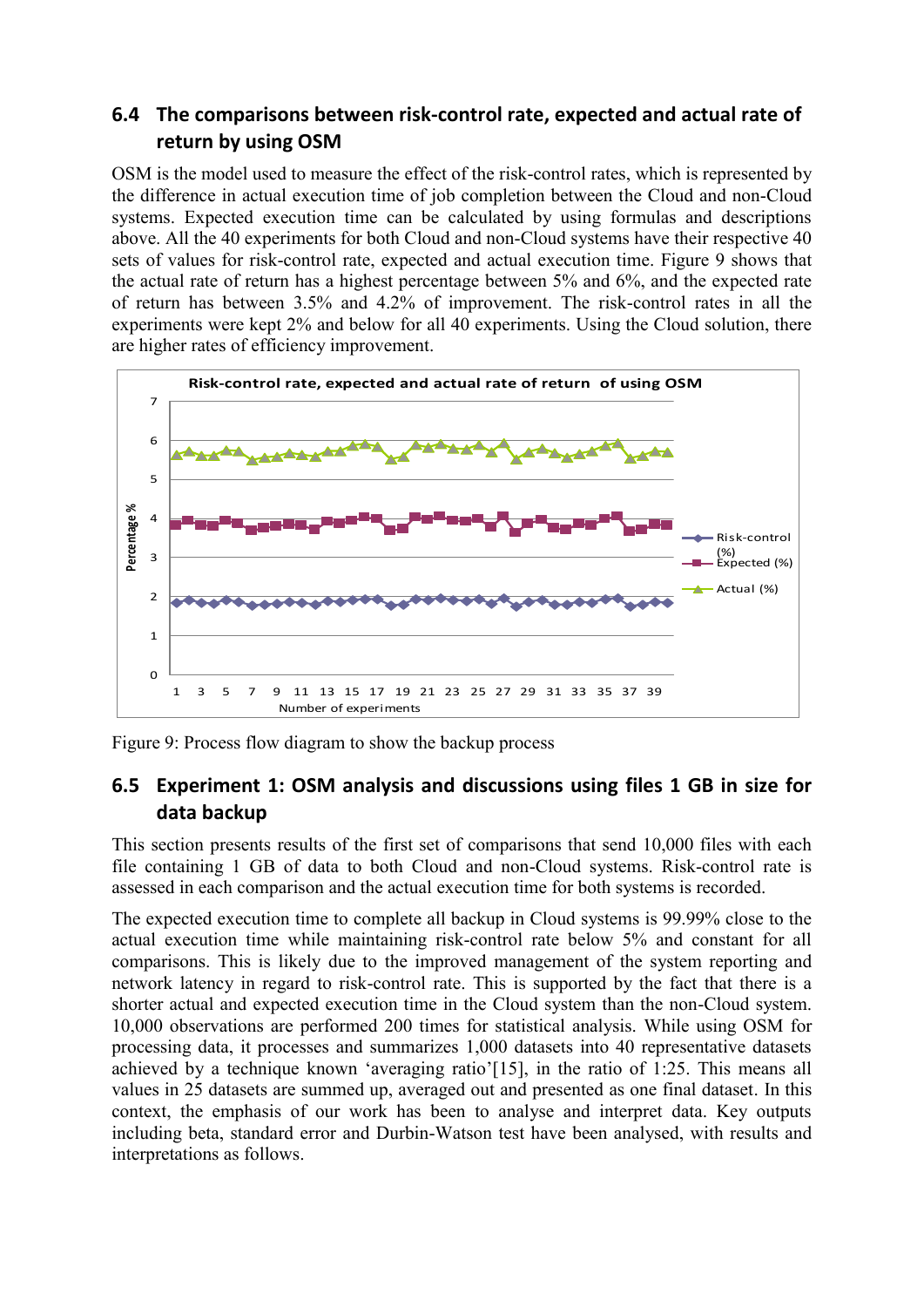### **6.5.1 Key results and interpretation**

Key statistical results and analysis for OSM is presented in [Table 6.](#page-24-0)

| 110, summonto for <b>care anoming</b> improvements in existence |         |                                      |        |  |
|-----------------------------------------------------------------|---------|--------------------------------------|--------|--|
| <b>Parameters</b>                                               | Value   | <b>Parameters</b>                    | Value  |  |
| <b>Beta</b>                                                     | 0.51863 | Durbin-Watson                        | 1.0637 |  |
| 68.67% of risks: external and                                   |         | $Pr$ > DW (negative autocorrelation: | 0.9992 |  |
| 31.33% of risks: internal                                       |         | maximum of 1 in favor of OSM)        |        |  |
|                                                                 |         | First order test for p-value         | 0.0008 |  |
| <b>Standard Error</b>                                           | 0.1103  | Regress R-Square (99.99% C.I)        | 0.6867 |  |
| Mean Square Error (MSE)                                         | 0.0017  | Regress R-Square (95% C.I)           | 0.9007 |  |

<span id="page-24-0"></span>Table 6: OSM experiment 1 - Key statistics for calculating improvements in efficiency

Interpretation of output results is as follows. The three key statistics:

- **Standard error** is the standard deviation of the sampling distribution of the mean. It can be interpreted as a statistical term that measures the accuracy with which a sample represents a population [25] and is equal to 0.1103. The low value suggests the results of most of the metrics are close to each other and have few instances of outline data points. In other words, there is a high consistency between all metrics due to a good management of risk-control rate.
- The first order **Durbin-Watson** is used to test the autocorrelation in the regression. As the Durbin-Watson is greater than one (1.0637), there is consistency in the data when run only once, over the time period of the experience.
- **Beta** is the risk measure which indicates the extent of uncontrolled risk. Beta is 0.51863 and is considered a medium-low value. This low value suggests the project is subject to less volatility of uncontrolled risk.

In addition:

- The low value (0.0017) of the Mean Square Error (MSE) means there is a very high consistency between actual and expected return values.
- The result for main regression is 0.6867. Regression for 95% CI is optional and the result is 0.9007. It also means 68.67% of risks are from the external factors and 31.32% of risks come from the internal factors. Confirmed by the project lead, external risks include the following:
- 1. Delay in data request process approval: Each time the GSTT data committee waited for a period of time and approved several requests. The delay would result in running several comparisons in one day. In an ideal situation, each experiment should start fresh and there would only be one experiment a day in order to eliminate other possibilities affecting performance, but it is not feasible that way in the actual IT operations.
- 2. Network resource fluctuation in other departments: Although the comparisons always took place in off-peak periods, there were a few situations where more network resources were required. For example, scientists and surgeons in other departments occasionally do their work during 'at-risk' periods (despite warnings that this would interfere with the comparisons).
- 3. Higher demands in electricity and consumption restriction: Running a comparison of Cloud and non-Cloud systems requires higher consumption of electricity for undertaking the comparisons and operation of air-conditioning. Since hospitals give preference to medical surgery and maintenance of medical equipment than the IT platforms, there were few occasions when the electricity consumption was limited, which might prevent the comparisons from achieving the required performance.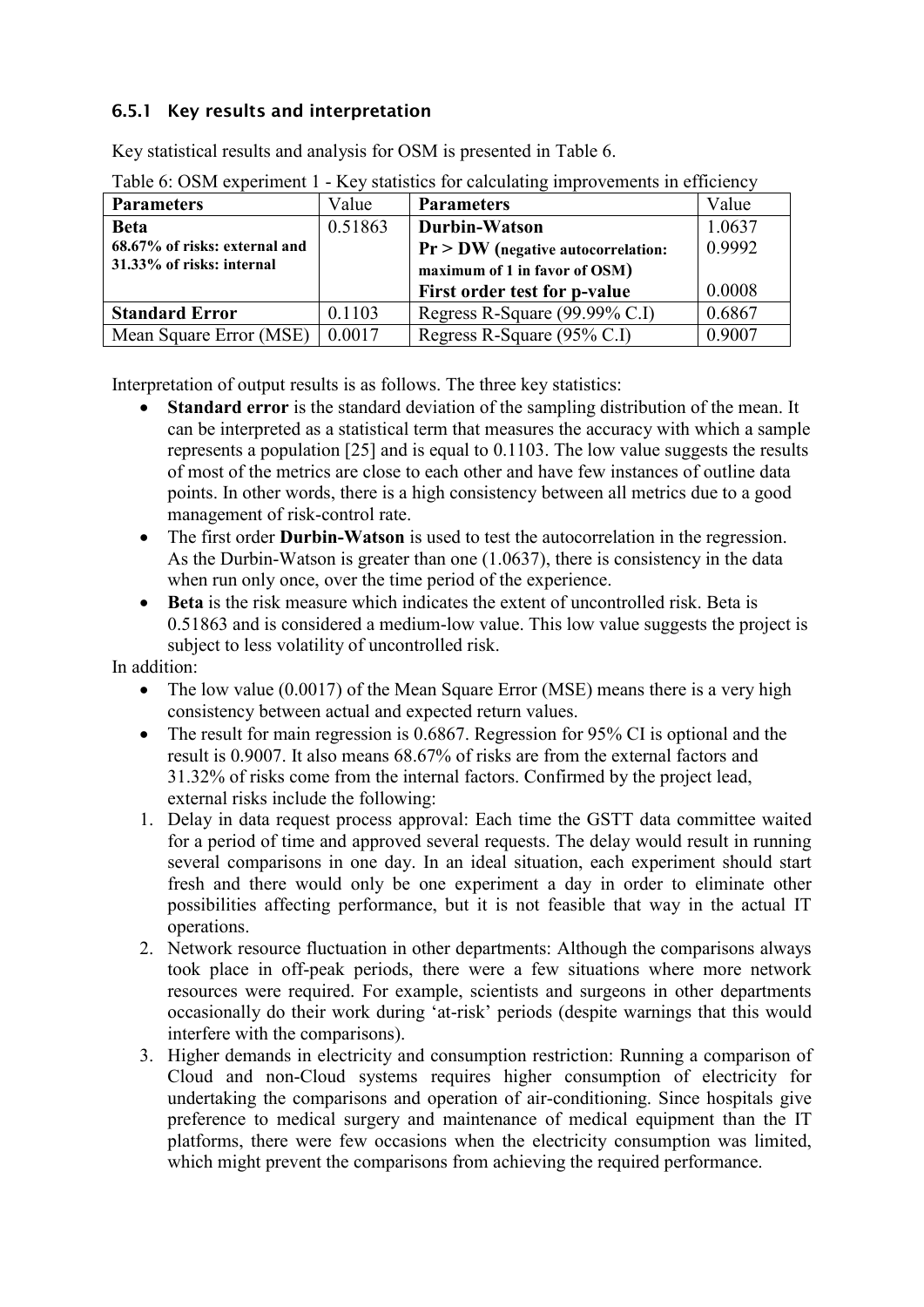#### <span id="page-25-1"></span>**6.5.2 Visualization of results**

The results in [Table 6](#page-24-0) allow scientists and data analysts to understand the implication and quality of data, but only professionals with statistics-training can understand this data. Moreover, a traditional statistical approach does not present important data as a 3D visualization [1]. This motivates the need for OSM to achieve the following:

- Present the three most important metrics: actual return values, expected return values and risk-control rate for all data.
- Present the data in a way that can be understood by stakeholders who may not have background knowledge.

OSM can compute up to 99.99% confidence interval (CI) when processing all datasets. The aim is to calculate R-squared values as accurately as possible. Aside from R-squared values, there are other indicators that are used to confirm accuracy of the results of the analysis, including residual analysis and Cook's distance value [26-27]. The statistical residual of an observed value is the difference between the observed value and the expected value – the smaller the residual the more accurate the result. [Figure 10](#page-25-0) shows that all residuals are less than 0.1% and that all points are close to the line computed by the linear regression, which corresponds to 99.99% CI Cook's distance measures the extent of influence of data points, including the effect of deleting a given observation. In OSM analysis, Cook's distance value should be smaller than the computed benchmark, which was 0.1% in the first set of comparisons. [Figure](#page-29-0) shows that this is the case for all Cook's distances in this set of comparisons.



<span id="page-25-0"></span>Figure 10: Statistical visualization of results for the first set of NHS experiments

Improvement in efficiency is the difference in the execution time to complete all job requests between the Cloud and non-Cloud backup systems and is presented as a percentage. For example, if the formulas presented in Section [4](#page-8-0) show that execution of the Cloud system should be 3.2% faster than the non-Cloud system in completing all backup jobs on both systems for a particular experiment, then the expected improvement in efficiency is 3.2%, whereas a reduction in the execution time of the Cloud system compared to the non-Cloud system of 3.5% indicates an Actual Improvement in efficiency of 3.5%. A risk-control rate of 0.5% means that 0.5% of backup jobs fail on both Cloud and non-Cloud systems during performance comparisons. The three OSM metrics are therefore 3.5%, 3.2% and 0.5%, and these represent one point in a dataset. All the risk-control rates in each system must be the same or within 0.5% difference to ensure a fair comparison.

A plane describing the results is then generated for presentation in 3D using Mathematica to process the data computed by OSM [15]. Presenting these sets of three key metrics using 3D visualization in this way helps analysts to spot inconsistencies in the data, which appear as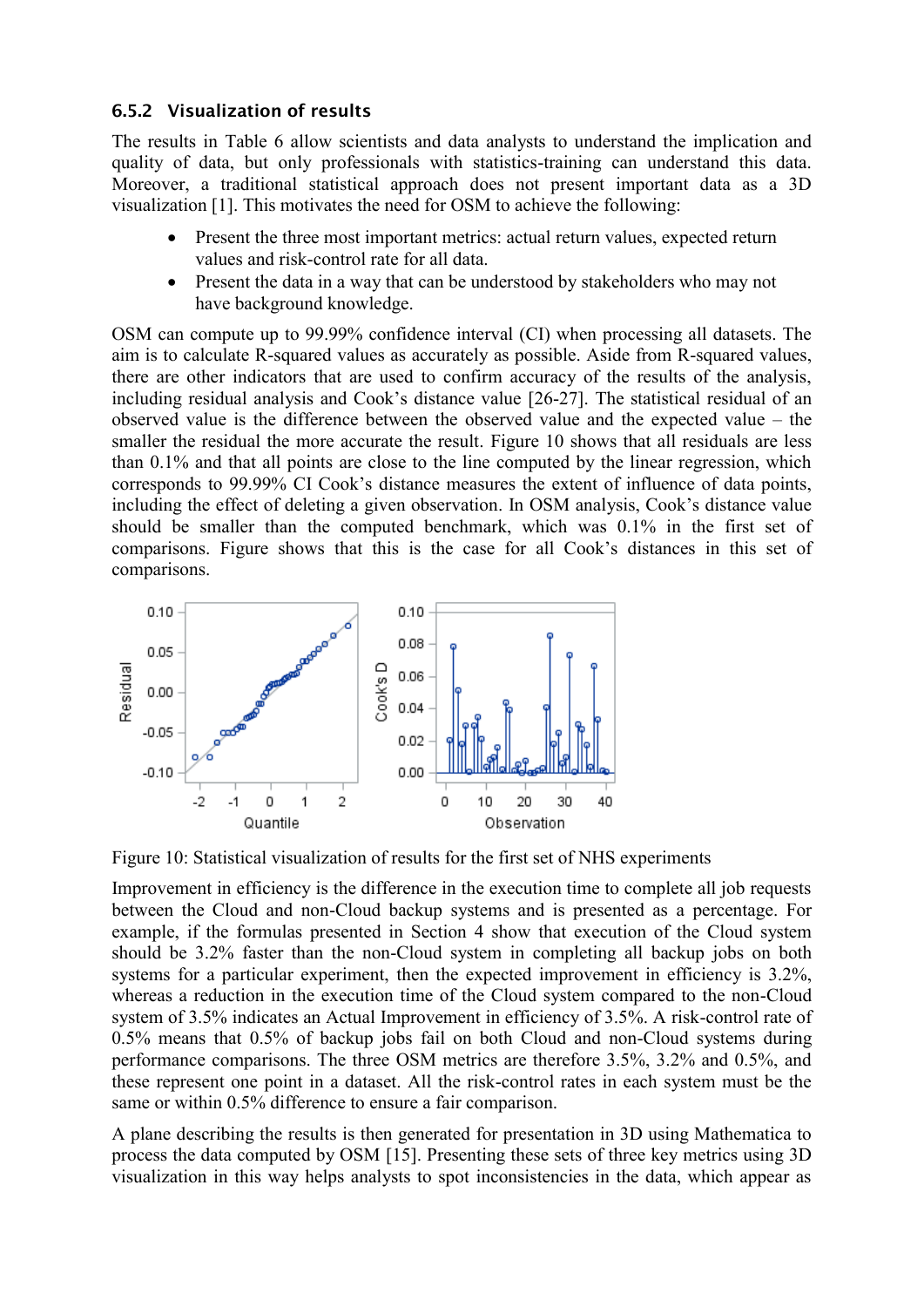spikes and bumps. If a smooth plane is observed, the data may be regarded as healthy. A second visualization from a different perspective showing the other side of the plane is required to ensure all abnormalities are visible because they may be hidden beneath the plane of a single visualization. Examination of [Figure 11](#page-26-0) and [Figure 12](#page-26-1) show visualizations of the results from the NHS platform from which it may be observed that the plane is smooth and has the expected positive gradient, confirming that the data is satisfactory.



x-axis: the actual improvement  $(5.48\% - 5.94\%)$ y-axis: the expected improvement (3.6% - 4.6%) z-axis: risk-control rate (1.73% - 1.95%)

<span id="page-26-0"></span>Figure 11: 3D OSM case study for NHS platform, improvement in efficiency



<span id="page-26-1"></span>Figure 12: 3D OSM case study for NHS platform, improvement in efficiency, with 90 degrees rotation

#### **6.5.3 Experiment 1: visualization and interpretation of using files 1 GB in size for data backup**

Visualization helps improve the understanding of the data analysis. Further examination of the visualizations confirms that:

- All risk-control rates are in the range from 1.73% to 1.95%. This shows that they have low values (maximum of up to 5%) for comparing performance between Cloud and non-Cloud systems.
- The positive values of all 3D data points correspond to improvements in efficiency. The actual rate of efficiency improvement is between 5.48% and 5.94%, and the expected rate of efficiency improvement is between 3.6% and 4.6%.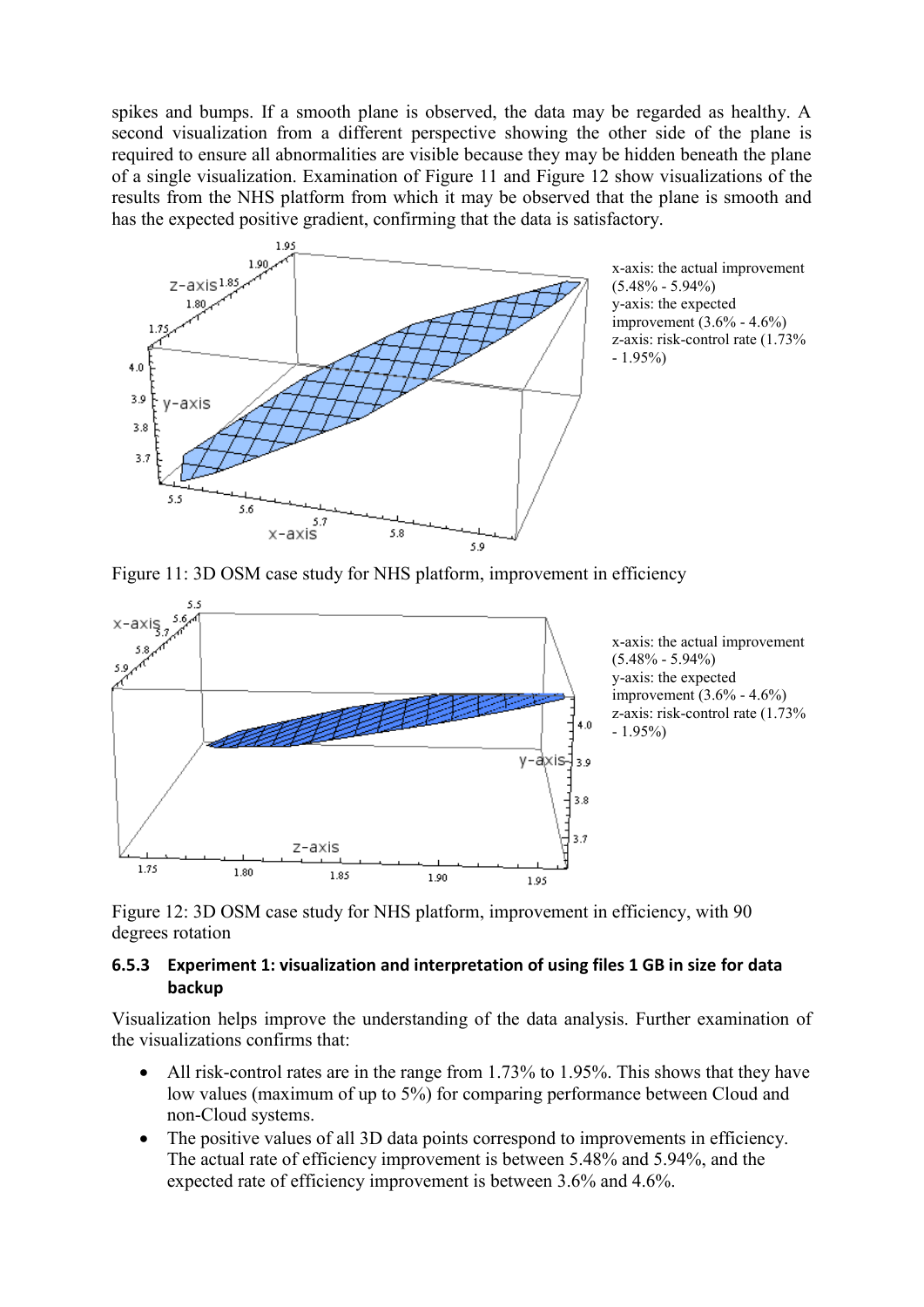- The difference in all actual rates of improvement and expected rates of improvement are within 0.5% and 1% respectively.
- The plane has a constant gradient, which confirms that the use of linear regression favored by OSM analysis is appropriate.
- Improvement in efficiency is proportional to the risk-control rates meaning that, while the Cloud system may complete processing much more quickly than the non-Cloud system, as presented by some datasets, the percentage of failed jobs increases in those cases.

There are 40 observations, which mean altogether 40 datasets were used to compute the plane of the 3D visualization. An averaging ratio is a technique to optimize data processing. An averaging ratio of 1:5 means values in 5 datasets are summed up and averaged into 1 dataset. An averaging ratio of 1:5 is used in the OSM data processing to generate these 40 datasets from 200 collected during OSM analysis. Standard errors for actual and expected rates of improvement and risk-control rate are well below 0.1%, which confirms the good quality of data analysis. The 99.99% CI test also confirms a high level of accuracy, as it shows data points in 3D visualization with lower than 0.021 in standard errors in [Table 7.](#page-27-0)

| <b>Variable</b> | <b>Observations</b> | Mean     | <b>Std. Err</b> | 99.99% Conf. Interval |          |
|-----------------|---------------------|----------|-----------------|-----------------------|----------|
| actual rate     | 40                  | 5.705975 | 0.0204387       | 5.633252              | 5.778698 |
| expected rate   | 40                  | 3.852575 | 0.0193266       | 3.783809              | 3.921341 |
| risk control    | 40                  | 1.85525  | 0.0098579       | 1.820174              | 1.890326 |

<span id="page-27-0"></span>Table 7: The 99.99% confidence interval test for 3D visualization datasets

## <span id="page-27-1"></span>**6.6 Experiment 2: OSM analysis and discussions case using files each of 10 GB data in size for data backup**

This section presents results of the second set of comparisons that runs 1,000 of 10 GB data to both Cloud and non-Cloud systems. Risk-control rate is managed for each experiment, and execution time and relevant information for both systems is recorded.

Similar to experiment 1, the actual execution time to complete all backup in Cloud systems is 99.99% close to the expected execution time while maintaining risk-control rate low and constant for all the comparisons. This is another point to validate the accuracy offered by OSM methodology. As presented in Section 5.3, there were 1,000 observations performed 100 times for statistical analysis. While using the OSM method, 20 representative datasets are analyzed with the same outputs, as described in Section [6.6.](#page-27-1)

#### **6.6.1 Key results and interpretation**

Key results and interpretations are presented in [Table 8.](#page-27-2)

<span id="page-27-2"></span>Table 8: OSM case 1 (second set of comparisons) - Key statistics for calculating improvements in efficiency

| <b>Parameters</b>     | Value   | <b>Parameters</b>                | Value  |
|-----------------------|---------|----------------------------------|--------|
| <b>Beta</b>           | 0.58484 | Durbin-Watson                    | 2.4743 |
| 65.09% of risks:      |         | $Pr > DW$ (negative              | 0.8645 |
| external and 34.91%   |         | autocorrelation: maximum of 1 in |        |
| of risks: internal    |         | favor of OSM)                    |        |
|                       |         | Third order test for p-value     | 0.0089 |
| <b>Standard Error</b> | 0.2784  | Regress R-Square (99.99% C.I)    | 0.6509 |
| Mean Square Error     | 0.00335 | Regress R-Square (95% C.I)       | 0.8444 |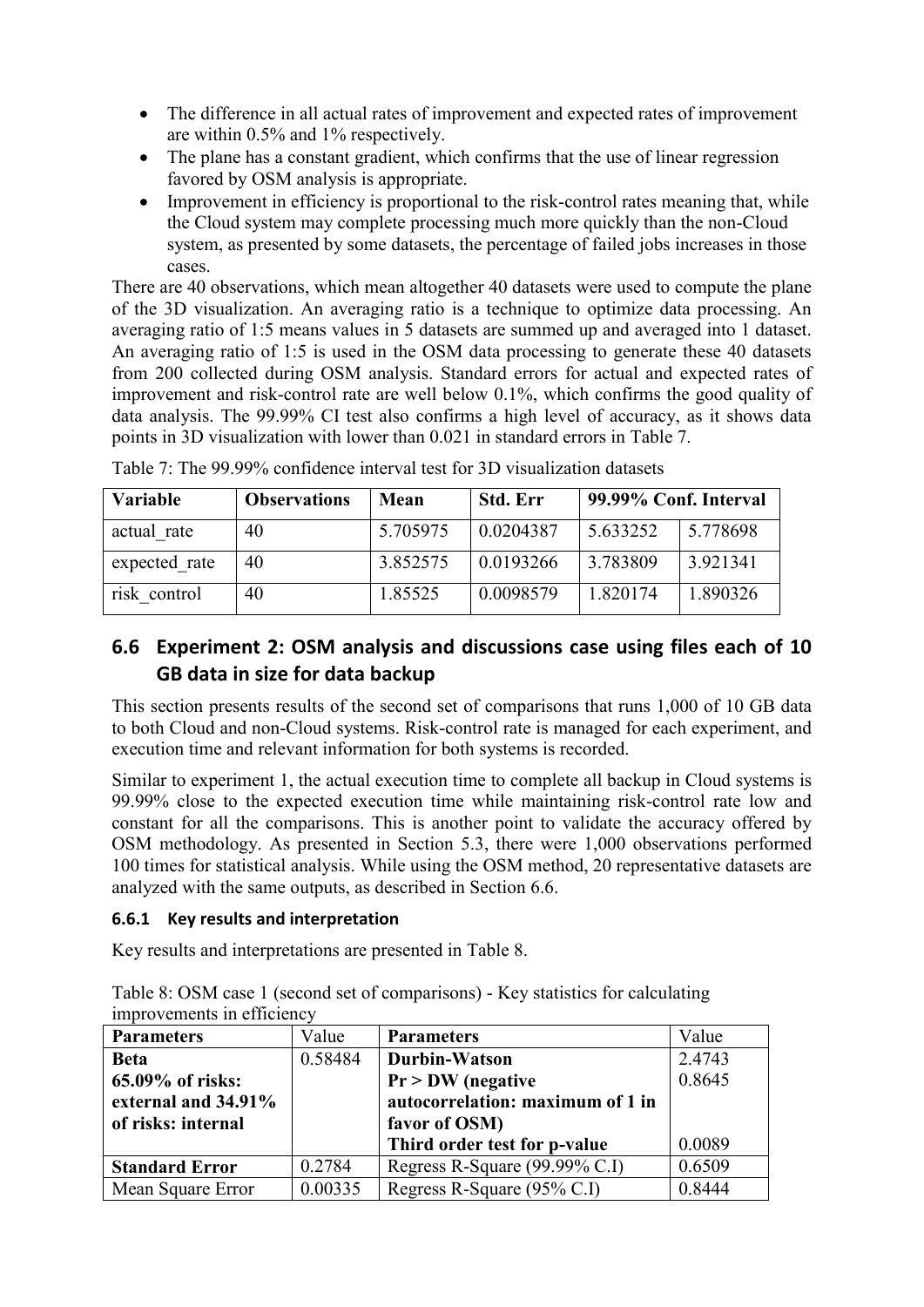| $I \cap \Gamma$<br>'NA<br>س بند ب |  |  |
|-----------------------------------|--|--|
|                                   |  |  |

Interpretation of output results is as follows. The three key statistics:

- In this case, standard error measures the accuracy with which a sample represents a population and is equal to 0.2784. The medium-low value suggests the results of most of metrics are near to each other and several data results are close.
- The third order Durbin-Watson is used to test the autocorrelation in the regression. The Durbin-Watson is greater than two (2.4743), as there datasets are larger, it may be necessary to conduct each run three time to get similar results, as there is some inconsistency when running the experiment.
- Beta is 0.58484 and is considered a medium-low value. It suggests the project is subject to some volatility of uncontrolled risk. An indication is that the second set of comparisons has higher risk-control rates than the first set of comparisons. A likely reason is the increase of data size where a higher percentage of files are reported as failed jobs. It is still an acceptable value since it is under 1.

In addition:

- The low value (0.00335) of the Mean Square Error (MSE) means there is a high consistency between actual and expected return values.
- The result for main regression is 0.6509. Regression for 95% CI is required and the result is 0.8444. It also means 65.09% of risks are from the externals and 34.91% of risks come from the internals. This has been confirmed by the project lead and scientists involved in backup, external risks are the same as those described in Section [6.6.](#page-27-1)
- The capacity to cope with network and data size issue: There were two occasions where the network was going below the expected transfer rate since other departments used more network resources. During those periods, backup with a larger data size (e.g., 10 GB) had a slightly higher failure rate for backup.

#### <span id="page-28-1"></span>**6.6.2 Results of visualization**

Similar to Section [6.5.2,](#page-25-1) the aim is to process datasets up to 99.99% CI. Residuals are small and the range is within 0.1% of each other. Refer to [Figure 13,](#page-28-0) residuals are close to the central straight line of the accuracy test. Cook's distance is small and below the computed benchmark of 0.20%, indicating there is a small standard deviation of all datapoints.



<span id="page-28-0"></span>Figure 13: Statistical visualization of results for the second set of NHS comparisons

The next step is to use OSM to compute a 3D visualization of key datasets of actual and expected rates of improvement in efficiency and risk-control rates for this set of experiments. The objective is to check for consistency in all datasets and the absence of spikes and bumps. The visualizations are presented in [Figure 14](#page-29-1) and [Figure 15.](#page-29-0)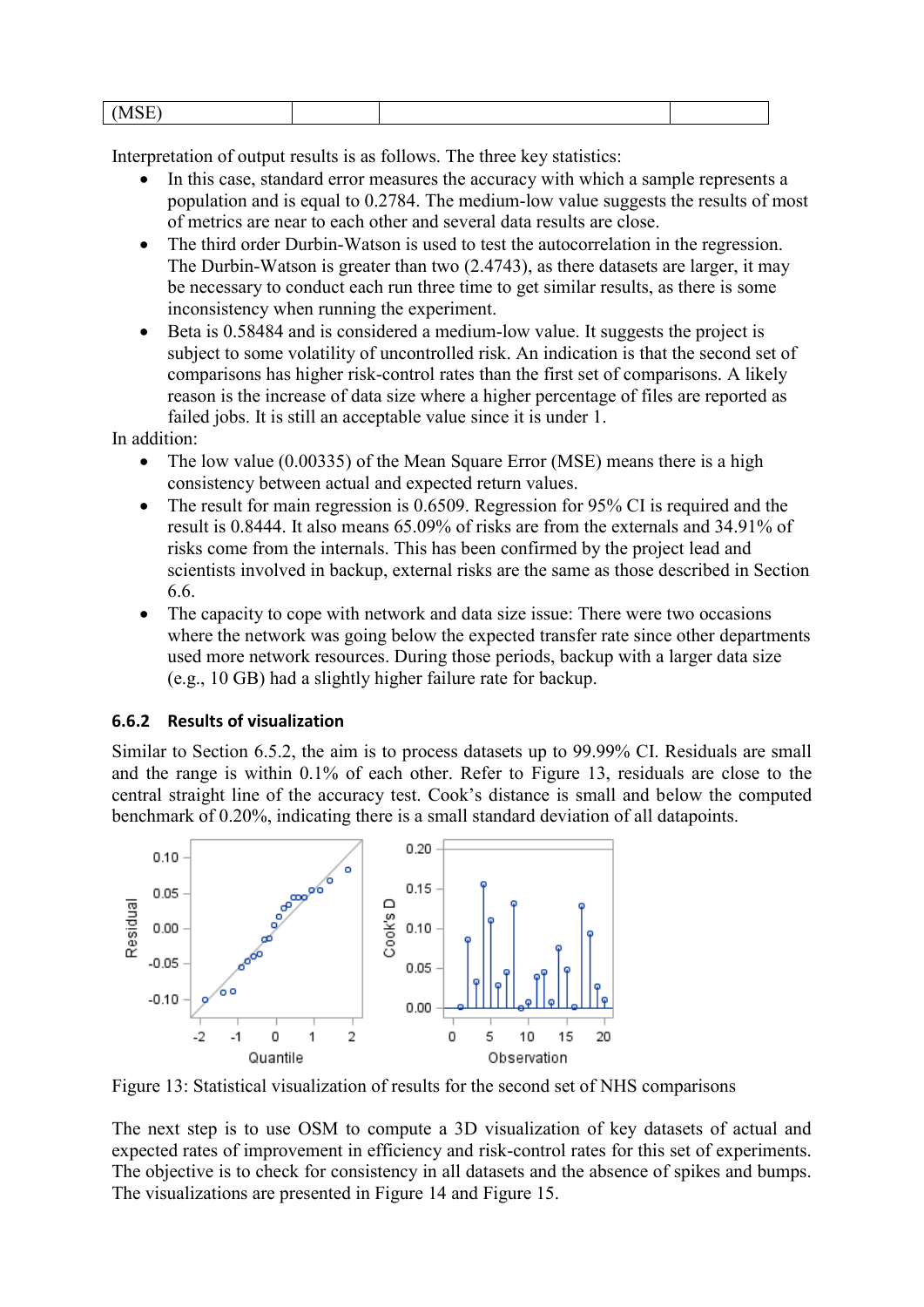

x-axis: the actual rate of improvement (7.98% - 8.42%) y-axis: the expected rate of improvement (5.9% - 6.22%) z-axis: risk-control rate (2.92% - 3.10%)

<span id="page-29-1"></span>Figure 14: 3D OSM case study for NHS platform for 1,000 of 10 GB backup, improvement in efficiency



<span id="page-29-0"></span>Figure 15: 3D OSM case study for NHS platform for 1,000 of 10 GB backup, improvement in efficiency (90-degree rotation)

#### **6.6.3 Experiment 2: visualization and interpretation using files each of 10 GB data in size for data backup**

[Figure 14](#page-29-1) and [Figure 15](#page-29-0) show a smooth plane with a positive gradient free from spikes and bumps, confirming the healthy status of this data. Examination of the two figures confirms:

- The risk-control rate has low percentage values (under 5%); they are all between 2.92% and 3.10%.
- The positive values of all data points correspond to improvements in efficiency. The actual rate of efficiency improvement is between 7.98% and 8.42%, and the expected rate of efficiency improvement is between 5.9% and 6.22%.
- The difference in all actual rates of improvement and corresponding expected rates of improvement are within 0.3% and 0.5% respectively.
- The 3D figures show a linear gradient, confirming that the use of linear regression favored by OSM analysis is appropriate.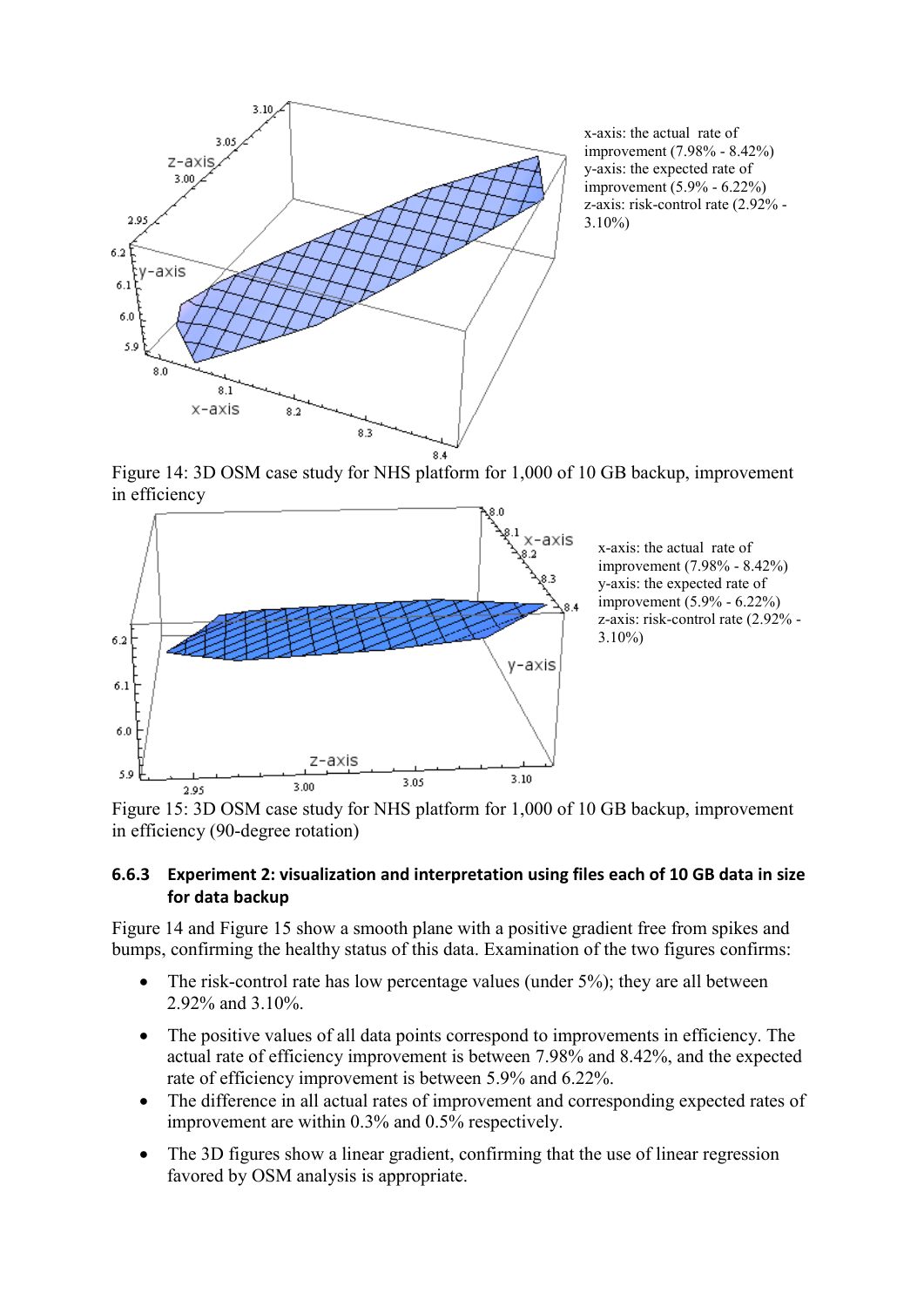• The improvement of efficiency is in proportion to the risk-control rates. This means that while the Cloud system may complete processing much more quickly than the non-Cloud system (as shown by some datasets), the percentage of failed jobs increased in those cases.

### **6.7 Cost comparison between the Public Cloud, Private Cloud and non-Cloud**

This section describes the cost comparison between the Public, Private and non Clouds. Prices of the Public Cloud are based on Amazon S3, which has three rates standard, reduced redundancy and glacier. In order to ensure a high availability and performance, standard storage is chosen. The prices are \$0.0300 per GB for the first 1 TB per month and \$0.0295 per GB for the next 49 TB per month based on the nearest location, Amazon S3 in Ireland [28]. Pricing model based on consumption rate per month can allow users to estimate their costs based on the size of their backup. Since at least 10 TB is required to transfer and back up data, it means the minimum price per month is

1,000 GB x \$0.0300 per GB + 9,000 GB x \$0.0295 per GB = **\$295.50 per month.**

This price does not include the followings:

- Additional requests such as optimization and disaster recovery.
- Additional size due to a rapid data growth requested by some medical units.
- Rerun jobs that fail, which may result in running up to 15 TB altogether per month.

The price includes 1,000 basic requests to the service per month and also no costs for transfer data. Since the focus of this research is not on the investigation of the performance on Amazon S3 but the performance between Cloud and non-Cloud while using OSM to evaluate their comparison and explain any implicit interpretations.

The Cloud storage used in this case only requires the electricity bills to run backup jobs to transfer data across to the ULCC. It is part of the maintenance fees but the only electricity consumption is price. [Figure 6](#page-21-1) shows the total actual execution time to complete all 10 TB backup within 25,600 seconds. The unit price of electricity is £0.1190 kWatt. Each time backup costs 10 kWatt for energy efficient backup systems, which does not include costs of running air-conditioning systems. This backup can be done on the daily basis, meaning 30 times a month. It means the monthly cost is

**£0.1190** x 10 x 30 =  $\text{\textsterling}35.70$  or \$55.335 based on the August exchange rate that £1 is equivalent to US \$1.55.

In terms of the non-Cloud solution, since the old system is less energy efficient and requires 20 kWatt per backup task, it means the monthly cost is

#### **£0.1190 x 20 x 30 = £71.40 or \$110.67**

The use of Cloud has reduced long-term costs of total cost of ownership and is only focused on the operational costs such as electricity bills. Full automation reduces cost of hiring additional one to two staff to look after. The Private Cloud solution does offer disaster recovery and any requests beyond the package offered by Amazon S3. It is more cost effective than using Public Cloud solution, although the total data ownership, full control of sensitive data and better performance than the non-Cloud are the main reason for implementing the Private Cloud solution as previously stated in Section 3. All these resources have been provided and sponsored prior the development of the Private Cloud, thus, the only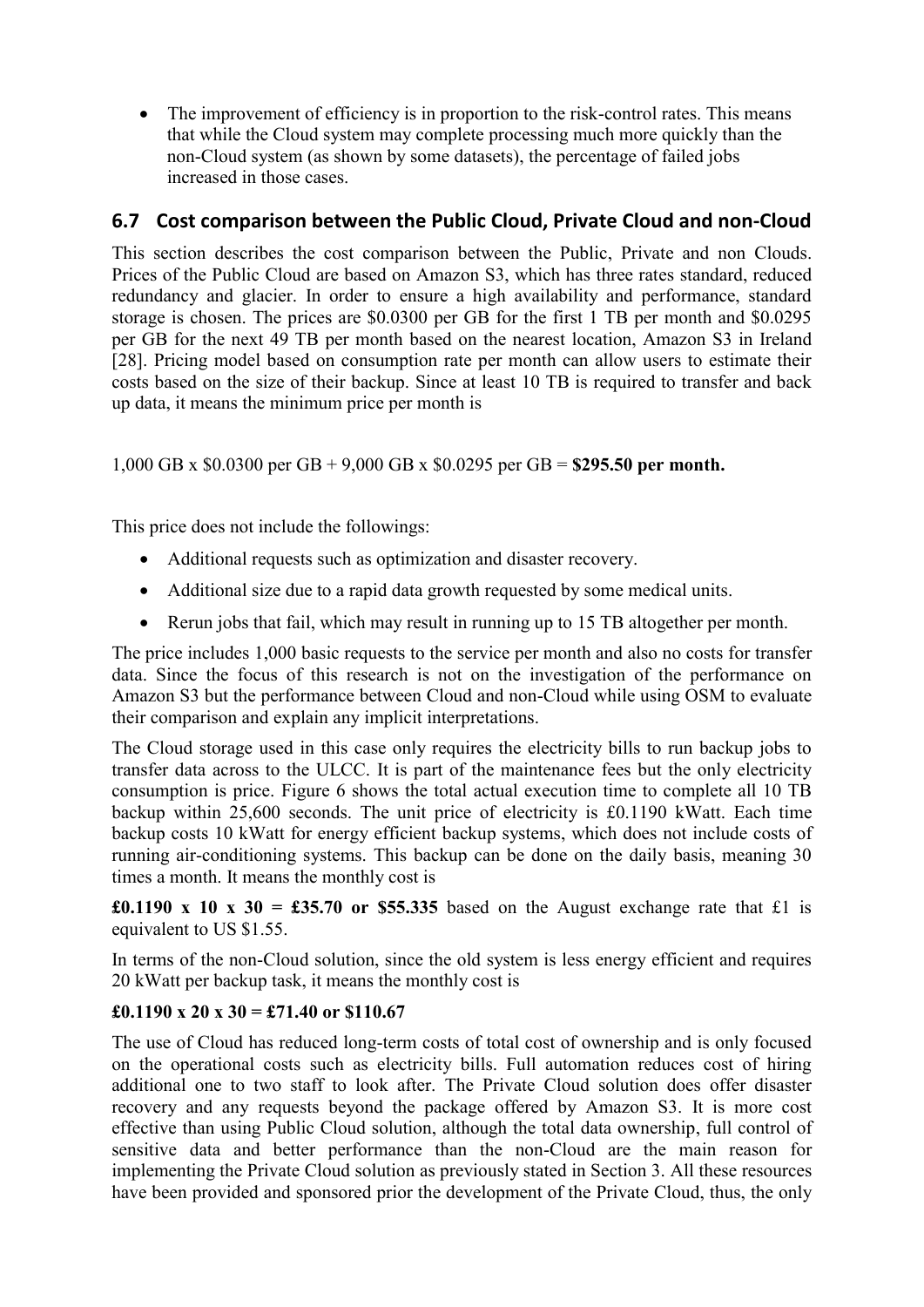cost involved is the electricity consumption. The use of full automation can reduce the operational costs since less hours from system managers are required to perform certain tasks.

### **6.8 Related work to industrial backup and requirements**

The backup recommendation should follow an industrial practice to ensure all the work can be relevant to industrial adoption. There are important definitions as follows.

- Recovery time objective (RTO) is the targeted duration of time and a service level that must be restored to avoid disruption [29-30]. In this case, it is the expected execution time for non-Cloud and Cloud presented in Section [5.3.2,](#page-19-0) [5.3.3](#page-19-1) and [Figure](#page-21-0)  [5.](#page-21-0) However, if there are critical files for businesses, then backup via snapshot can recover data as the least amount of time. In our previous work, the results for recovery by snapshot are under 1,500 seconds for 1 TB of data under the disaster recovery conditions [31].
- Recovery point objective (RPO) is the maximum period that businesses can withstand without incurring significant risks or losses [29-30]. While the majority of these data is experimental data or scientific data, the maximum period is 72 hours or three business working days as the policy. However, the recommended RPO period is 24 hours since backup has been performed on daily basis and data should be available before the next backup job.
- Recovery time actual (RTA) works in conjunction with RTO to establish the time frame the technology supports to deliver the recovered data and infrastructure to business. In our previous work, disaster recovery by snapshots can be completed within 1,400 seconds [31].
- Recovery consistency objective (RCO) is used in business continuity planning to help deliver RTO and RPO in place. In our previous project, RCO has been achieved since all the data can be backed up efficiently and accurately in all sites involved. RCO can define measurement of consistency of data in a disaster recovery situation and data can be recovered and restored in London, Southampton and Leeds [31].

Rotaru [30] explains RCO has two types, Recovery interface consistency objective (RICO) and Recovery total consistency objective (RTCO) with their formulas and rationale presented to have greater efficiency and outputs in the event of disaster recovery. RCO can also blends with Tier 0 to 6 model. The higher the scale, the more comprehensive the backup and disaster recovery solution is. In the Tier 5, there is a transaction integrity, meaning all data can be freely transferred. In the Tier 6, it is the zero or near-zero data loss with the support of real experiments.

In order to achieve the Tier 6 level and achieve a high-level RCO for the industrial adoption, a multi-purpose approach has been developed to allow sites in different cities and venues to restore and backup each other. For examples, data between London, Southampton and Leeds can be freely restored and backed up at any time. The impact of data lost at one site can be minimized since the data can be recovered within 1,500 seconds from the other sites from another two cities demonstrated in our previous work [31]. All the strategies have been successfully implemented along with the backup of medical files.

## **7 Discussions**

The actual and expected rates of improvement in efficiency are higher in Section [6.6.2](#page-28-1) than Section [6.5.2](#page-25-1) suggesting that the Cloud system is better at dealing with larger files than the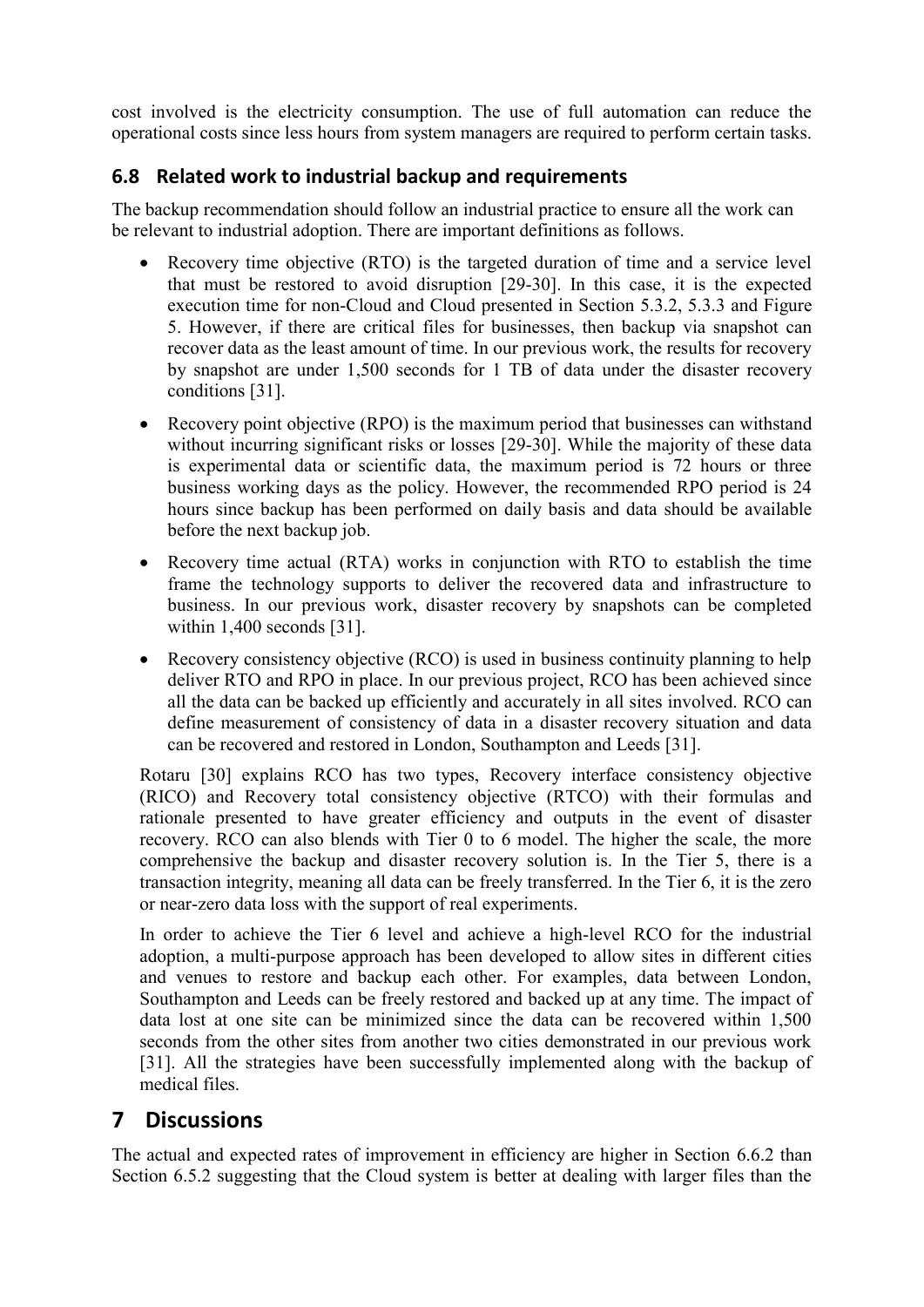non-Cloud system. However, the trade-off is that higher risk-control rates are incurred. The explanation might lie in higher network latency or job failure rate due to the larger sized files being backed-up across the network. The next section presents 99.99% confidence intervals (CI) for each 3D visualization dataset used by the three OSM metrics. The objective is to ensure high levels of data quality and accuracy.

As discussed in Section [6.5](#page-23-1) an averaging ratio of 5 is used in OSM data processing to reduce 100 collected datasets to the 20 representative datasets used to compute the 3D visualization. Standard errors for actual and expected rates of improvement and risk-control rate are very low, which confirms the quality of data analysis. The 99.99% CI test also confirms a high level of accuracy, as it shows data points in 3D visualization with lower than 0.033 in standard errors in [Table 9.](#page-32-0)

| <b>Variable</b> | <b>Observations</b> | Mean   | <b>Std. Err</b> | 99.99% Conf. Interval |          |
|-----------------|---------------------|--------|-----------------|-----------------------|----------|
| actual rate     | 20                  | 8.2127 | 0.032072        | 8.088152              | 8.337248 |
| expected rate   | 20                  | 6.0562 | 0.0230598       | 5.966649              | 6.145751 |
| risk control    | 20                  | 3.019  | 0.012416        | 2.970784              | 3.067216 |

<span id="page-32-0"></span>Table 9: The 99.99% confidence interval test for 3D visualization datasets

Our research contributions are consolidated by the following:

- 1. **The deployment of non-Cloud and Cloud platforms to process large data and back them up:** Descriptions about system details and backup methods have been presented. Factors that affected the performance had been identified and tested to ensure that they did not impose delay and extensive job failures, so that large number data can be backed up to both Cloud and non-Cloud efficiently and effectively. The use of private cloud and private storage can ensure that sensitive data is not shared and available in the public clouds but only selected users with authorized access.
- **2. Make direct comparisons between Cloud and non-Cloud platforms about their backup performance while keeping all the network speed and job failure rate consistent for both platforms:** The use of OSM ensures that all jobs can be completed and impacts of job failures can be minimized. The only thing that cannot be prevented is the additional time to re-run failed jobs. All the results of the expected and actual execution time are consistent, particularly for the Cloud system. Fair comparisons were provided to identify that there is better performance in the Cloud system. Improvement in efficiency can be calculated by the difference between the actual execution time between Cloud and non-Cloud systems. All these results provide stable and more predictable service for users and system managers.
- 3. **Use a model to calculate improvement in efficiency of Cloud systems than the non-Cloud systems for biomedical data backup:** The use of OSM can confirm that the consistency between the expected and actual execution time in the Cloud system is above 99%. Thus, Cloud services to backup large number of medical data are reliable and efficient. Reliability in IT and backup services can help medical researchers to back up their important files during and after their experiments.
- **4. Comprehensive data analysis and visualization:** The use of OSM provides very detailed key outputs and interpretations for Cloud and non-Cloud systems. Explanations for each of beta, standard error, mean square error, Durbin-Watson test, R-squared values, 95% CI have been provided for two case studies of backup experiments. Visualization provides insights about the implicit meanings of data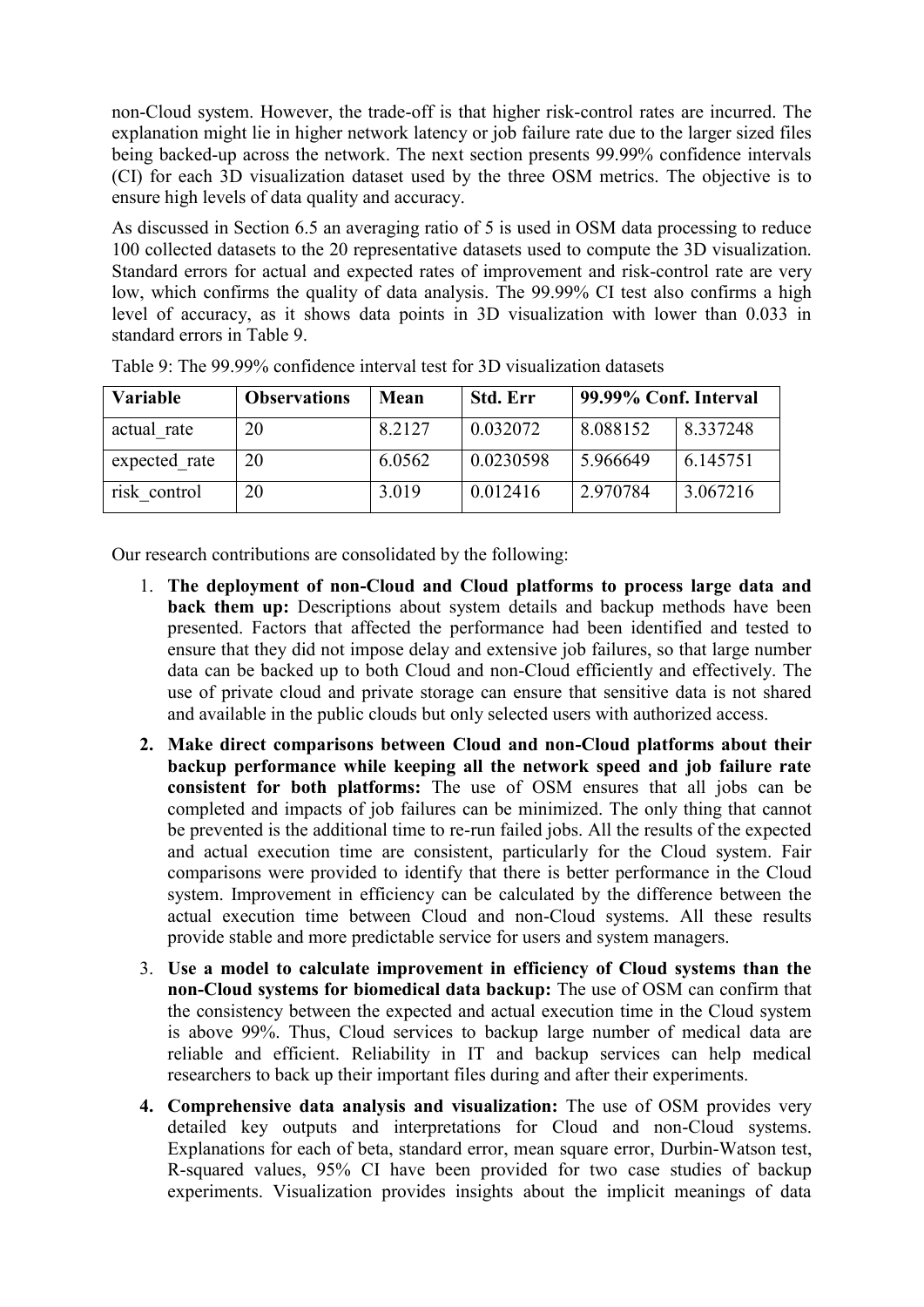analysis, which are important to the organization of adopting Cloud Computing to justify the added value.

**5. The cost comparison and industrial backup:** Results demonstrate that the proposed Cloud has much lower monthly costs than Amazon S3. The work can support industrial backup and Recovery consistency objective.

## **8 Conclusion and Future Work**

A Cloud and non-Cloud Storage were deployed for biomedical scientists. In order to identify the performances and improvement of efficiency, performance comparisons were conducted on both systems. In order to ensure that factors that affect the performance downgrade, network latency, file size and job failures were identified, experiments to understand their impact were conducted. To ensure a fair comparison of having the same risk-control rate (job failure rate), Organizational Sustainability Modeling (OSM) was used to define the actual execution time, expected execution time and understand the key outputs related to Cloud and non-Cloud experiments. Forty experiments on both Cloud and non-Cloud systems were undertaken within two separate case studies. The first case study was focused on transferring and backing up 10,000 files (1 GB each) and comparing performance between Cloud and non-Cloud systems. The second case study was focused on transferring and backing up 1,000 files (10 GB each) and comparing performance between Cloud and non-Cloud systems. Results showed that first, the actual execution time and the expected execution time on the Cloud was lower than on the non-Cloud system. Second, there was more than 99% consistency between the actual and expected execution time on the Cloud and there was no consistency between actual and expected execution time on the non-Cloud. Third, the improvement on efficiency was higher on the Cloud than the non-Cloud while the riskcontrol rate was the same for each experiment.

Organizational Sustainability Modeling (OSM) is a model that can be used to measure the relative performance between Cloud and non-Cloud systems. OSM could be used to analyze the collected data and provided synthesis and insights to the data analysis and visualization.

Future work will include the use of OSM for other organizations and investigate the performance comparison between Cloud and non-Cloud systems in a different system design as well as the experiments involved with terabytes of data. Our aim is to make more realworld case studies that adopt OSM for measuring and comparing performance between Cloud, non-Cloud and hybrid solutions.

# **References**

[1] J., Han, J., M., Kamber, & L., Pei (2011). Data mining: concepts and techniques: concepts and techniques. Elsevier.

[2] M., Kutare, G., Eisenhauer, C., Wang, K., Schwan, V., Talwar, & M., Wolf (2010, June). Monalytics: online monitoring and analytics for managing large scale data centers. In Proceedings of the 7th ACM international conference on Autonomic computing (pp. 141-150).

[3] C. P., Chen, & C. Y., Zhang (2014). Data-intensive applications, challenges, techniques and technologies: A survey on Big Data. Information Sciences, 275, 314-347.

[4] H., Chen, R. H., Chiang, & V. C., Storey (2012). Business Intelligence and Analytics: From Big Data to Big Impact. MIS quarterly, 36(4), 1165-1188.

[5] V., Chang, (2014). Cloud computing for brain segmentation–a perspective from the technology and evaluations. *International Journal of Big Data Intelligence*,*1*(4), 192-204.

[6] A., O'Driscoll, J., Daugelaite, & R. D., Sleator (2013). 'Big data', Hadoop and cloud computing in genomics. Journal of biomedical informatics, 46(5), 774-781.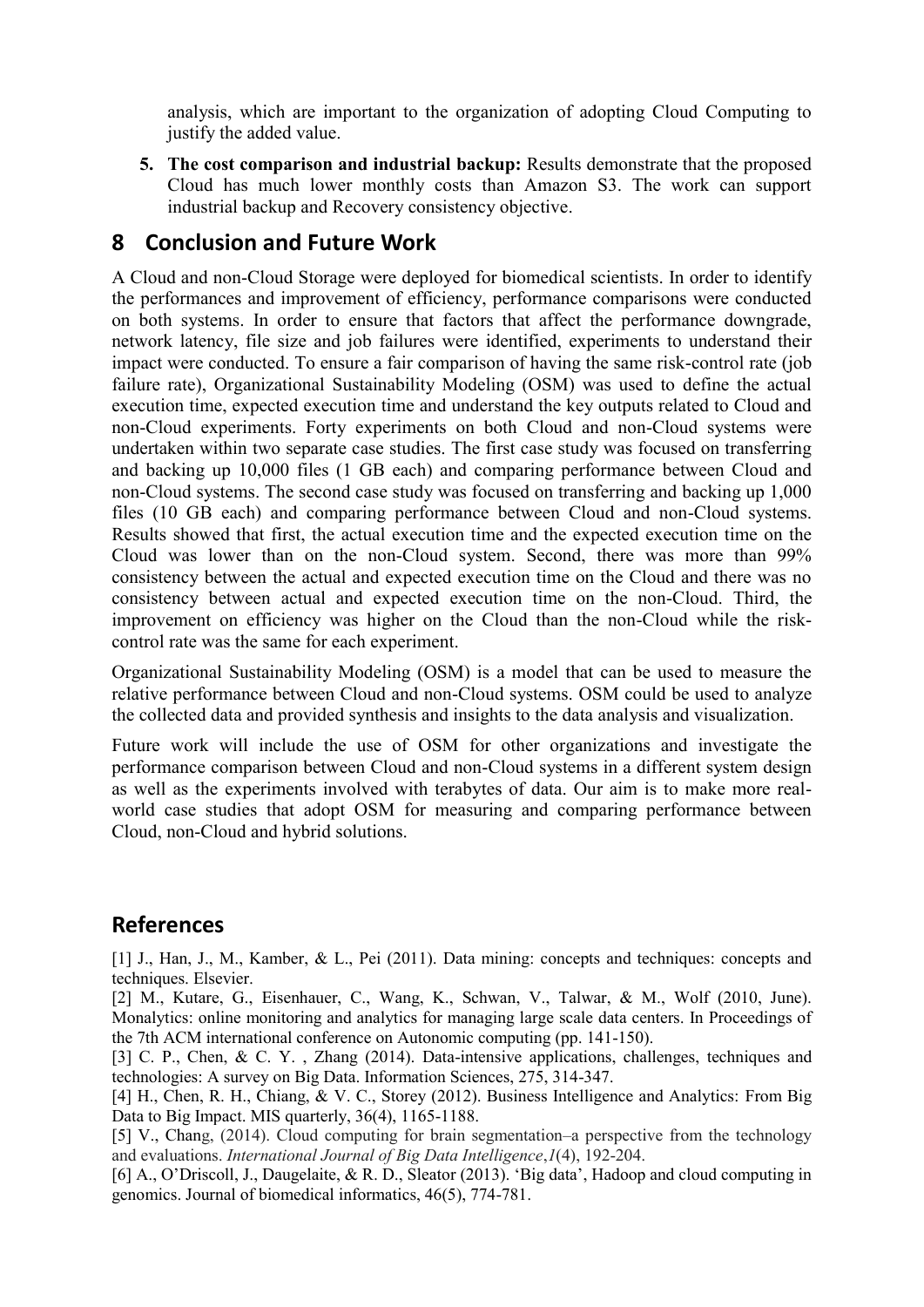[7] E. E., Schadt, M. D., Linderman, J., Sorenson, L., Lee, & G. P., Nolan, (2010). Computational solutions to large-scale data management and analysis. Nature Reviews Genetics, 11(9), 647-657.

[8] J. M. A., Calero, & J. G., Aguado, J. G. (2015). Comparative analysis of architectures for monitoring cloud computing infrastructures. Future Generation Computer Systems, 47, 16-30.

[9] R. Calheiros, E. Masoumi, R. Ranjan, R. Buyya (2014), Workload prediction using arima model and its impact on cloud applications' QoS, IEEE Trans. Cloud Comput. PP (99).

[10] R., Van den Bossche, K., Vanmechelen, & J., Broeckhove (2015). IaaS reserved contract procurement optimisation with load prediction. Future Generation Computer Systems.

[11] Z., Wang, H., Chen, Y., Fu, D., Liu & Y., Ban (2014). Workload balancing and adaptive resource management for the swift storage system on cloud. Future Generation Computer Systems.

[12] K. D., Bowers, A, Juels, & A., Oprea (2009, November). HAIL: a high-availability and integrity layer for cloud storage. In Proceedings of the 16th ACM conference on Computer and communications security (pp. 187-198).

[13] A. M., Rahman, & R. M. Rahman (2013). CAPM Indexed Hybrid E-Negotiation for Resource Allocation in Grid Computing. International Journal of Grid and High Performance Computing (IJGHPC), 5(2), 72-91.

[14] E. K., Latch, G., Dharmarajan, J. C., Glaubitz, & Jr., O. E. Rhodes (2006). Relative performance of Bayesian clustering software for inferring population substructure and individual assignment at low levels of population differentiation, Conservation Genetics, 7:295–302, Springer.

[15] V., Chang (2014). A proposed model to analyse risk and return for Cloud adoption. ISBN: ISBNs: 9783659587696 (print), Lambert Academic Publishing.

[16] V., Chang, D., De Roure, G., Wills, & R., Walters (2011). Case studies and organisational sustainability modelling presented by cloud computing business framework. International Journal of Web Services Research, 8(3), 26-53.

[17] C., Perrow (1999). Organizing to reduce the vulnerabilities of complexity. Journal of contingencies and crisis management, 7(3), 150-155.

[18] W. K., Brotby. (2009). Information Security Management Metrics: A Definitive Guide to Effective Security Monitoring and Measurement. ISBN 978-1-4200-5285-5. Taylor and Francis Group.

[19] K. M., Chandy & C. H., Sauer (1978). Approximate Methods for Analyzing Queuing Network Models of Computing Systems, ACM Computing Surveys (CSUR) Surveys, 10(3): pp 281-317, Sep.

[20] J., Gray, J. & D. P., Siewiorek (1991). High-availability computer systems, IEEE Computer, 24 (9): pp 39-48, ISSN: 0018-9162.

[21] H., Lehpamer (2010). Chapter 1, Transmission Network Fundamentals, Microwave Transmission Networks, ISBN: 0071701222. McGraw-Hill Professional, second edition, March.

[22] E., Nygren, R.K., Sitaraman & J., Sun (2010). The Akamai Network: A Platform for High-Performance Internet Applications, ACM SIGOPS Operating Systems Review, 44(3): pp 2-19.

[23] R., Collard (2005). System Performance Testing: A Case Study, Technical Report, Collard & Company, February.

[24] R., Mortier (2002). Internet traffic engineering, Technical Report, ISSN 1476-2986. University of Cambridge, 52, April.

[25] C.F., Lee, A.C., Lee, & J. Lee. Editors (2010). Handbook of Quantitative Finance and Risk Management, 1, ISBN 978-0-387-77116-8. Springer publisher.

[26] G. Hutcheson, & N., Sofroniou (1999).The Multivariate Social Scientist, ISBN 0-7619-5200-4. SAGE Publications Ltd.

[27] A., Agresti (2010). Analysis of Ordinal Categorical Data, Wiley Series in Probability and Statistics, Wiley Publisher.

[28] Amazon S3, https://aws.amazon.com/s3/pricing/, accessed on August 24, 2015.

[29] S., Sengupta, K. M., Annervaz (2014). Multi-site data distribution for disaster recovery—A planning framework. Future Generation Computer Systems, 41, 53-64.

[30] O. P., Rotaru, (2012, January). Beyond Traditional Disaster Recovery Goals–Augmenting the Recovery Consistency Characteristics. In Proceedings of the International Conference on Software Engineering Research and Practice (SERP) (p. 1). The Steering Committee of The World Congress in Computer Science, Computer Engineering and Applied Computing (WorldComp).

[31] V., Chang, (2015). Towards a Big Data system disaster recovery in a Private Cloud. Ad Hoc Networks, forthcoming.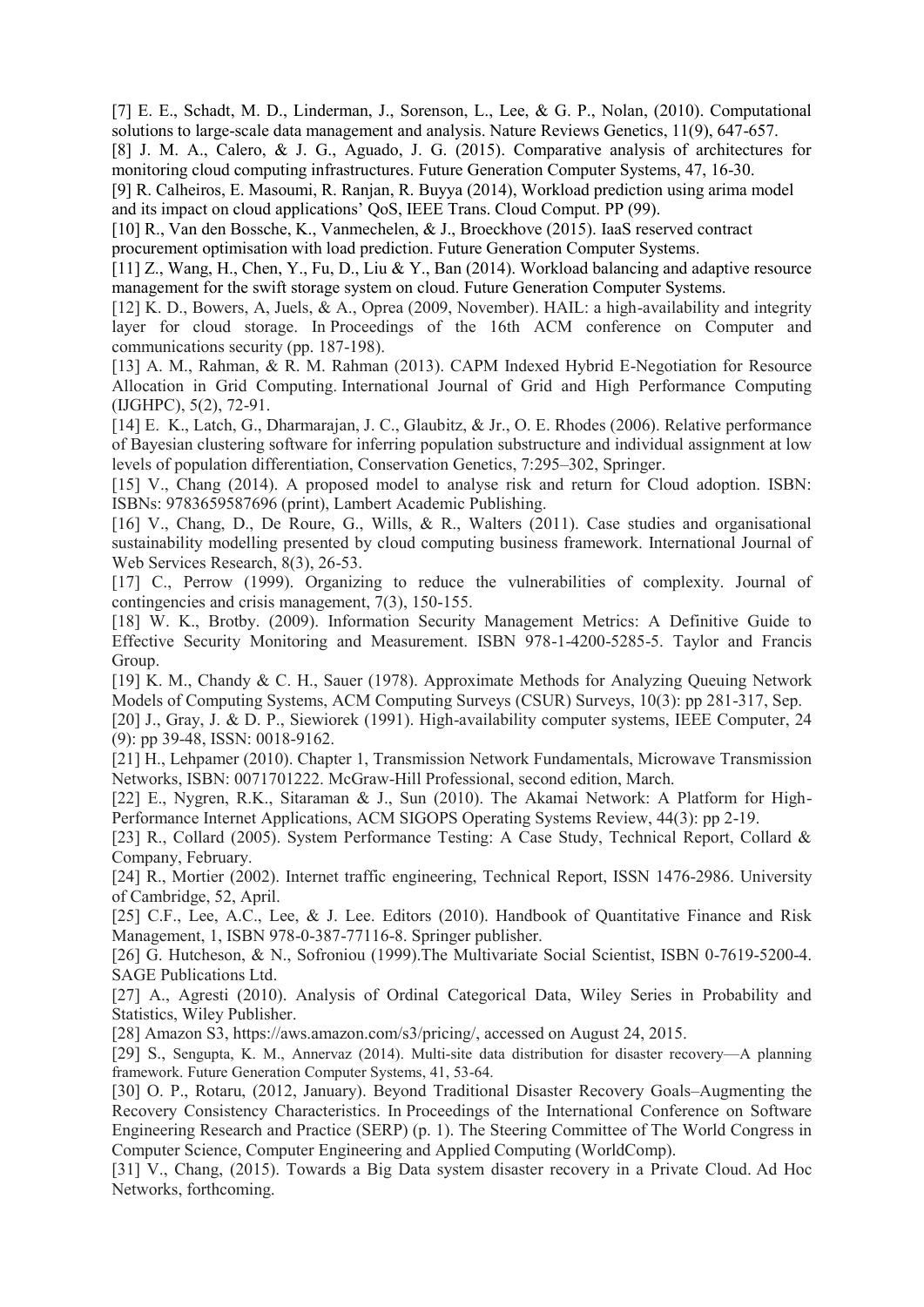#### **Appendix**

<span id="page-35-0"></span>Table 10: Cloud System backup code to check network route and traffic status (part 1)

```
If (risk \leq 0.05)
   continue (status(job));
else
   stop (status(job));
  report (status(job)); \theta report that there is an error
   exit
end
check (C1.status(traffic)) 
check (C2.status(traffic)) 
check (C3.status(traffic)) 
check (C4.status(traffic)) 
check (C5.status(traffic)) 
continue(status(job)
case (C1.status(traffic) \leq 1)
   direct (C2.status(traffic))
     if (C2.status(traffic) \leq 1)
       then 
             direct (C3.status(traffic)) 
       else
             direct (C4.status(traffic))
        else
             direct (C5.status(traffic))
     end
break
case (C2.status(traffic) \leq 1)
   direct (C3.status(traffic))
     if (C3.status(traffic) \leq 1)
       then 
             direct (C4.status(traffic)) 
       else
             direct (C5.status(traffic))
        else
             direct (C1.status(traffic))
     end
break
case (C3.status(traffic) \leq 1)
   direct (C4.status(traffic))
     if (C4.status(traffic) \leq 1)
       then 
             direct (C5.status(traffic)) 
       else
             direct (C1.status(traffic))
        else
             direct (C2.status(traffic))
     end
break
```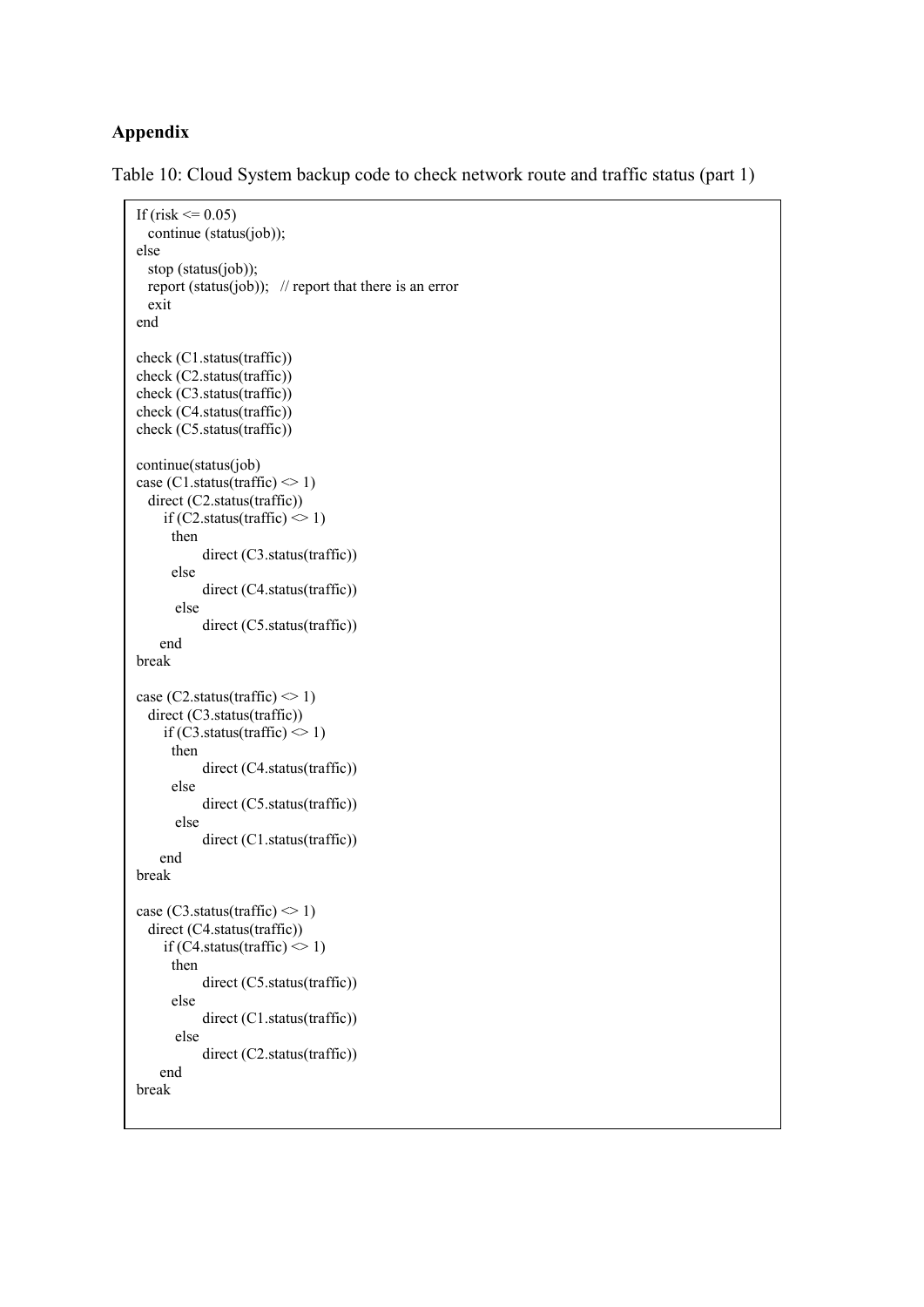```
case (C4.status(traffic) \leq 1)
   direct (C5.status(traffic))
     if (C5.status(traffic) \leq 1)
       then 
            direct (C1.status(traffic)) 
       else
            direct (C2.status(traffic))
       else
            direct (C3.status(traffic))
     end
break
case (C5.status(traffic) \leq 1)
   direct (C1.status(traffic))
     if (C1.status(traffic) \leq 1)
       then 
            direct (C2.status(traffic)) 
       else
            direct (C3.status(traffic))
       else
            direct (C4.status(traffic))
     end
break
//check everything is fine
check (C1.status(traffic)) 
check (C2.status(traffic)) 
check (C3.status(traffic)) 
check (C4.status(traffic)) 
check (C5.status(traffic)) 
// check whether the full backup job is achieved to ensure everything works
if (status(job) = 1)
    complete (status(job));
    report (status(job)); // report to the SAN that everything is completed
   end
else
    record (status(job)) \pi record the status of failed jobs
     rerun (status(job)) //rerun failed jobs before reporting failure
     report (status(job)); 
  end
```
<span id="page-36-0"></span>Table 11: Cloud System backup code to check network route and traffic status (part 2)